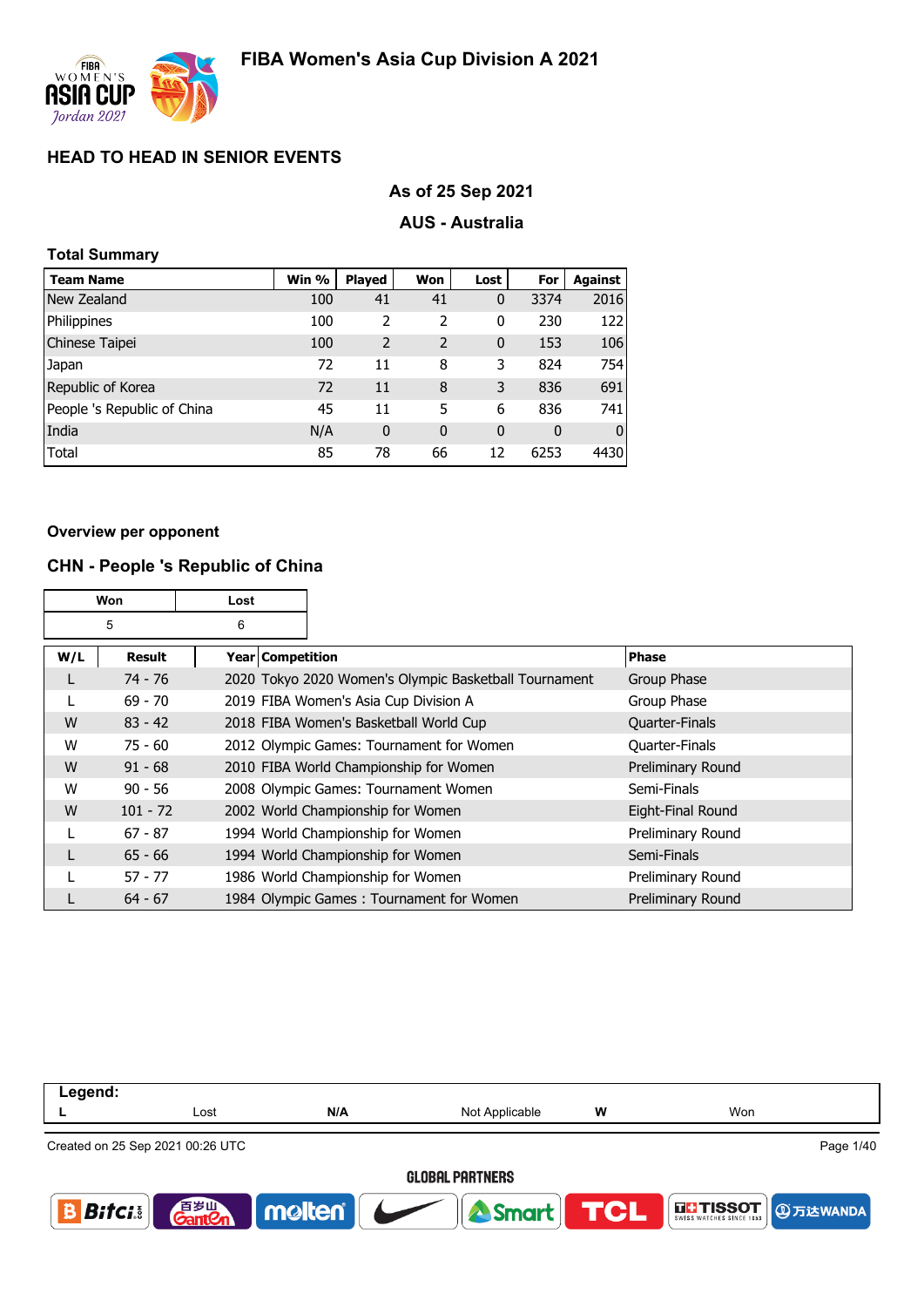

# **As of 25 Sep 2021**

## **AUS - Australia**

### **JPN - Japan**

|     | Won<br>Lost |   |                    |                                          |              |                          |
|-----|-------------|---|--------------------|------------------------------------------|--------------|--------------------------|
|     | 8           | 3 |                    |                                          |              |                          |
| W/L | Result      |   | Year   Competition |                                          | <b>Phase</b> |                          |
| L   | $64 - 76$   |   |                    | 2019 FIBA Women's Asia Cup Division A    |              | Semi-Finals              |
| W   | $83 - 74$   |   |                    | 2017 FIBA Women's Asia Cup Division A    |              | Group Phase              |
| L   | $73 - 74$   |   |                    | 2017 FIBA Women's Asia Cup Division A    | Final        |                          |
| W   | $92 - 86$   |   |                    | 2016 Olympic Games: Tournament for Women |              | Group Phase              |
| W   | $97 - 78$   |   |                    | 2004 Olympic Games: Tournament for Women |              | Preliminary Round        |
| W   | $98 - 53$   |   |                    | 2002 World Championship for Women        |              | Preliminary Round        |
| W   | $60 - 58$   |   |                    | 1994 World Championship for Women        |              | <b>Preliminary Round</b> |
| W   | $84 - 58$   |   |                    | 1983 World Championship for Women        |              | Preliminary Round        |
| W   | $61 - 60$   |   |                    | 1979 World Championship for Women        |              | <b>Final Round</b>       |
| W   | $62 - 60$   |   |                    | 1975 World Championship for Women        |              | Preliminary Round        |
| L   | $50 - 77$   |   |                    | 1971 World Championship for Women        |              | Preliminary Round        |

# **KOR - Republic of Korea**

|     | Won<br>Lost |                    |                                          |                    |
|-----|-------------|--------------------|------------------------------------------|--------------------|
|     | 8           | 3                  |                                          |                    |
| W/L | Result      | Year   Competition |                                          | <b>Phase</b>       |
| W   | $98 - 62$   |                    | 2019 FIBA Women's Asia Cup Division A    | 3rd Place Game     |
| w   | $78 - 54$   |                    | 2017 FIBA Women's Asia Cup Division A    | Group Phase        |
| W   | $81 - 64$   |                    | 2017 FIBA Women's Asia Cup Division A    | Semi Finals        |
| W   | $87 - 54$   |                    | 2014 FIBA World Championship for Women   | Group Phase        |
| W   | $90 - 62$   |                    | 2008 Olympic Games: Tournament Women     | Preliminary Round  |
| W   | $91 - 63$   |                    | 2002 World Championship for Women        | <b>Finals</b>      |
| W   | $76 - 61$   |                    | 1996 Olympic Games: Tournament for Women | Preliminary Round  |
|     | $55 - 91$   |                    | 1988 Olympic Games: Tournament for Women | Preliminary Round  |
| W   | $60 - 50$   |                    | 1986 World Championship for Women        | <b>Final Round</b> |
|     | $48 - 54$   |                    | 1984 Olympic Games: Tournament for Women | Preliminary Round  |
|     | $72 - 76$   |                    | 1979 World Championship for Women        | <b>Final Round</b> |

| Legend:                      |                                  |              |                        |            |                          |
|------------------------------|----------------------------------|--------------|------------------------|------------|--------------------------|
|                              | Lost                             | N/A          | Not Applicable         | W          | Won                      |
|                              | Created on 25 Sep 2021 00:26 UTC |              |                        |            | Page 2/40                |
|                              |                                  |              | <b>GLOBAL PARTNERS</b> |            |                          |
| $\bm{B}$ ifc $\bm{i}$ $\mid$ | 百岁山<br><b>GantCn</b>             | <b>noten</b> | <b>A</b> Smart         | <b>TCL</b> | THSSOT <b>DETERMINED</b> |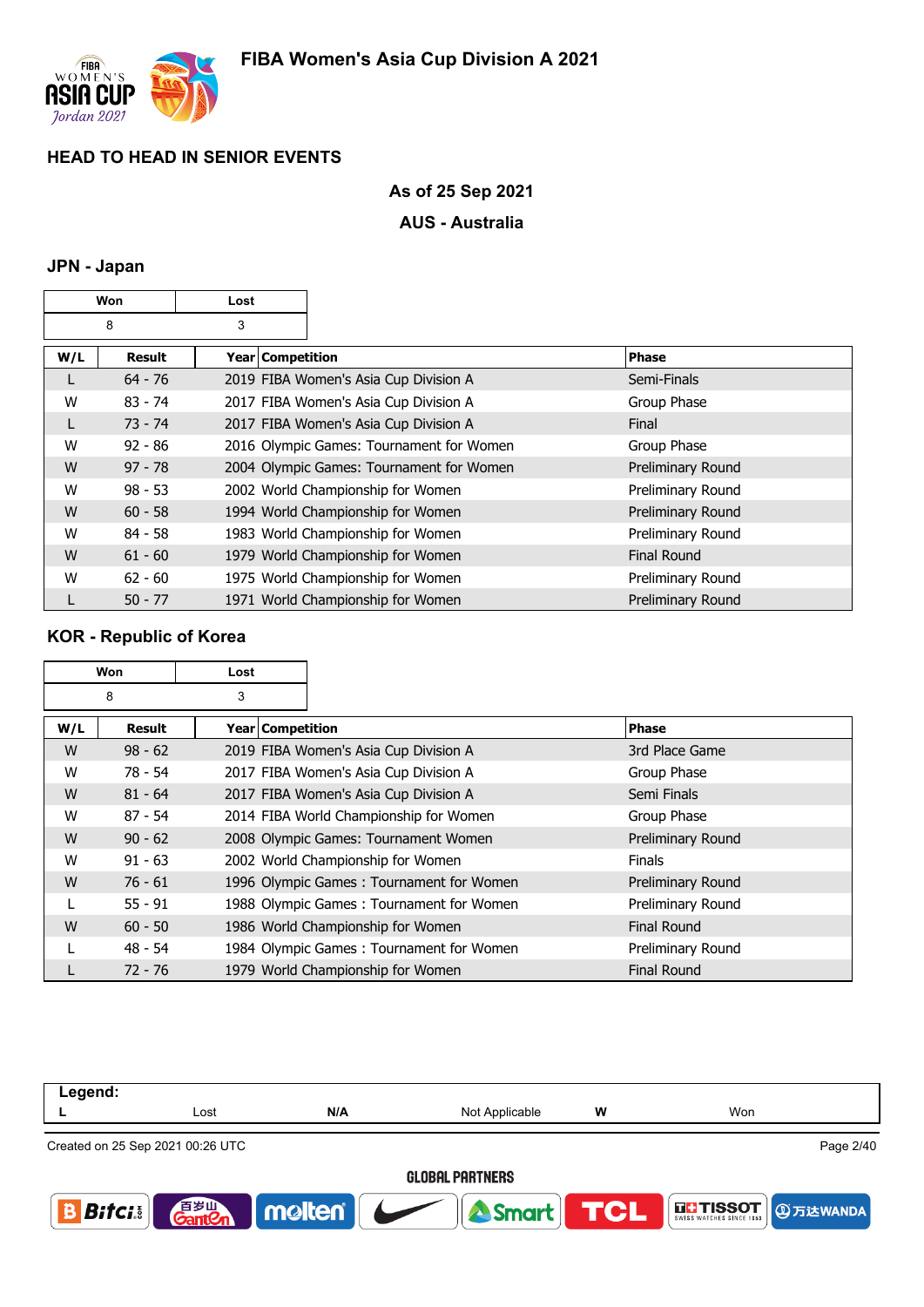

### **As of 25 Sep 2021**

### **AUS - Australia**

### **NZL - New Zealand**

| Won     |            | Lost             |                                            |                |   |                       |
|---------|------------|------------------|--------------------------------------------|----------------|---|-----------------------|
|         | 41<br>0    |                  |                                            |                |   |                       |
| W/L     | Result     | Year Competition |                                            |                |   | <b>Phase</b>          |
| W       | $82 - 44$  |                  | 2019 FIBA Women's Asia Cup Division A      |                |   | <b>Group Phase</b>    |
| W       | $61 - 41$  |                  | 2015 FIBA Oceania Championship for Women   |                |   | Finals                |
| W       | $80 - 63$  |                  | 2015 FIBA Oceania Championship for Women   |                |   | Finals                |
| W       | $84 - 66$  |                  | 2013 FIBA Oceania Championship for Women   |                |   | Finals                |
| W       | $66 - 50$  |                  | 2013 FIBA Oceania Championship for Women   |                |   | <b>Finals</b>         |
| W       | $77 - 64$  |                  | 2011 FIBA Oceania Championship for Women   |                |   | Finals                |
| W       | $92 - 73$  |                  | 2011 FIBA Oceania Championship for Women   |                |   | Finals                |
| W       | $82 - 57$  |                  | 2011 FIBA Oceania Championship for Women   |                |   | Finals                |
| W       | $98 - 48$  |                  | 2009 FIBA Oceania Championship for Women   |                |   | Finals                |
| W       | $97 - 57$  |                  | 2009 FIBA Oceania Championship for Women   |                |   | Finals                |
| W       | 78 - 46    |                  | 2007 FIBA Oceania Championship for Women   |                |   | <b>Final Round</b>    |
| W       | $87 - 46$  |                  | 2007 FIBA Oceania Championship for Women   |                |   | Final Round           |
| W       | $77 - 51$  |                  | 2005 FIBA Oceania Championship for Women   |                |   | <b>Finals</b>         |
| W       | $75 - 67$  |                  | 2005 FIBA Oceania Championship for Women   |                |   | Finals                |
| W       | $67 - 38$  |                  | 2005 FIBA Oceania Championship for Women   |                |   | Finals                |
| W       | $94 - 55$  |                  | 2004 Olympic Games: Tournament for Women   |                |   | <b>Quarter Finals</b> |
| W       | $97 - 61$  |                  | 2001 Oceania Championship for Women        |                |   | <b>Final Round</b>    |
| W       | $102 - 55$ |                  | 2001 Oceania Championship for Women        |                |   | Final Round           |
| W       | $108 - 56$ |                  | 1997 Oceania Championship for Women        |                |   | Preliminary Round     |
| W       | $99 - 61$  |                  | 1997 Oceania Championship for Women        |                |   | Final                 |
| W       | 89 - 44    |                  | 1995 Oceania Olympic Qualification - Women |                |   | <b>Final Round</b>    |
| W       | $78 - 45$  |                  | 1995 Oceania Olympic Qualification - Women |                |   | Final Round           |
| W       | 89 - 44    |                  | 1995 Oceania Championship for Women        |                |   | Preliminary Round     |
| W       | $79 - 45$  |                  | 1995 Oceania Championship for Women        |                |   | Preliminary Round     |
| W       | $93 - 45$  |                  | 1990 Oceania Championship for Women        |                |   | Preliminary Round     |
| W       | $107 - 59$ |                  | 1990 Oceania Championship for Women        |                |   | Preliminary Round     |
| W       | $80 - 38$  |                  | 1990 Oceania Championship for Women        |                |   | Preliminary Round     |
| W       | $93 - 45$  |                  | 1989 Oceania Championship for Women        |                |   | Preliminary Round     |
| W       | $107 - 59$ |                  | 1989 Oceania Championship for Women        |                |   | Preliminary Round     |
| W       | $80 - 38$  |                  | 1989 Oceania Championship for Women        |                |   | Preliminary Round     |
| W       | $63 - 36$  |                  | 1985 Oceania Championship for Women        |                |   | Preliminary Round     |
| W       | $62 - 43$  |                  | 1985 Oceania Championship for Women        |                |   | Preliminary Round     |
| Legend: |            |                  |                                            |                |   |                       |
| L       |            | Lost             | N/A                                        | Not Applicable | W | Won                   |

Created on 25 Sep 2021 00:26 UTC

百岁叫

 $\mathop{{\rm \text{ant}}}{\mathcal{C}}$ 

**GLOBAL PARTNERS** 

**A** Smart

**TCL** 

molten®



Page 3/40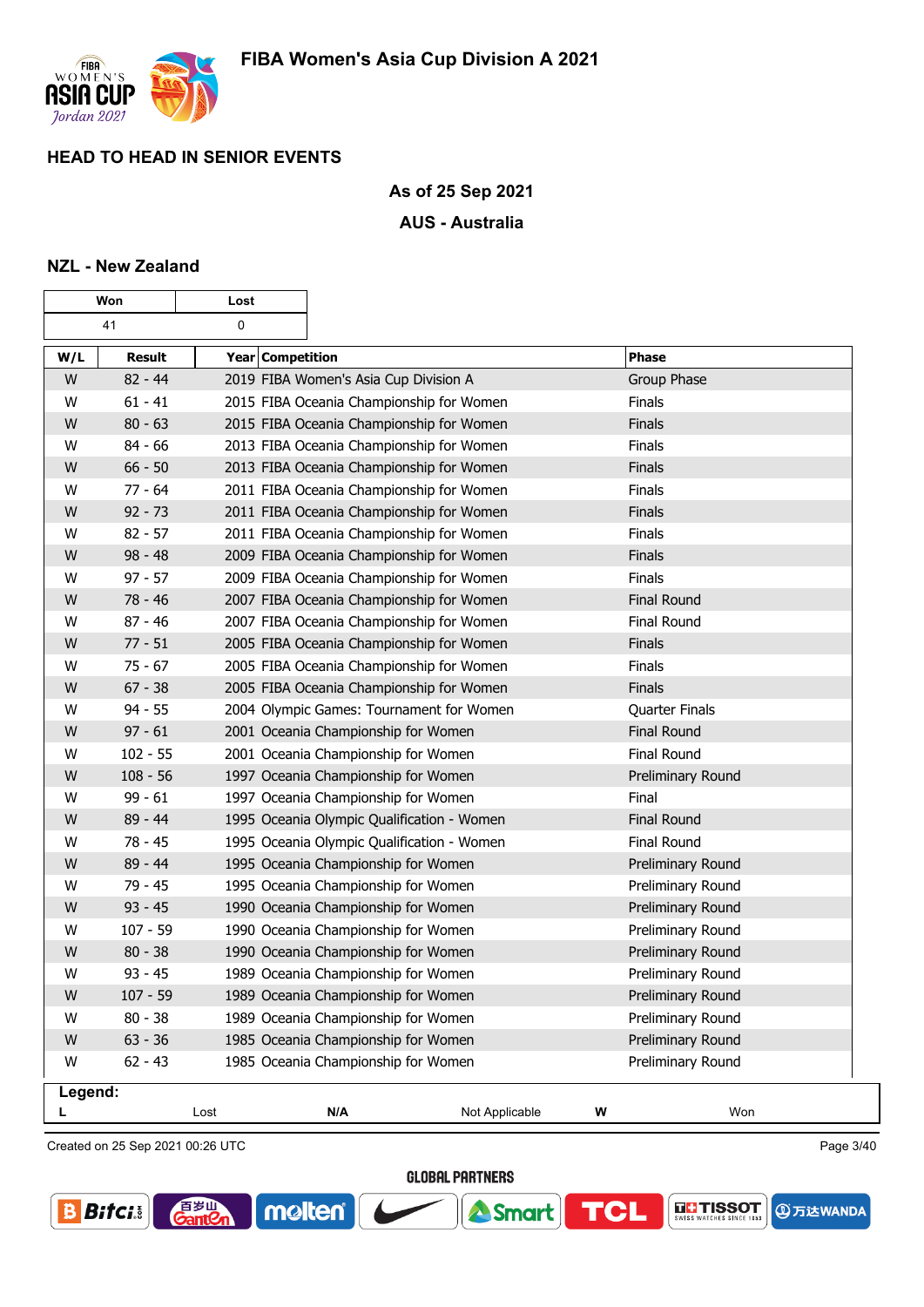

# **As of 25 Sep 2021**

## **AUS - Australia**

# **NZL - New Zealand**

|   | Won       | Lost |                                     |                   |
|---|-----------|------|-------------------------------------|-------------------|
|   | 41        | 0    |                                     |                   |
| W | $66 - 46$ |      | 1982 Oceania Championship for Women | Preliminary Round |
| W | $64 - 32$ |      | 1982 Oceania Championship for Women | Preliminary Round |
| W | $85 - 55$ |      | 1982 Oceania Championship for Women | Preliminary Round |
| W | $68 - 37$ |      | 1978 Oceania Championship for Women | Preliminary Round |
| W | $63 - 33$ |      | 1978 Oceania Championship for Women | Preliminary Round |
| W | $89 - 32$ |      | 1978 Oceania Championship for Women | Preliminary Round |
| W | $69 - 42$ |      | 1974 Oceania Championship for Women | Preliminary Round |
| W | $72 - 44$ |      | 1974 Oceania Championship for Women | Preliminary Round |
| W | $75 - 55$ |      | 1974 Oceania Championship for Women | Preliminary Round |

### **PHI - Philippines**

|     | Won        | Lost |                         |                                       |             |              |
|-----|------------|------|-------------------------|---------------------------------------|-------------|--------------|
|     |            |      |                         |                                       |             |              |
| W/L | Result     |      | <b>Year Competition</b> |                                       |             | <b>Phase</b> |
| W   | $123 - 57$ |      |                         | 2019 FIBA Women's Asia Cup Division A | Group Phase |              |
| W   | $107 - 65$ |      |                         | 2017 FIBA Women's Asia Cup Division A |             | Group Phase  |

# **TPE - Chinese Taipei**

|     | Won       | Lost |                         |                                       |                   |
|-----|-----------|------|-------------------------|---------------------------------------|-------------------|
|     |           |      |                         |                                       |                   |
| W/L | Result    |      | <b>Year Competition</b> |                                       | l Phase           |
| W   | $90 - 51$ |      |                         | 2019 FIBA Women's Asia Cup Division A | Qualif. To 1/2    |
| W   | $63 - 55$ |      |                         | 1986 World Championship for Women     | Preliminary Round |

| Legend:       |                                   |        |                        |   |                                       |           |
|---------------|-----------------------------------|--------|------------------------|---|---------------------------------------|-----------|
|               | Lost                              | N/A    | Not Applicable         | w | Won                                   |           |
|               | Created on 25 Sep 2021 00:26 UTC  |        |                        |   |                                       | Page 4/40 |
|               |                                   |        | <b>GLOBAL PARTNERS</b> |   |                                       |           |
| $B$ ifci $  $ | 音 <sub>岁皿</sub><br>Gant <b>Cn</b> | molten | <b>A Smart FIGHT</b>   |   | THSSOT <b>DETERITMENT DESCRIPTION</b> |           |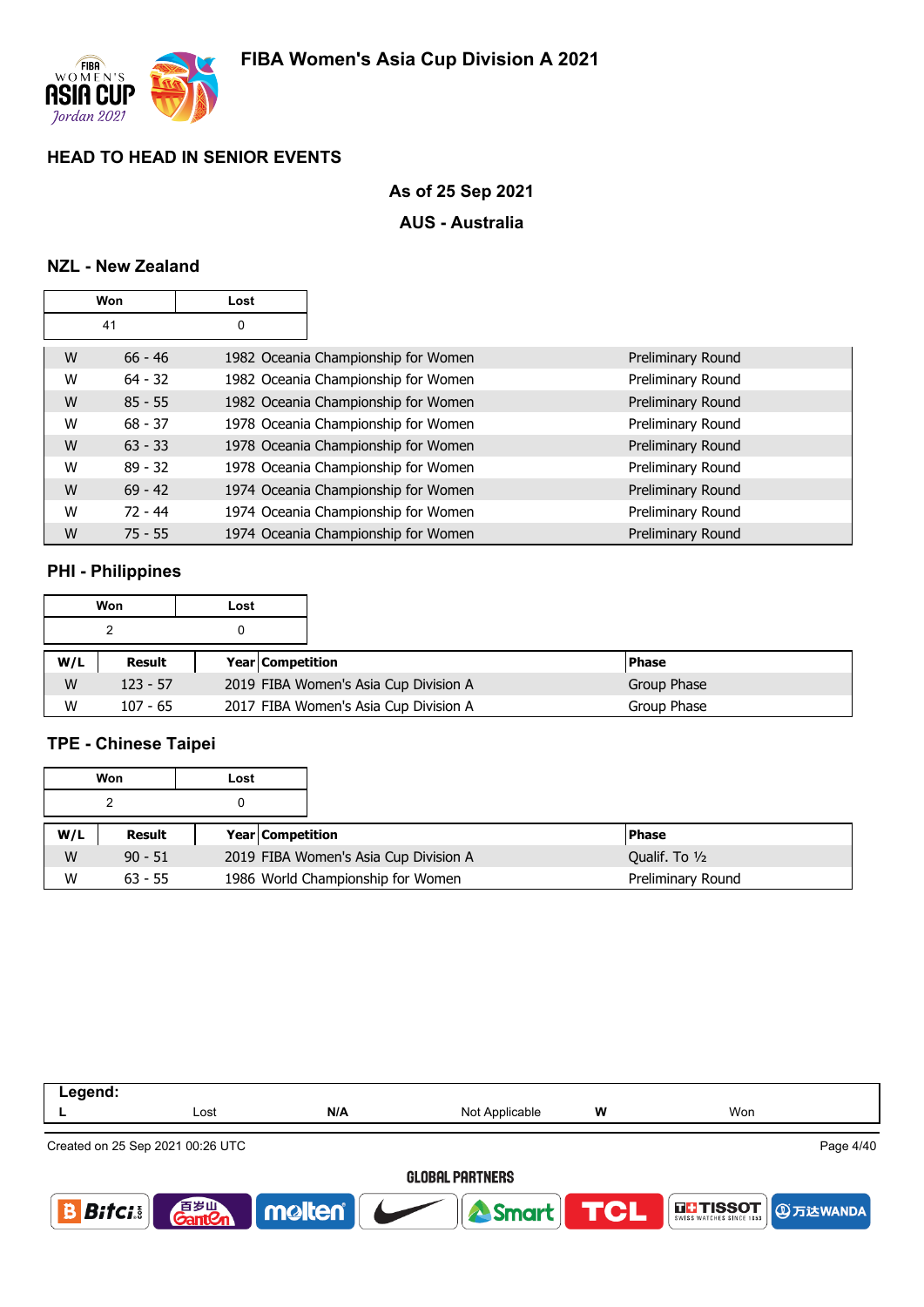

### **As of 25 Sep 2021**

### **CHN - People 's Republic of China**

| <b>Total Summary</b> |       |               |     |             |       |         |
|----------------------|-------|---------------|-----|-------------|-------|---------|
| <b>Team Name</b>     | Win % | <b>Played</b> | Won | Lost        | For   | Against |
| India                | 100   | 8             | 8   | $\mathbf 0$ | 912   | 332     |
| Philippines          | 100   | 5             | 5   | 0           | 585   | 228     |
| Chinese Taipei       | 96    | 25            | 24  | 1           | 2196  | 1506    |
| New Zealand          | 75    | 4             | 3   | 1           | 301   | 234     |
| Japan                | 74    | 35            | 26  | 9           | 2853  | 2357    |
| Republic of Korea    | 59    | 42            | 25  | 17          | 3167  | 2943    |
| Australia            | 54    | 11            | 6   | 5           | 741   | 836     |
| <b>Total</b>         | 75    | 130           | 97  | 33          | 10755 | 8436    |

#### **Overview per opponent**

### **AUS - Australia**

|     | Won<br>Lost   |   |                    |                                                       |                   |
|-----|---------------|---|--------------------|-------------------------------------------------------|-------------------|
|     | 6             | 5 |                    |                                                       |                   |
| W/L | <b>Result</b> |   | Year   Competition |                                                       | <b>Phase</b>      |
| W   | $76 - 74$     |   |                    | 2020 Tokyo 2020 Women's Olympic Basketball Tournament | Group Phase       |
| W   | $70 - 69$     |   |                    | 2019 FIBA Women's Asia Cup Division A                 | Group Phase       |
|     | $42 - 83$     |   |                    | 2018 FIBA Women's Basketball World Cup                | Quarter-Finals    |
|     | $60 - 75$     |   |                    | 2012 Olympic Games: Tournament for Women              | Quarter-Finals    |
|     | $68 - 91$     |   |                    | 2010 FIBA World Championship for Women                | Preliminary Round |
|     | $56 - 90$     |   |                    | 2008 Olympic Games: Tournament Women                  | Semi-Finals       |
|     | $72 - 101$    |   |                    | 2002 World Championship for Women                     | Eight-Final Round |
| W   | $87 - 67$     |   |                    | 1994 World Championship for Women                     | Preliminary Round |
| W   | $66 - 65$     |   |                    | 1994 World Championship for Women                     | Semi-Finals       |
| W   | $77 - 57$     |   |                    | 1986 World Championship for Women                     | Preliminary Round |
| W   | $67 - 64$     |   |                    | 1984 Olympic Games: Tournament for Women              | Preliminary Round |

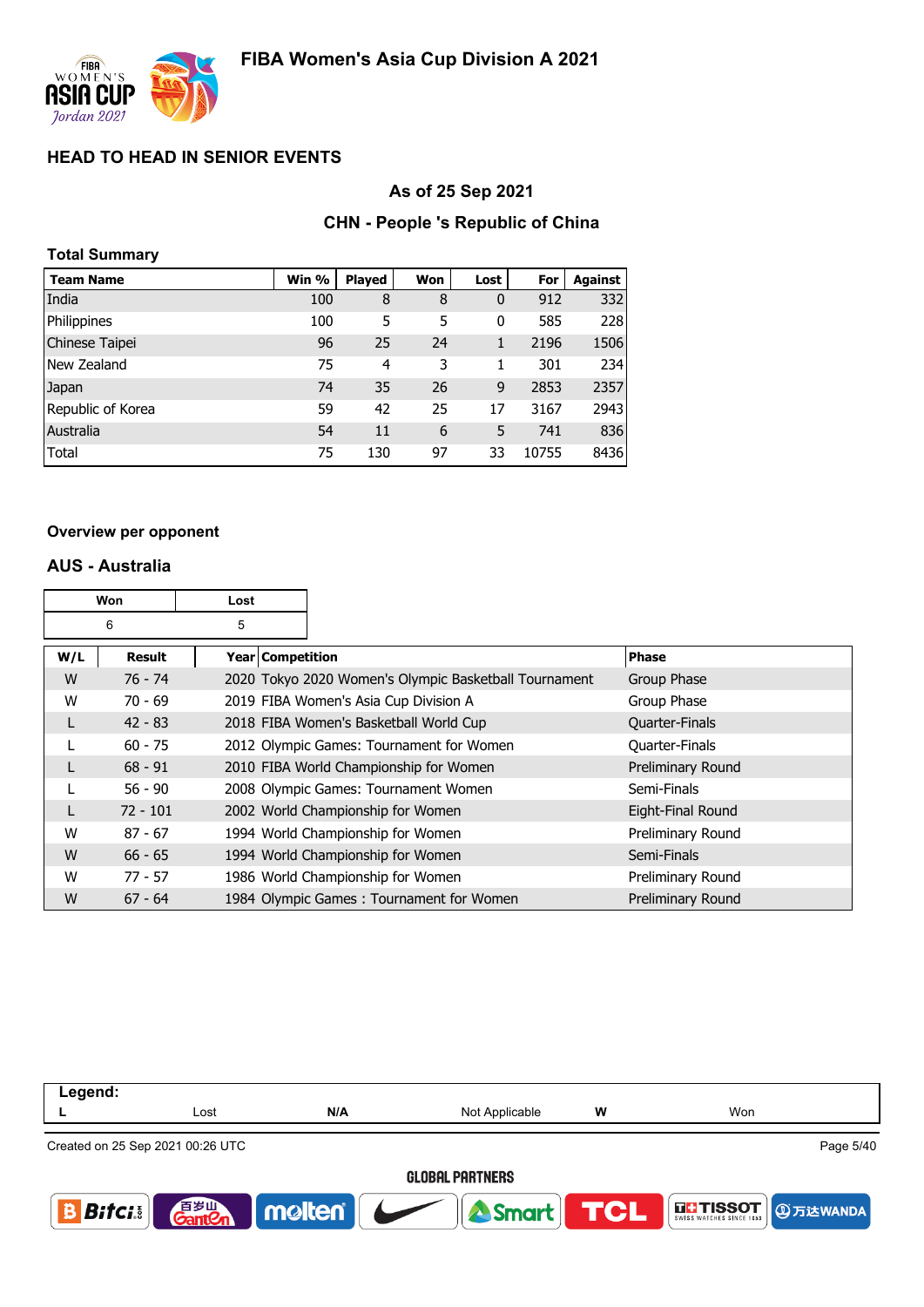

## **As of 25 Sep 2021**

## **CHN - People 's Republic of China**

### **IND - India**

|     | Won           | Lost |                  |                                                       |                   |
|-----|---------------|------|------------------|-------------------------------------------------------|-------------------|
|     | 8             | 0    |                  |                                                       |                   |
| W/L | <b>Result</b> |      | Year Competition |                                                       | <b>Phase</b>      |
| W   | $102 - 39$    |      |                  | 2015 FIBA Asia Women's Championship                   | Group Phase       |
| W   | $97 - 36$     |      |                  | 2013 FIBA Asia Championship for Women                 | Preliminary Round |
| W   | $87 - 38$     |      |                  | 2011 FIBA Asia Championship for Women                 | Preliminary Round |
| W   | $107 - 49$    |      |                  | 2009 FIBA Asia Championship for Women                 | Preliminary Round |
| W   | $130 - 26$    |      |                  | 1992 Asian Championship for Women                     | Preliminary Round |
| W   | $114 - 45$    |      |                  | 1988 Asian Championship for Women - Preliminary Round | Group Phase       |
| W   | $150 - 53$    |      |                  | 1986 Asian Championship for Women                     | Preliminary Round |
| W   | $125 - 46$    |      |                  | 1980 Asian Championship for Women                     | Preliminary Round |

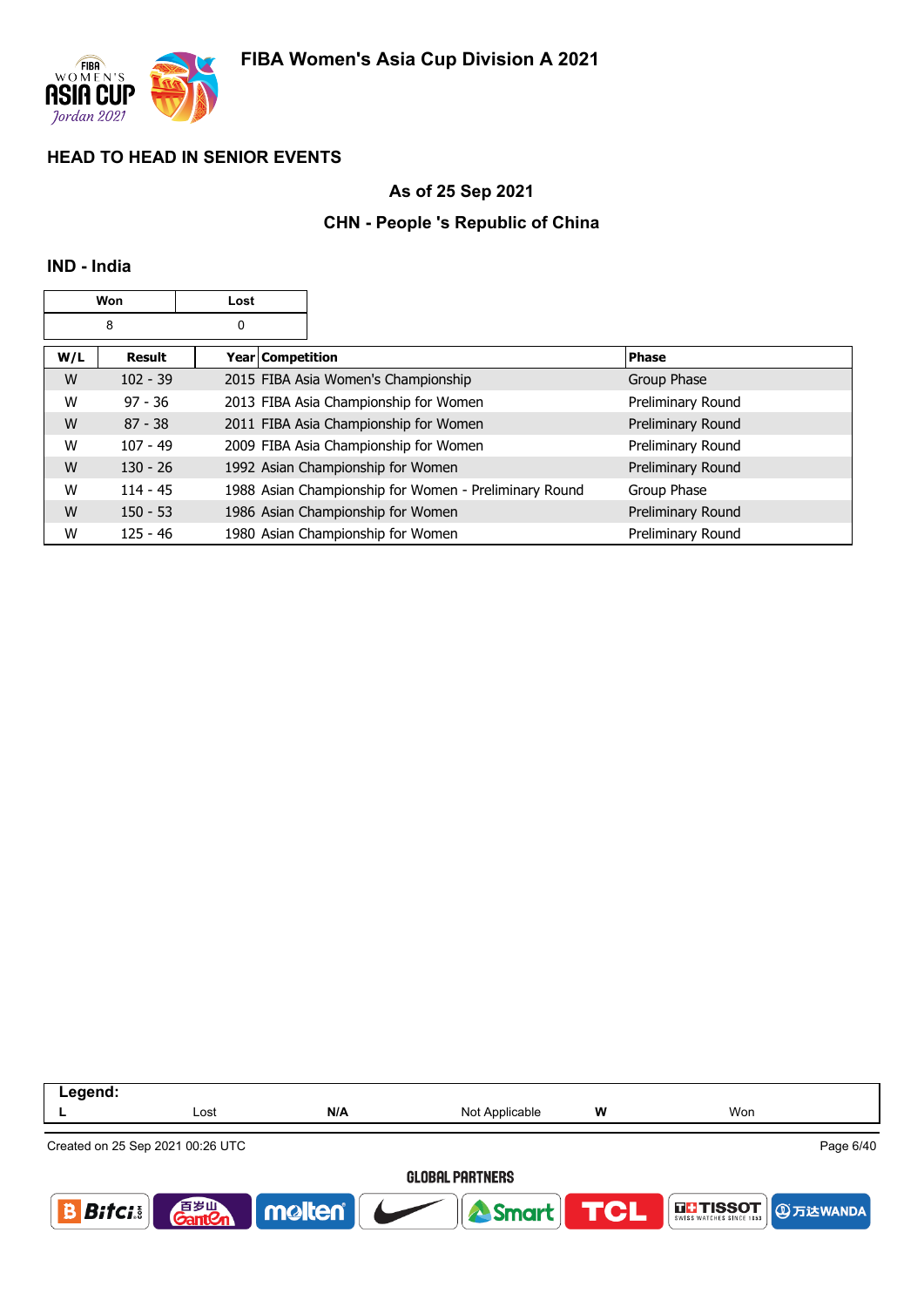

### **As of 25 Sep 2021**

## **CHN - People 's Republic of China**

### **JPN - Japan**

| Won     |               | Lost             |                                                       |                                                       |   |                             |
|---------|---------------|------------------|-------------------------------------------------------|-------------------------------------------------------|---|-----------------------------|
|         | 26            | 9                |                                                       |                                                       |   |                             |
| W/L     | <b>Result</b> | Year Competition |                                                       |                                                       |   | <b>Phase</b>                |
| L       | $68 - 71$     |                  | 2019 FIBA Women's Asia Cup Division A                 |                                                       |   | Final                       |
| W       | $87 - 81$     |                  | 2018 FIBA Women's Basketball World Cup                |                                                       |   | Qualif. to 1/4              |
| L       | $71 - 74$     |                  | 2017 FIBA Women's Asia Cup Division A                 |                                                       |   | Semi Finals                 |
| L       | $56 - 57$     |                  | 2015 FIBA Asia Women's Championship                   |                                                       |   | Group Phase                 |
| L       | $50 - 85$     |                  | 2015 FIBA Asia Women's Championship                   |                                                       |   | Final                       |
| L       | $55 - 62$     |                  | 2013 FIBA Asia Championship for Women                 |                                                       |   | Preliminary Round           |
| W       | $76 - 53$     |                  | 2011 FIBA Asia Championship for Women                 |                                                       |   | Preliminary Round           |
| W       | $76 - 62$     |                  | 2011 FIBA Asia Championship for Women                 |                                                       |   | Semi-Final                  |
| W       | $75 - 58$     |                  | 2009 FIBA Asia Championship for Women                 |                                                       |   | Preliminary Round           |
| L       | $67 - 72$     |                  | 2007 FIBA Asia Championship for Women                 |                                                       |   | Preliminary Round           |
| W       | $74 - 62$     |                  | 2007 FIBA Asia Championship for Women                 |                                                       |   | Qualifying Round            |
| W       | $107 - 65$    |                  | 2005 FIBA Asia Championship for Women                 |                                                       |   | Preliminary Round           |
| W       | $82 - 63$     |                  | 2004 Olympic Games: Tournament for Women              |                                                       |   | Classification              |
| W       | $100 - 79$    |                  | 2003 Asian Championship for Women                     |                                                       |   | Preliminary Round           |
| W       | $92 - 80$     |                  | 2003 Asian Championship for Women                     |                                                       |   | Final                       |
| W       | $95 - 70$     |                  | 2001 Asian Championship for Women                     |                                                       |   | Preliminary Round - Level I |
| W       | $105 - 76$    |                  | 2001 Asian Championship for Women                     |                                                       |   | Finals - Level I            |
| W       | $72 - 69$     |                  | 1999 Asian Championship for Women                     |                                                       |   | Preliminary Round - Level I |
| W       | $94 - 93$     |                  | 1998 World Championship for Women                     |                                                       |   | Eighth-Final Round          |
| W       | $97 - 77$     |                  | 1997 Asian Championship for Women                     |                                                       |   | Preliminary Round - Level I |
| L       | $77 - 90$     |                  | 1997 Asian Championship for Women                     |                                                       |   | Semi-Finals - Level I       |
| L       | $72 - 75$     |                  | 1996 Olympic Games: Tournament for Women              |                                                       |   | Preliminary Round           |
| W       | $80 - 70$     |                  | 1995 Asian Championship for Women                     |                                                       |   | Preliminary Round - Level I |
| W       | $82 - 65$     |                  | 1994 World Championship for Women                     |                                                       |   | Preliminary Round           |
| L       | $67 - 76$     |                  | 1994 Asian Championship for Women                     |                                                       |   | Preliminary Round           |
| W       | $83 - 80$     |                  | 1992 Asian Championship for Women                     |                                                       |   | Preliminary Round           |
| W       | $104 - 69$    |                  | 1990 Asian Championship for Women - Preliminary Round |                                                       |   | Group Phase                 |
| W       | $92 - 60$     |                  |                                                       | 1988 Asian Championship for Women - Preliminary Round |   | Group Phase                 |
| W       | $107 - 64$    |                  |                                                       | 1986 Asian Championship for Women                     |   | Preliminary Round           |
| W       | $107 - 64$    |                  | 1986 Asian Championship for Women                     |                                                       |   | <b>Classification Round</b> |
| W       | $90 - 40$     |                  | 1984 Asian Championship for Women                     |                                                       |   | Preliminary Round           |
| W       | $68 - 56$     |                  | 1982 Asian Championship for Women                     |                                                       |   | <b>Final Round</b>          |
| Legend: |               |                  |                                                       |                                                       |   |                             |
|         |               | Lost             | N/A                                                   | Not Applicable                                        | W | Won                         |

Created on 25 Sep 2021 00:26 UTC

百岁叫

 $\mathop{{\rm \text{ant}}}{\mathcal{C}}$ 

Page 7/40

**④万达WANDA** 

**THE TISSOT** 

**GLOBAL PARTNERS** 

**A** Smart

**TCL** 

molten®

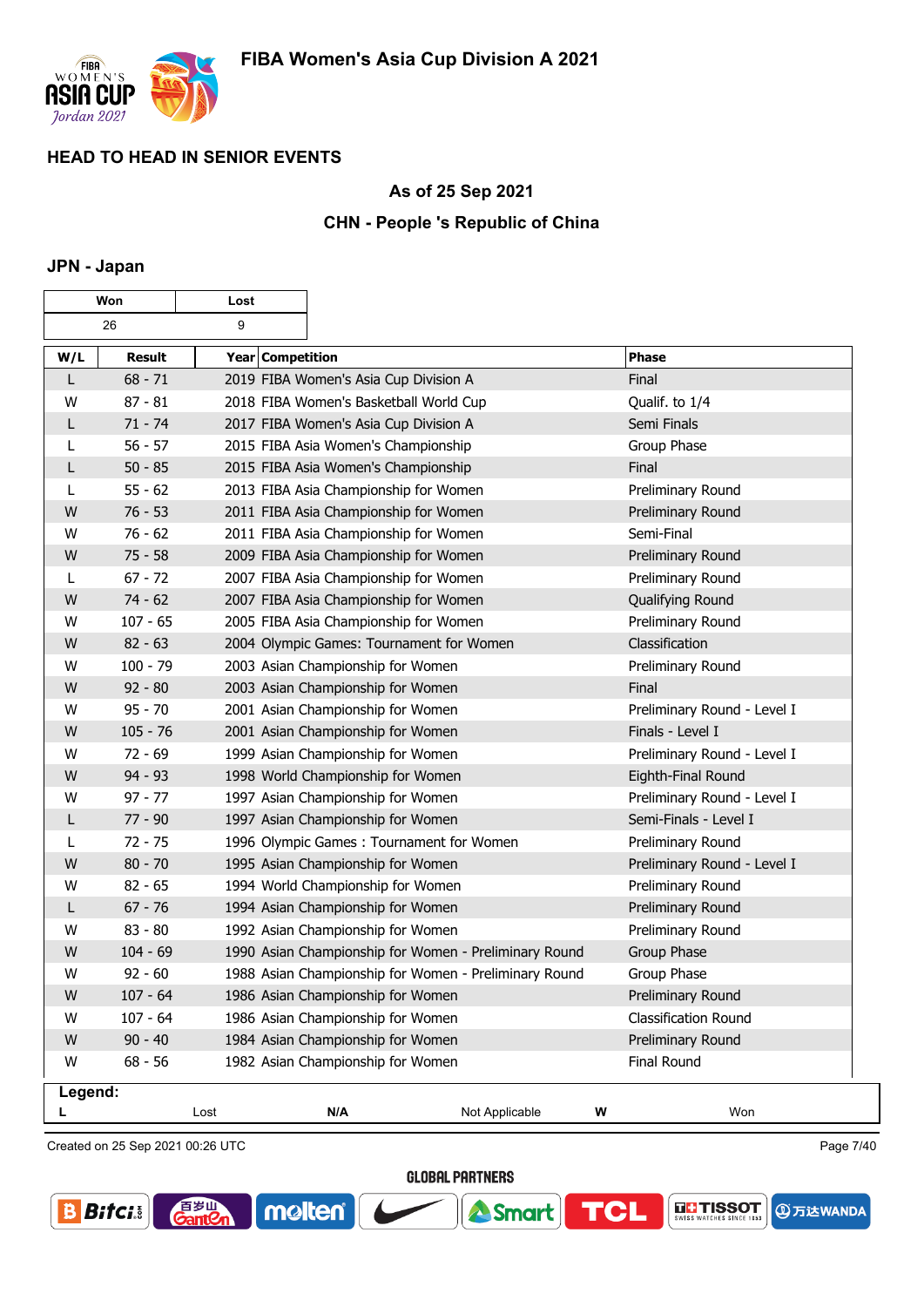

# **As of 25 Sep 2021**

## **CHN - People 's Republic of China**

## **JPN - Japan**

| Won |           | Lost |                                                       |             |
|-----|-----------|------|-------------------------------------------------------|-------------|
|     | 26        |      |                                                       |             |
| W   | $91 - 65$ |      | 1980 Asian Championship for Women                     | Final Round |
| W   | 72 - 41   |      | 1978 Asian Championship for Women - Preliminary Round | Group Phase |
| W   | $62 - 33$ |      | 1976 Asian Championship for Women - Preliminary Round | Group Phase |

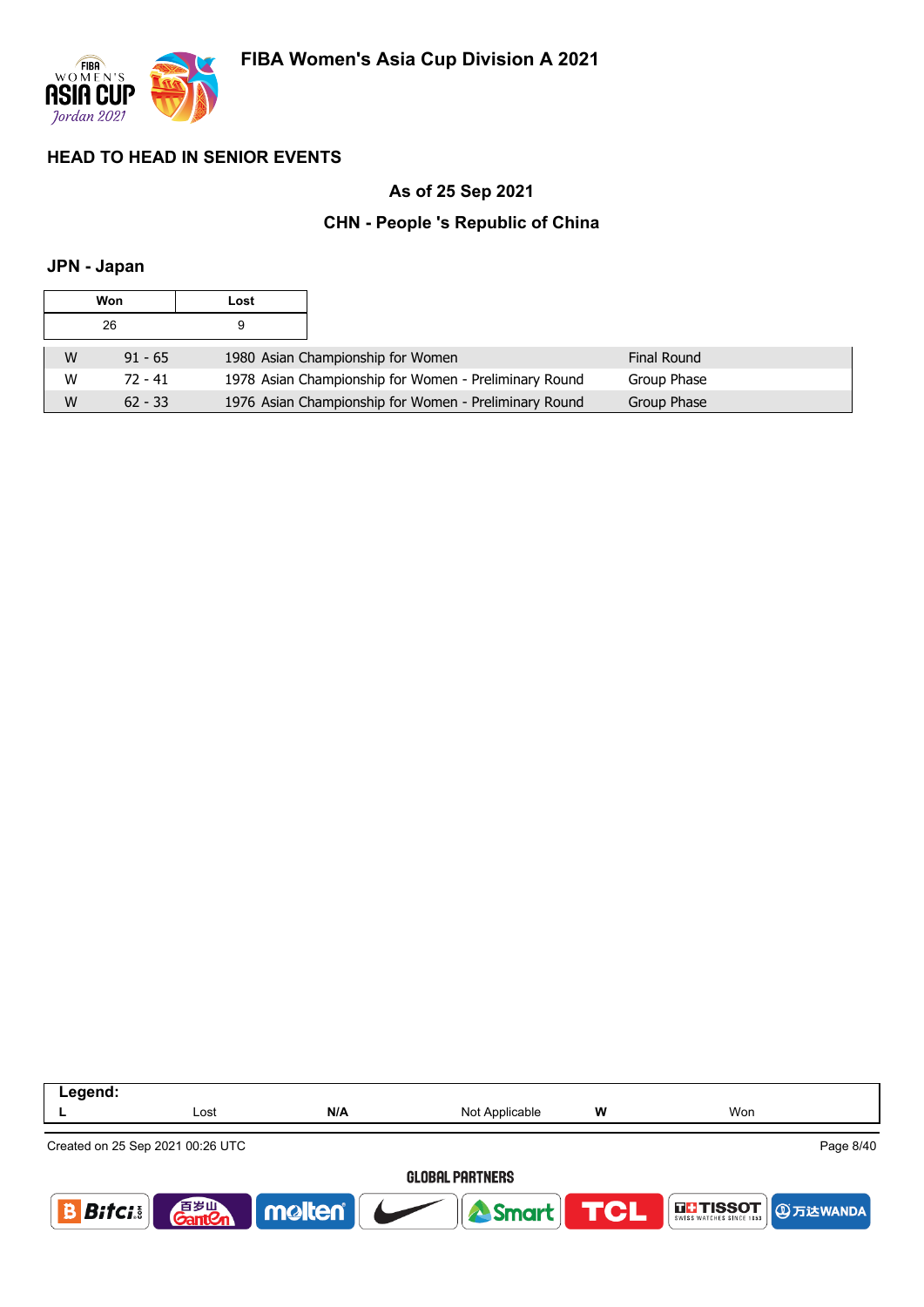

┑

### **As of 25 Sep 2021**

## **CHN - People 's Republic of China**

### **KOR - Republic of Korea**

Г

| Won     |               | Lost             |                                                       |                |                             |
|---------|---------------|------------------|-------------------------------------------------------|----------------|-----------------------------|
|         | 25<br>17      |                  |                                                       |                |                             |
| W/L     | <b>Result</b> | Year Competition |                                                       |                | <b>Phase</b>                |
| W       | $100 - 60$    | 2020<br>Serbia   | FIBA Women's Olympic Qualifying Tournaments Belgrade, |                | Group Phase                 |
| W       | $80 - 52$     |                  | 2019 FIBA Women's Asia Cup Division A                 |                | Semi-Finals                 |
| W       | $75 - 51$     |                  | 2017 FIBA Women's Asia Cup Division A                 |                | 3rd Place Game              |
| W       | $74 - 58$     |                  | 2015 FIBA Asia Women's Championship                   |                | Group Phase                 |
| W       | $60 - 45$     |                  | 2015 FIBA Asia Women's Championship                   |                | Semi-Finals                 |
| L       | $70 - 72$     |                  | 2013 FIBA Asia Championship for Women                 |                | Preliminary Round           |
| L       | $66 - 71$     |                  | 2013 FIBA Asia Championship for Women                 |                | Semi-Final                  |
| L       | $93 - 99$     |                  | 2011 FIBA Asia Championship for Women                 |                | Preliminary Round           |
| W       | $65 - 62$     |                  | 2011 FIBA Asia Championship for Women                 |                | Final                       |
| W       | $75 - 72$     |                  | 2009 FIBA Asia Championship for Women                 |                | Preliminary Round           |
| W       | $91 - 71$     |                  | 2009 FIBA Asia Championship for Women                 |                | Final                       |
| L       | $80 - 83$     |                  | 2007 FIBA Asia Championship for Women                 |                | Preliminary Round           |
| L       | $73 - 79$     |                  | 2007 FIBA Asia Championship for Women                 |                | Finals                      |
| L       | $56 - 63$     |                  | 2005 FIBA Asia Championship for Women                 |                | Preliminary Round           |
| W       | $73 - 67$     |                  | 2005 FIBA Asia Championship for Women                 |                | <b>Final Round</b>          |
| W       | $71 - 54$     |                  | 2004 Olympic Games: Tournament for Women              |                | Preliminary Round           |
| L       | $77 - 80$     |                  | 2003 Asian Championship for Women                     |                | Preliminary Round           |
| w       | $100 - 64$    |                  | 2001 Asian Championship for Women                     |                | Preliminary Round - Level I |
| L       | $64 - 81$     |                  | 1999 Asian Championship for Women                     |                | Preliminary Round - Level I |
| L       | $69 - 70$     |                  | 1999 Asian Championship for Women                     |                | Semi-Finals - Level I       |
| L       | $65 - 72$     |                  | 1997 Asian Championship for Women                     |                | Preliminary Round - Level I |
| W       | $85 - 71$     |                  | 1996 Olympic Games: Tournament for Women              |                | Finals                      |
| L       | $73 - 78$     |                  | 1995 Asian Championship for Women                     |                | Preliminary Round - Level I |
| W       | $94 - 69$     |                  | 1995 Asian Championship for Women                     |                | Final                       |
| W       | $82 - 71$     |                  | 1994 Asian Championship for Women                     |                | Preliminary Round           |
| W       | $74 - 66$     |                  | 1994 Asian Championship for Women                     |                | Finals                      |
| W       | $81 - 78$     |                  | 1992 Asian Championship for Women                     |                | Preliminary Round           |
| W       | $89 - 76$     |                  | 1992 Asian Championship for Women                     |                | <b>Final Round</b>          |
| W       | 78 - 76       |                  | 1990 Asian Championship for Women - Preliminary Round |                | Group Phase                 |
| W       | $81 - 80$     |                  | 1990 World Championship for Women                     |                | Classification Round        |
| L       | $72 - 73$     |                  | 1988 Asian Championship for Women - Preliminary Round |                | Group Phase                 |
| Legend: |               |                  |                                                       |                |                             |
|         |               | Lost             | N/A                                                   | Not Applicable | W<br>Won                    |

Created on 25 Sep 2021 00:26 UTC

百岁叫

 $\mathop{\rm int}\nolimits\hspace{-1.5ex}{\mathcal{C}}$ r

Page 9/40

**④万达WANDA** 

**THE TISSOT** 

**GLOBAL PARTNERS** 

**A** Smart

**TCL** 

molten®

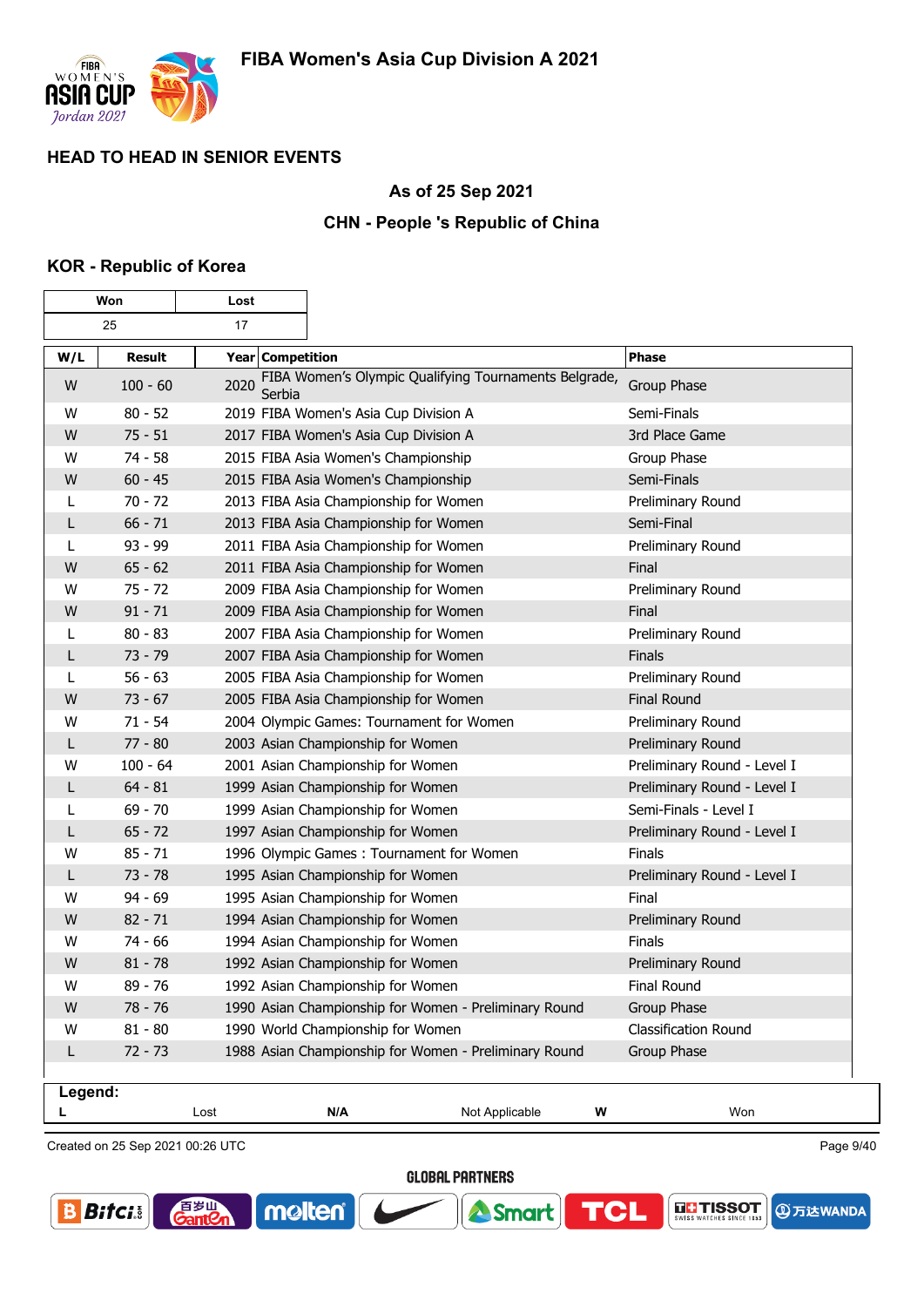

## **As of 25 Sep 2021**

# **CHN - People 's Republic of China**

### **KOR - Republic of Korea**

| Won |            | Lost |                                                       |                    |
|-----|------------|------|-------------------------------------------------------|--------------------|
|     | 25         | 17   |                                                       |                    |
| W   | $97 - 95$  |      | 1988 Olympic Games: Tournament for Women              | Semi-Final Round   |
| W   | $82 - 65$  |      | 1986 Asian Championship for Women                     | Final              |
| W   | $76 - 59$  |      | 1984 Asian Championship for Women                     | Semi-Finals        |
| L   | $61 - 62$  |      | 1984 Asian Championship for Women                     | <b>Final Round</b> |
|     | $56 - 69$  |      | 1984 Olympic Games: Tournament for Women              | Preliminary Round  |
| W   | $72 - 69$  |      | 1983 World Championship for Women                     | <b>Final Round</b> |
| W   | $71 - 63$  |      | 1983 World Championship for Women                     | <b>Finals</b>      |
| L   | $64 - 65$  |      | 1982 Asian Championship for Women                     | <b>Final Round</b> |
|     | $68 - 101$ |      | 1980 Asian Championship for Women                     | Final Round        |
| L   | $61 - 63$  |      | 1978 Asian Championship for Women - Preliminary Round | Group Phase        |
| W   | $73 - 68$  |      | 1976 Asian Championship for Women - Preliminary Round | Group Phase        |

## **NZL - New Zealand**

|     | Won       | Lost                    |                                          |                   |
|-----|-----------|-------------------------|------------------------------------------|-------------------|
|     | 3         |                         |                                          |                   |
| W/L | Result    | <b>Year Competition</b> |                                          | <b>Phase</b>      |
| W   | $67 - 44$ |                         | 2019 FIBA Women's Asia Cup Division A    | Group Phase       |
| W   | $77 - 48$ |                         | 2017 FIBA Women's Asia Cup Division A    | Group Phase       |
| W   | $80 - 63$ |                         | 2008 Olympic Games: Tournament Women     | Preliminary Round |
|     | 77 - 79   |                         | 2004 Olympic Games: Tournament for Women | Preliminary Round |

### **PHI - Philippines**

| Won    |            | Lost |                    |                                                       |               |  |
|--------|------------|------|--------------------|-------------------------------------------------------|---------------|--|
| 5<br>0 |            |      |                    |                                                       |               |  |
| W/L    | Result     |      | Year   Competition |                                                       | <b>Phase</b>  |  |
| W      | $104 - 57$ |      |                    | 2019 FIBA Women's Asia Cup Division A                 | Group Phase   |  |
| W      | $117 - 43$ |      |                    | 2017 FIBA Women's Asia Cup Division A                 | Quarter Final |  |
| W      | $107 - 22$ |      |                    | 1984 Asian Championship for Women                     | Semi-Finals   |  |
| W      | $139 - 56$ |      |                    | 1978 Asian Championship for Women - Preliminary Round | Group Phase   |  |
| W      | $118 - 50$ |      |                    | 1976 Asian Championship for Women - Preliminary Round | Group Phase   |  |

| Legend: |                                  |     |                |   |     |            |  |  |
|---------|----------------------------------|-----|----------------|---|-----|------------|--|--|
|         | ∟ost                             | N/A | Not Applicable | w | Won |            |  |  |
|         | Created on 25 Sep 2021 00:26 UTC |     |                |   |     | Page 10/40 |  |  |

# **GLOBAL PARTNERS**

Smart

molten®



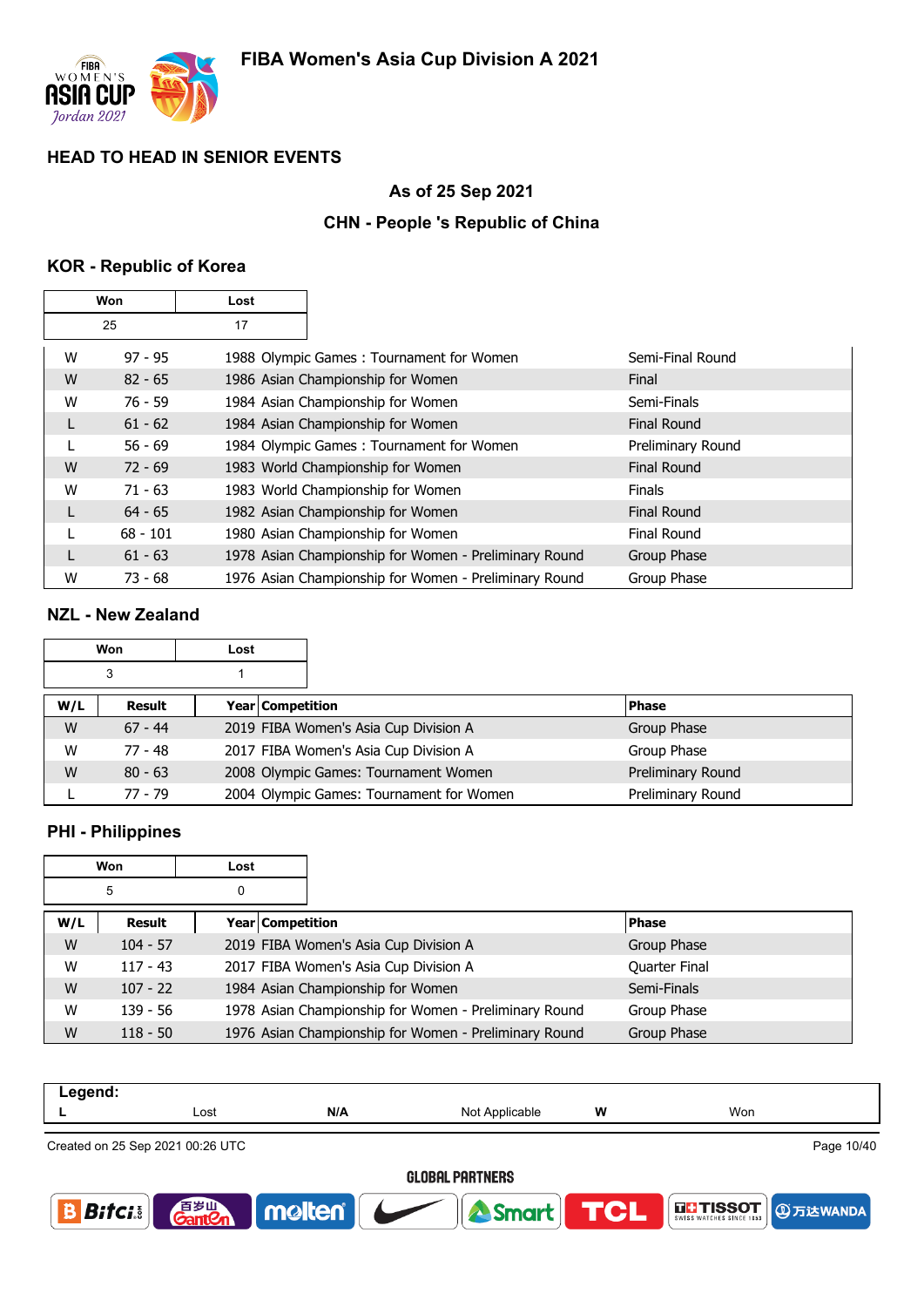

### **As of 25 Sep 2021**

## **CHN - People 's Republic of China**

### **TPE - Chinese Taipei**

| Won |               | Lost             |                                                       |                             |
|-----|---------------|------------------|-------------------------------------------------------|-----------------------------|
|     | 24            | $\mathbf{1}$     |                                                       |                             |
| W/L | <b>Result</b> | Year Competition |                                                       | <b>Phase</b>                |
| W   | $102 - 63$    |                  | 2017 FIBA Women's Asia Cup Division A                 | <b>Group Phase</b>          |
| W   | $76 - 62$     |                  | 2015 FIBA Asia Women's Championship                   | Group Phase                 |
| W   | $85 - 63$     |                  | 2013 FIBA Asia Championship for Women                 | Preliminary Round           |
| W   | $61 - 53$     |                  | 2013 FIBA Asia Championship for Women                 | Final                       |
| W   | $72 - 63$     |                  | 2011 FIBA Asia Championship for Women                 | Preliminary Round           |
| W   | $82 - 54$     |                  | 2009 FIBA Asia Championship for Women                 | Preliminary Round           |
| W   | $70 - 59$     |                  | 2009 FIBA Asia Championship for Women                 | Semi-Final                  |
| W   | $92 - 66$     |                  | 2007 FIBA Asia Championship for Women                 | Preliminary Round           |
| W   | $102 - 96$    |                  | 2005 FIBA Asia Championship for Women                 | Preliminary Round           |
| W   | $86 - 57$     |                  | 2005 FIBA Asia Championship for Women                 | Semi-Finals                 |
| W   | $89 - 62$     |                  | 2003 Asian Championship for Women                     | Preliminary Round           |
| W   | $103 - 53$    |                  | 2003 Asian Championship for Women                     | Semi-Finals                 |
| W   | $107 - 67$    |                  | 2001 Asian Championship for Women                     | Preliminary Round - Level I |
| W   | $94 - 68$     |                  | 2001 Asian Championship for Women                     | Semi-Finals - Level I       |
| W   | $64 - 57$     |                  | 1999 Asian Championship for Women                     | Preliminary Round - Level I |
| L   | $57 - 68$     |                  | 1999 Asian Championship for Women                     | Finals - Level I            |
| W   | $103 - 62$    |                  | 1997 Asian Championship for Women                     | Preliminary Round - Level I |
| W   | $101 - 63$    |                  | 1997 Asian Championship for Women                     | Finals - Level I            |
| W   | $99 - 72$     |                  | 1995 Asian Championship for Women                     | Preliminary Round - Level I |
| W   | $81 - 51$     |                  | 1994 Asian Championship for Women                     | Preliminary Round           |
| W   | $79 - 50$     |                  | 1992 Asian Championship for Women                     | Preliminary Round           |
| W   | $102 - 54$    |                  | 1990 Asian Championship for Women - Preliminary Round | Group Phase                 |
| W   | $100 - 34$    |                  | 1988 Asian Championship for Women - Preliminary Round | Group Phase                 |
| W   | $96 - 64$     |                  | 1986 Asian Championship for Women                     | Preliminary Round           |
| W   | $93 - 45$     |                  | 1986 World Championship for Women                     | <b>Preliminary Round</b>    |

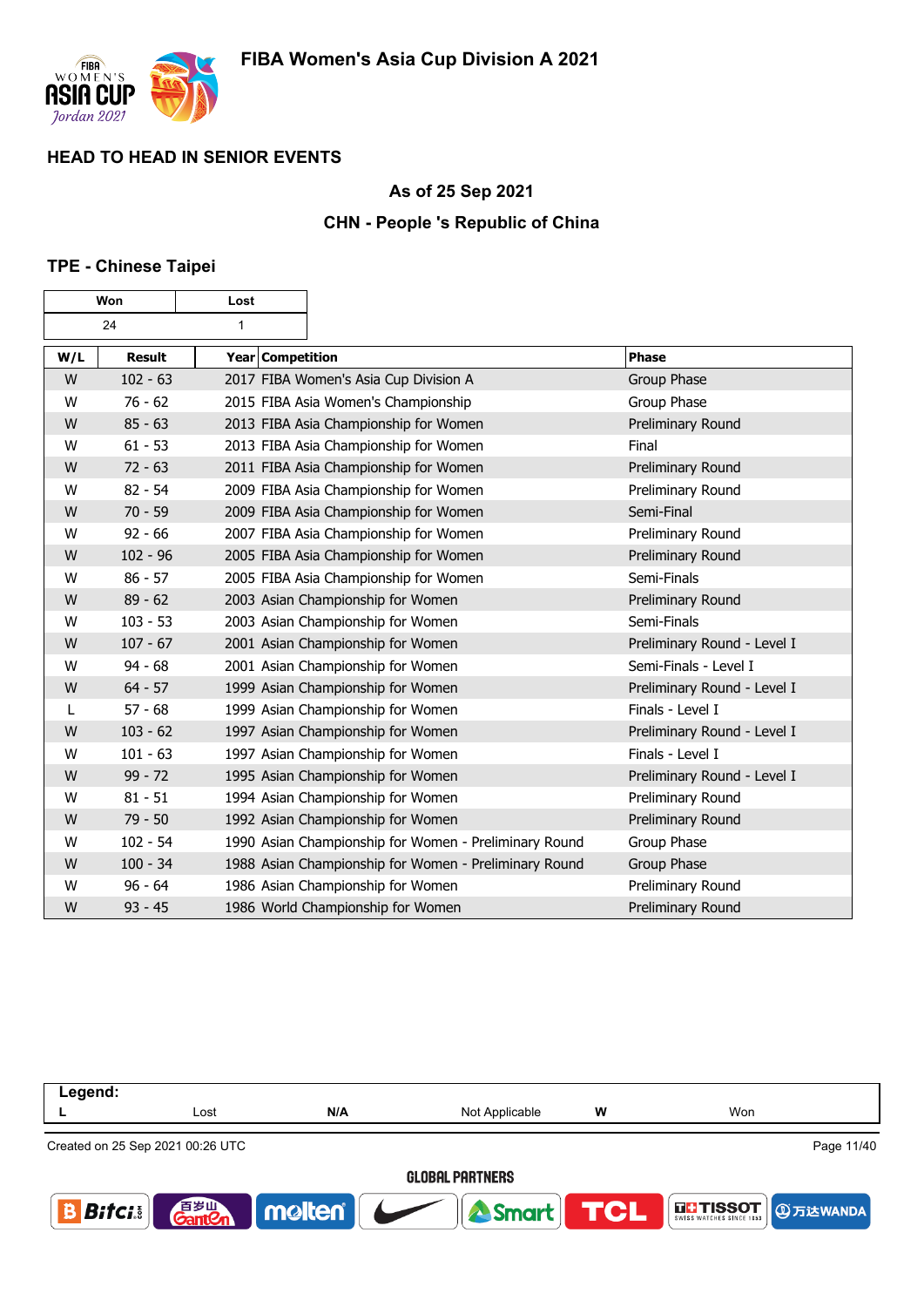

### **As of 25 Sep 2021**

**IND - India**

| <b>Total Summary</b>        |       |               |              |                |      |                |  |
|-----------------------------|-------|---------------|--------------|----------------|------|----------------|--|
| <b>Team Name</b>            | Win % | <b>Played</b> | Won          | Lost           | For  | <b>Against</b> |  |
| Philippines                 | 42    | 7             | 3            | $\overline{4}$ | 515  | 482            |  |
| Chinese Taipei              | 0     | 8             | 0            | 8              | 464  | 761            |  |
| People 's Republic of China | 0     | 8             | $\mathbf{0}$ | 8              | 332  | 912            |  |
| Japan                       | 0     | 8             | 0            | 8              | 335  | 876            |  |
| Republic of Korea           | 0     | 11            | $\mathbf{0}$ | 11             | 470  | 1377           |  |
| New Zealand                 | N/A   | 0             | 0            | 0              | 0    | O              |  |
| Australia                   | N/A   | 0             | 0            | 0              | 0    | 0              |  |
| Total                       |       | 42            | 3            | 39             | 2116 | 4408           |  |

#### **Overview per opponent**

### **CHN - People 's Republic of China**

|     | Won        | Lost               |                                                       |                   |
|-----|------------|--------------------|-------------------------------------------------------|-------------------|
|     | 0          | 8                  |                                                       |                   |
| W/L | Result     | Year   Competition |                                                       | <b>Phase</b>      |
|     | $39 - 102$ |                    | 2015 FIBA Asia Women's Championship                   | Group Phase       |
|     | $36 - 97$  |                    | 2013 FIBA Asia Championship for Women                 | Preliminary Round |
|     | $38 - 87$  |                    | 2011 FIBA Asia Championship for Women                 | Preliminary Round |
|     | $49 - 107$ |                    | 2009 FIBA Asia Championship for Women                 | Preliminary Round |
|     | $26 - 130$ |                    | 1992 Asian Championship for Women                     | Preliminary Round |
|     | $45 - 114$ |                    | 1988 Asian Championship for Women - Preliminary Round | Group Phase       |
|     | $53 - 150$ |                    | 1986 Asian Championship for Women                     | Preliminary Round |
|     | $46 - 125$ |                    | 1980 Asian Championship for Women                     | Preliminary Round |

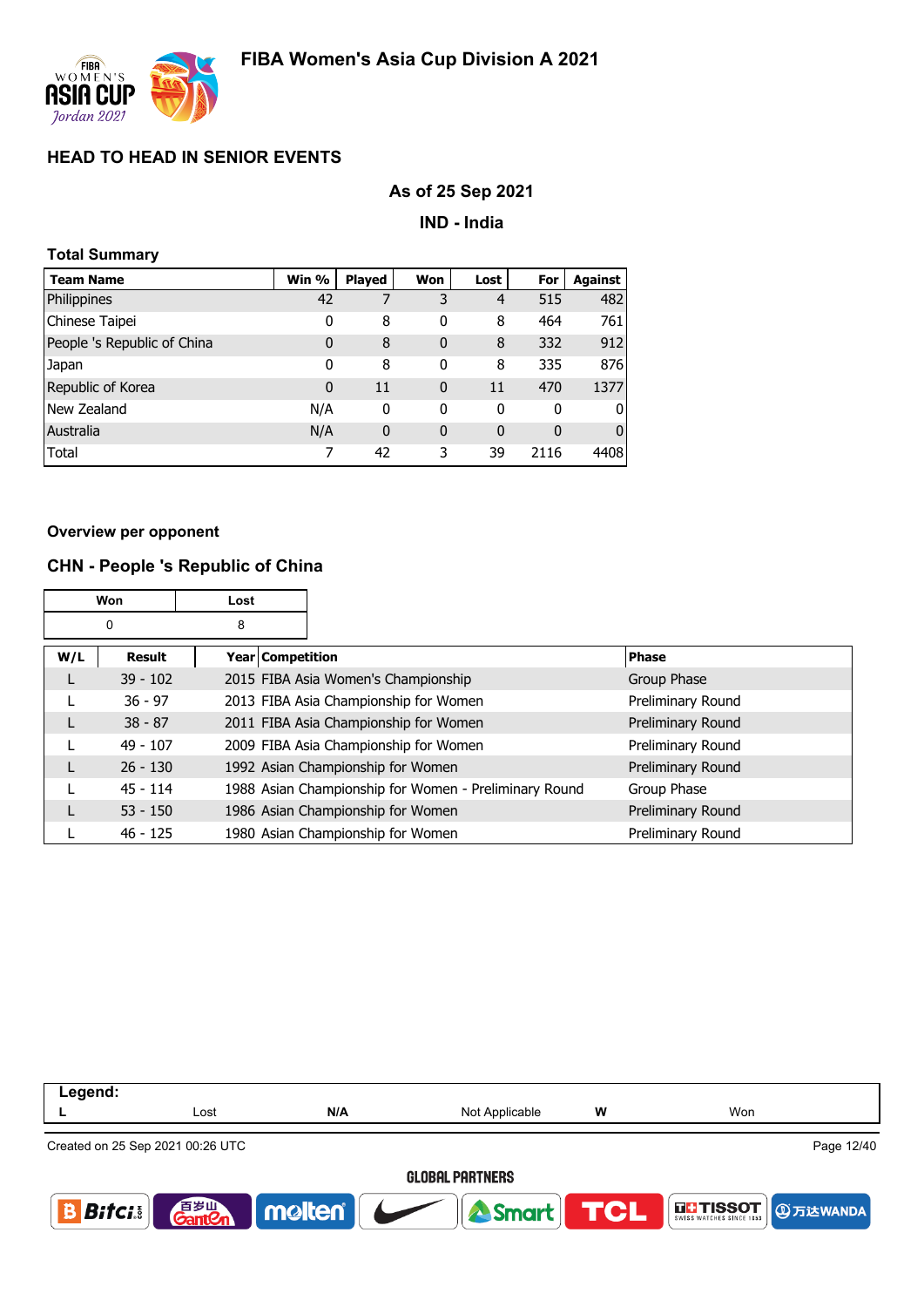

### **As of 25 Sep 2021**

**IND - India**

### **JPN - Japan**

| Won |            | Lost               |                                                       |                   |
|-----|------------|--------------------|-------------------------------------------------------|-------------------|
|     | 0          | 8                  |                                                       |                   |
| W/L | Result     | Year   Competition |                                                       | <b>Phase</b>      |
|     | $27 - 103$ |                    | 2019 FIBA Women's Asia Cup Division A                 | Group Phase       |
|     | $31 - 131$ |                    | 2015 FIBA Asia Women's Championship                   | Group Phase       |
|     | $40 - 81$  |                    | 2013 FIBA Asia Championship for Women                 | Preliminary Round |
|     | $51 - 79$  |                    | 2011 FIBA Asia Championship for Women                 | Preliminary Round |
|     | $58 - 108$ |                    | 2009 FIBA Asia Championship for Women                 | Preliminary Round |
|     | $48 - 116$ |                    | 1992 Asian Championship for Women                     | Preliminary Round |
|     | $52 - 106$ |                    | 1988 Asian Championship for Women - Preliminary Round | Group Phase       |
|     | $28 - 152$ |                    | 1970 Asian Championship for Women - Preliminary Round | Group Phase       |

## **KOR - Republic of Korea**

| Won |               | Lost             |                                                       |                   |
|-----|---------------|------------------|-------------------------------------------------------|-------------------|
|     | 0             | 11               |                                                       |                   |
| W/L | <b>Result</b> | Year Competition |                                                       | <b>Phase</b>      |
|     | $62 - 97$     |                  | 2019 FIBA Women's Asia Cup Division A                 | Group Phase       |
|     | $44 - 121$    |                  | 2015 FIBA Asia Women's Championship                   | Group Phase       |
|     | $62 - 109$    |                  | 2013 FIBA Asia Championship for Women                 | Preliminary Round |
|     | $47 - 83$     |                  | 2011 FIBA Asia Championship for Women                 | Preliminary Round |
|     | $46 - 102$    |                  | 2009 FIBA Asia Championship for Women                 | Preliminary Round |
|     | $41 - 127$    |                  | 1992 Asian Championship for Women                     | Preliminary Round |
| L   | $30 - 119$    |                  | 1988 Asian Championship for Women - Preliminary Round | Group Phase       |
|     | $24 - 163$    |                  | 1986 Asian Championship for Women                     | Preliminary Round |
|     | $47 - 159$    |                  | 1984 Asian Championship for Women                     | Preliminary Round |
|     | $42 - 145$    |                  | 1982 Asian Championship for Women                     | Preliminary Round |
|     | $25 - 152$    |                  | 1970 Asian Championship for Women - Preliminary Round | Group Phase       |

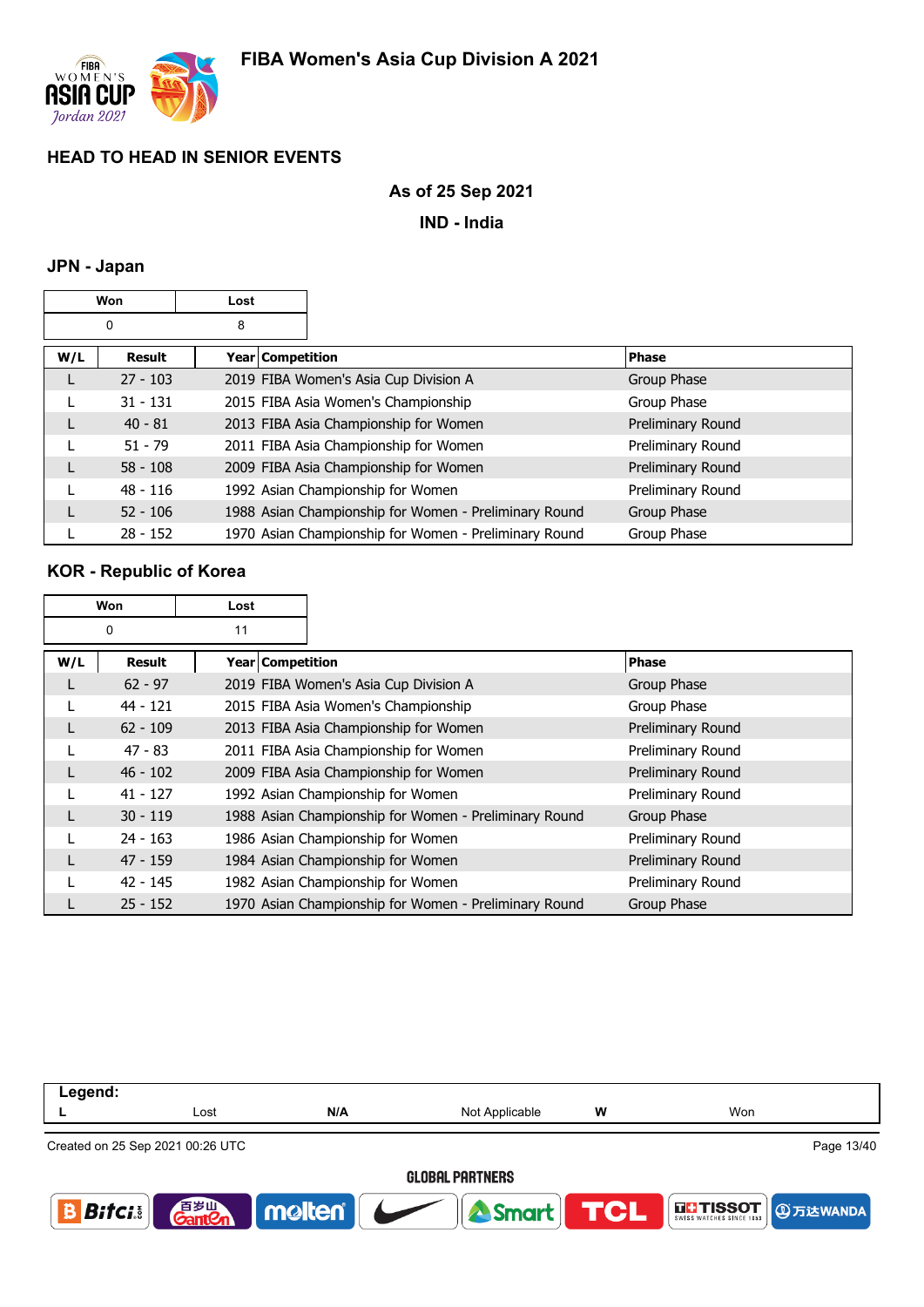

### **As of 25 Sep 2021**

**IND - India**

### **PHI - Philippines**

|     | Won       | Lost |                  |                                       |                             |
|-----|-----------|------|------------------|---------------------------------------|-----------------------------|
|     | 3         | 4    |                  |                                       |                             |
| W/L | Result    |      | Year Competition |                                       | <b>Phase</b>                |
|     | $78 - 92$ |      |                  | 2019 FIBA Women's Asia Cup Division A | Classification 7-8          |
|     | 76 - 82   |      |                  | 2015 FIBA Asia Women's Championship   | Relegation/Promotion Games  |
| W   | $82 - 51$ |      |                  | 2005 FIBA Asia Championship for Women | Preliminary Round           |
| W   | $82 - 56$ |      |                  | 2005 FIBA Asia Championship for Women | Final Round                 |
| W   | $69 - 55$ |      |                  | 2003 Asian Championship for Women     | Preliminary Round           |
|     | 76 - 88   |      |                  | 1984 Asian Championship for Women     | Preliminary Round           |
|     | $52 - 58$ |      |                  | 1982 Asian Championship for Women     | <b>Classification Round</b> |

## **TPE - Chinese Taipei**

|     | <b>Won</b> | Lost             |                                                       |                   |
|-----|------------|------------------|-------------------------------------------------------|-------------------|
|     | 0          | 8                |                                                       |                   |
| W/L | Result     | Year Competition |                                                       | <b>Phase</b>      |
| L   | $58 - 87$  |                  | 2019 FIBA Women's Asia Cup Division A                 | Group Phase       |
|     | $61 - 92$  |                  | 2015 FIBA Asia Women's Championship                   | Group Phase       |
| L   | $57 - 85$  |                  | 2013 FIBA Asia Championship for Women                 | Preliminary Round |
|     | $53 - 81$  |                  | 2011 FIBA Asia Championship for Women                 | Preliminary Round |
| L   | $61 - 84$  |                  | 2009 FIBA Asia Championship for Women                 | Preliminary Round |
|     | $46 - 101$ |                  | 1992 Asian Championship for Women                     | Preliminary Round |
|     | $58 - 122$ |                  | 1988 Asian Championship for Women - Preliminary Round | Group Phase       |
|     | $70 - 109$ |                  | 1986 Asian Championship for Women                     | Preliminary Round |

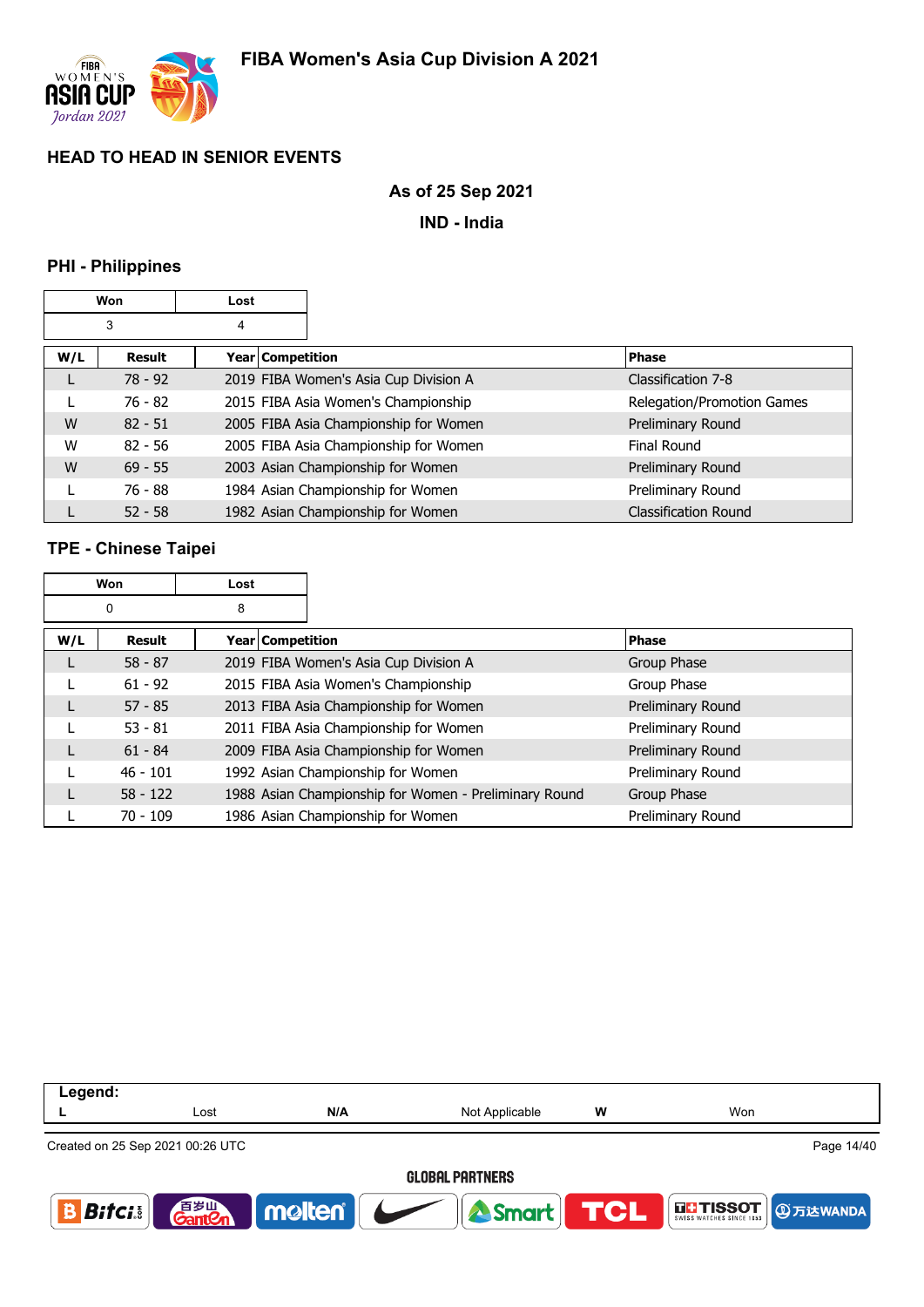

### **As of 25 Sep 2021**

### **JPN - Japan**

### **Total Summary**

| <b>Team Name</b>            | Win % | <b>Played</b> | Won         | Lost         | For   | Against      |
|-----------------------------|-------|---------------|-------------|--------------|-------|--------------|
| India                       | 100   | 8             | 8           | 0            | 876   | 335          |
| Philippines                 | 100   | 9             | 9           | 0            | 858   | 367          |
| Chinese Taipei              | 82    | 29            | 24          | 5            | 2250  | 1917         |
| Republic of Korea           | 28    | 45            | 13          | 32           | 3069  | 3489         |
| Australia                   | 27    | 11            | 3           | 8            | 754   | 824          |
| People 's Republic of China | 25    | 35            | 9           | 26           | 2357  | 2853         |
| New Zealand                 | N/A   | $\mathbf 0$   | $\mathbf 0$ | $\mathbf{0}$ | 0     | $\mathbf{0}$ |
| Total                       | 48    | 137           | 66          | 71           | 10164 | 9785         |

#### **Overview per opponent**

### **AUS - Australia**

| Won |               | Lost               |                                          |                    |
|-----|---------------|--------------------|------------------------------------------|--------------------|
|     | 3             | 8                  |                                          |                    |
| W/L | <b>Result</b> | Year   Competition |                                          | <b>Phase</b>       |
| W   | $76 - 64$     |                    | 2019 FIBA Women's Asia Cup Division A    | Semi-Finals        |
|     | 74 - 83       |                    | 2017 FIBA Women's Asia Cup Division A    | Group Phase        |
| W   | $74 - 73$     |                    | 2017 FIBA Women's Asia Cup Division A    | Final              |
|     | $86 - 92$     |                    | 2016 Olympic Games: Tournament for Women | Group Phase        |
|     | $78 - 97$     |                    | 2004 Olympic Games: Tournament for Women | Preliminary Round  |
|     | $53 - 98$     |                    | 2002 World Championship for Women        | Preliminary Round  |
|     | $58 - 60$     |                    | 1994 World Championship for Women        | Preliminary Round  |
|     | $58 - 84$     |                    | 1983 World Championship for Women        | Preliminary Round  |
|     | $60 - 61$     |                    | 1979 World Championship for Women        | <b>Final Round</b> |
|     | $60 - 62$     |                    | 1975 World Championship for Women        | Preliminary Round  |
| W   | $77 - 50$     |                    | 1971 World Championship for Women        | Preliminary Round  |

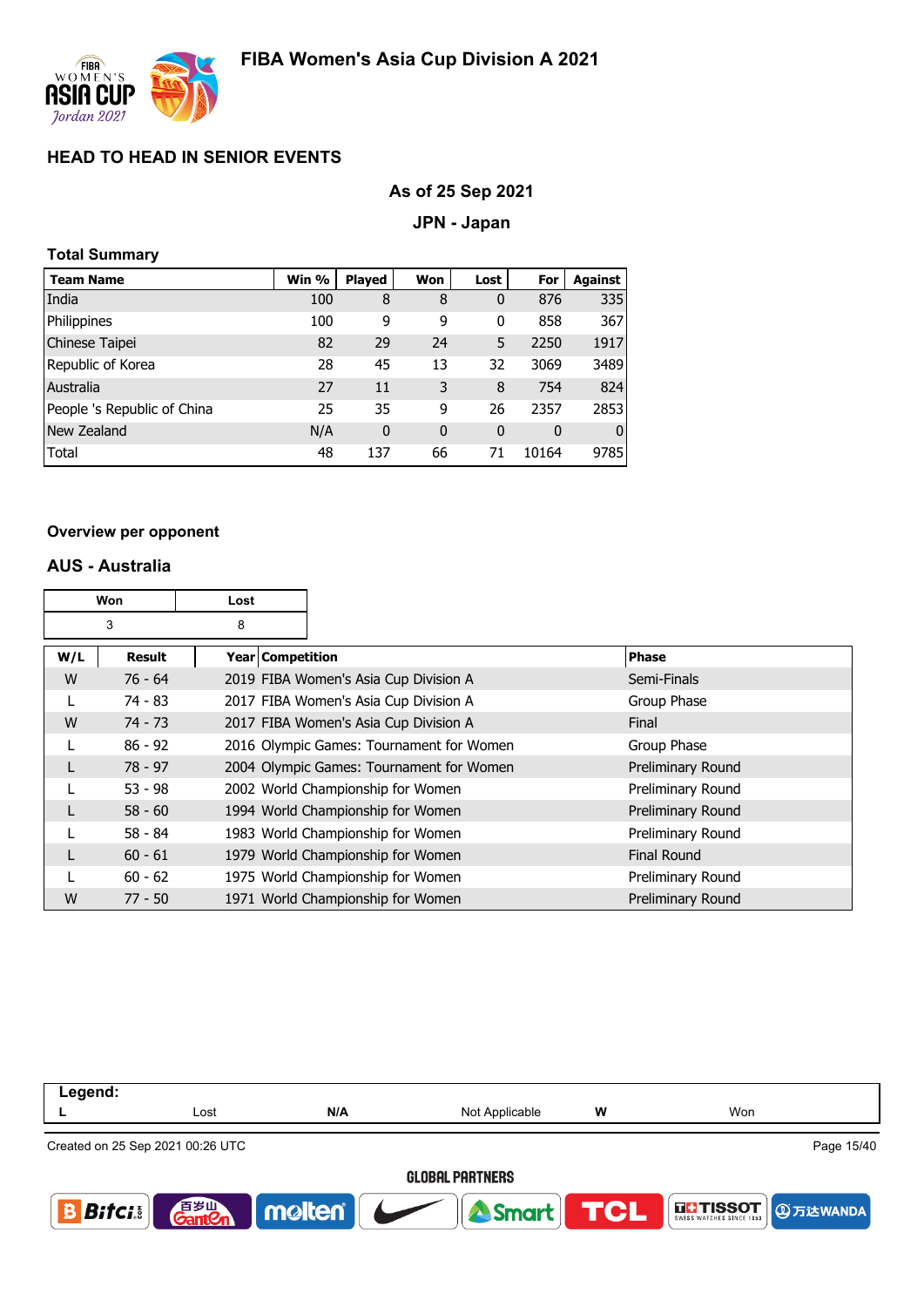

### **As of 25 Sep 2021**

### **JPN - Japan**

### **CHN - People 's Republic of China**

| Won          |               | Lost             |                                                       |                |   |                             |
|--------------|---------------|------------------|-------------------------------------------------------|----------------|---|-----------------------------|
|              | 9             | 26               |                                                       |                |   |                             |
| W/L          | <b>Result</b> | Year Competition |                                                       |                |   | <b>Phase</b>                |
| W            | $71 - 68$     |                  | 2019 FIBA Women's Asia Cup Division A                 |                |   | Final                       |
| L            | $81 - 87$     |                  | 2018 FIBA Women's Basketball World Cup                |                |   | Qualif. to 1/4              |
| W            | $74 - 71$     |                  | 2017 FIBA Women's Asia Cup Division A                 |                |   | Semi Finals                 |
| W            | $57 - 56$     |                  | 2015 FIBA Asia Women's Championship                   |                |   | Group Phase                 |
| W            | $85 - 50$     |                  | 2015 FIBA Asia Women's Championship                   |                |   | Final                       |
| W            | $62 - 55$     |                  | 2013 FIBA Asia Championship for Women                 |                |   | Preliminary Round           |
| L            | $53 - 76$     |                  | 2011 FIBA Asia Championship for Women                 |                |   | Preliminary Round           |
| L            | $62 - 76$     |                  | 2011 FIBA Asia Championship for Women                 |                |   | Semi-Final                  |
| $\mathsf{L}$ | $58 - 75$     |                  | 2009 FIBA Asia Championship for Women                 |                |   | Preliminary Round           |
| W            | $72 - 67$     |                  | 2007 FIBA Asia Championship for Women                 |                |   | Preliminary Round           |
| L            | $62 - 74$     |                  | 2007 FIBA Asia Championship for Women                 |                |   | Qualifying Round            |
| L            | $65 - 107$    |                  | 2005 FIBA Asia Championship for Women                 |                |   | Preliminary Round           |
| L            | $63 - 82$     |                  | 2004 Olympic Games: Tournament for Women              |                |   | Classification              |
| L            | 79 - 100      |                  | 2003 Asian Championship for Women                     |                |   | Preliminary Round           |
| L            | $80 - 92$     |                  | 2003 Asian Championship for Women                     |                |   | Final                       |
| L            | $70 - 95$     |                  | 2001 Asian Championship for Women                     |                |   | Preliminary Round - Level I |
| L            | $76 - 105$    |                  | 2001 Asian Championship for Women                     |                |   | Finals - Level I            |
| L            | $69 - 72$     |                  | 1999 Asian Championship for Women                     |                |   | Preliminary Round - Level I |
| L            | $93 - 94$     |                  | 1998 World Championship for Women                     |                |   | Eighth-Final Round          |
| L            | $77 - 97$     |                  | 1997 Asian Championship for Women                     |                |   | Preliminary Round - Level I |
| W            | $90 - 77$     |                  | 1997 Asian Championship for Women                     |                |   | Semi-Finals - Level I       |
| W            | $75 - 72$     |                  | 1996 Olympic Games: Tournament for Women              |                |   | Preliminary Round           |
| $\mathsf{L}$ | $70 - 80$     |                  | 1995 Asian Championship for Women                     |                |   | Preliminary Round - Level I |
| L            | $65 - 82$     |                  | 1994 World Championship for Women                     |                |   | Preliminary Round           |
| W            | $76 - 67$     |                  | 1994 Asian Championship for Women                     |                |   | Preliminary Round           |
| L            | $80 - 83$     |                  | 1992 Asian Championship for Women                     |                |   | Preliminary Round           |
| L            | $69 - 104$    |                  | 1990 Asian Championship for Women - Preliminary Round |                |   | Group Phase                 |
| L            | $60 - 92$     |                  | 1988 Asian Championship for Women - Preliminary Round |                |   | Group Phase                 |
| L            | $64 - 107$    |                  | 1986 Asian Championship for Women                     |                |   | Preliminary Round           |
|              | $64 - 107$    |                  | 1986 Asian Championship for Women                     |                |   | Classification Round        |
| L            | $40 - 90$     |                  | 1984 Asian Championship for Women                     |                |   | Preliminary Round           |
| L            | $56 - 68$     |                  | 1982 Asian Championship for Women                     |                |   | <b>Final Round</b>          |
| Legend:      |               |                  |                                                       |                |   |                             |
| L            |               | Lost             | N/A                                                   | Not Applicable | W | Won                         |

Created on 25 Sep 2021 00:26 UTC

百岁叫

 $\overline{\text{ant}}$ 

Page 16/40

**④万达WANDA** 

**THE TISSOT** 

**GLOBAL PARTNERS** 

Smart

TCL

molten®

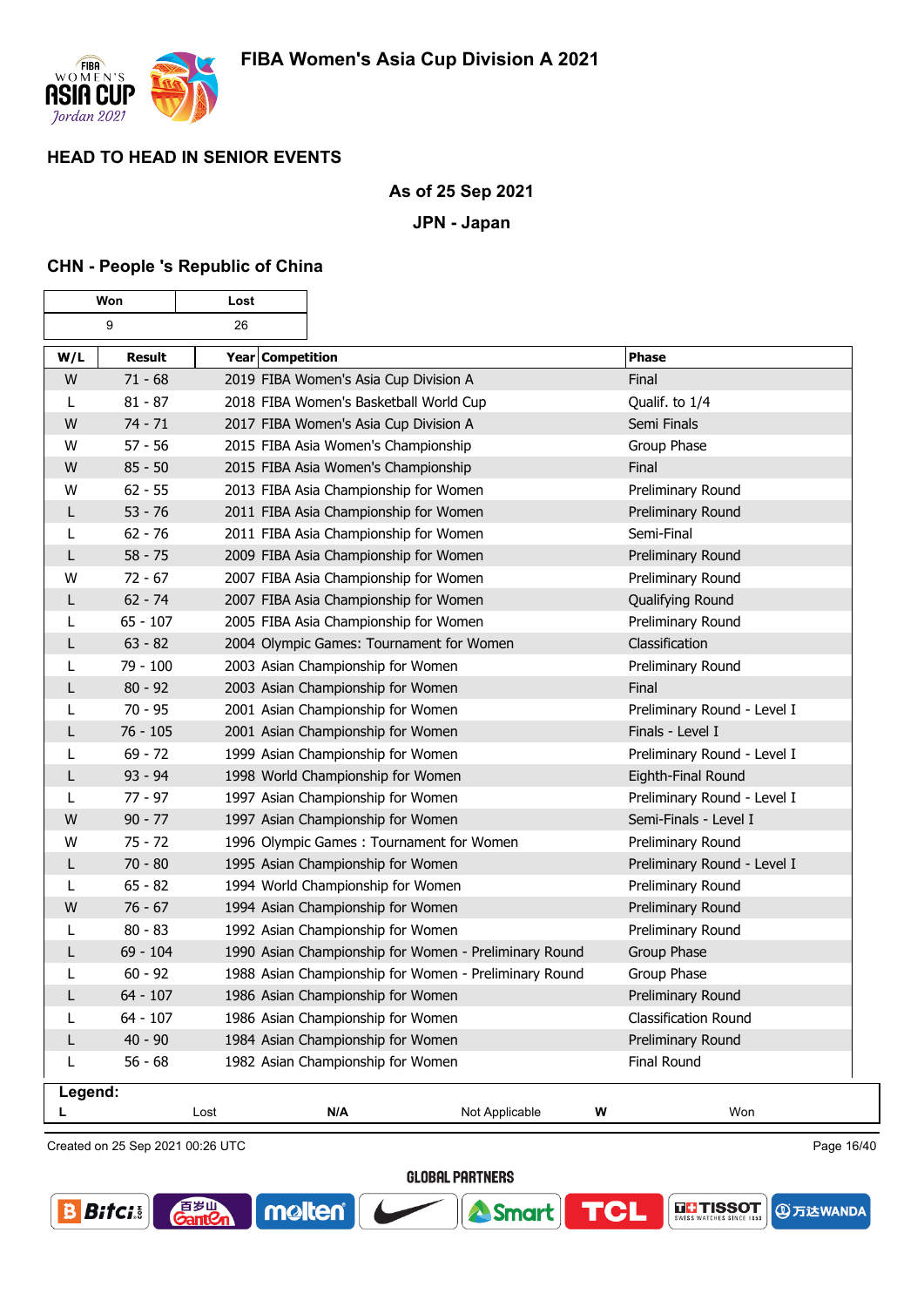

### **As of 25 Sep 2021**

### **JPN - Japan**

## **CHN - People 's Republic of China**

| Won       | Lost |                                                       |                    |
|-----------|------|-------------------------------------------------------|--------------------|
| 9         | 26   |                                                       |                    |
| $65 - 91$ |      | 1980 Asian Championship for Women                     | <b>Final Round</b> |
| $41 - 72$ |      | 1978 Asian Championship for Women - Preliminary Round | Group Phase        |
| $33 - 62$ |      | 1976 Asian Championship for Women - Preliminary Round | <b>Group Phase</b> |

## **IND - India**

| Won | Lost |
|-----|------|
|     |      |

| W/L | Result     | Year Competition                                      | <b>Phase</b>      |
|-----|------------|-------------------------------------------------------|-------------------|
| W   | $103 - 27$ | 2019 FIBA Women's Asia Cup Division A                 | Group Phase       |
| W   | $131 - 31$ | 2015 FIBA Asia Women's Championship                   | Group Phase       |
| W   | $81 - 40$  | 2013 FIBA Asia Championship for Women                 | Preliminary Round |
| W   | $79 - 51$  | 2011 FIBA Asia Championship for Women                 | Preliminary Round |
| W   | $108 - 58$ | 2009 FIBA Asia Championship for Women                 | Preliminary Round |
| W   | $116 - 48$ | 1992 Asian Championship for Women                     | Preliminary Round |
| W   | $106 - 52$ | 1988 Asian Championship for Women - Preliminary Round | Group Phase       |
| W   | $152 - 28$ | 1970 Asian Championship for Women - Preliminary Round | Group Phase       |

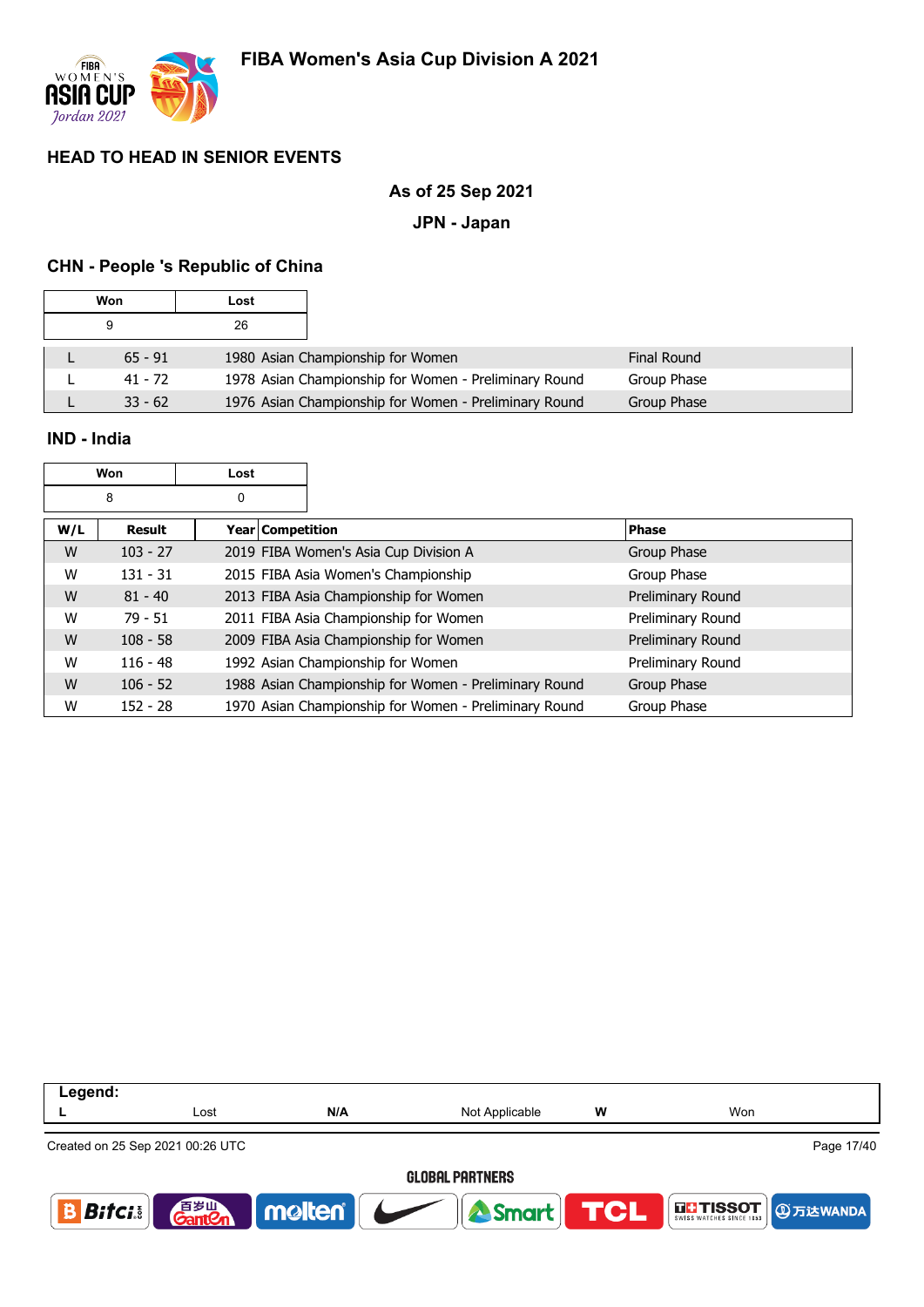

### **As of 25 Sep 2021**

**JPN - Japan**

### **KOR - Republic of Korea**

| Won     |               | Lost             |                                                         |                |                             |     |
|---------|---------------|------------------|---------------------------------------------------------|----------------|-----------------------------|-----|
|         | 13            | 32               |                                                         |                |                             |     |
| W/L     | <b>Result</b> | Year Competition |                                                         |                | <b>Phase</b>                |     |
| W       | $102 - 61$    |                  | 2019 FIBA Women's Asia Cup Division A                   |                | Group Phase                 |     |
| W       | $70 - 56$     |                  | 2017 FIBA Women's Asia Cup Division A                   |                | Group Phase                 |     |
| W       | $59 - 53$     |                  | 2015 FIBA Asia Women's Championship                     |                | Group Phase                 |     |
| W       | $78 - 71$     |                  | 2013 FIBA Asia Championship for Women                   |                | Preliminary Round           |     |
| W       | $65 - 43$     |                  | 2013 FIBA Asia Championship for Women                   |                | Final                       |     |
| W       | $79 - 51$     |                  | 2012 FIBA World Olympic Qualifying Tournament for Women |                | Semi-Finals                 |     |
| L       | $59 - 66$     |                  | 2011 FIBA Asia Championship for Women                   |                | Preliminary Round           |     |
| L       | $64 - 65$     |                  | 2010 FIBA World Championship for Women                  |                | Eight-Final Round           |     |
| L       | $68 - 82$     |                  | 2009 FIBA Asia Championship for Women                   |                | Preliminary Round           |     |
| L       | $57 - 101$    |                  | 2009 FIBA Asia Championship for Women                   |                | Semi-Final                  |     |
| L       | $68 - 90$     |                  | 2007 FIBA Asia Championship for Women                   |                | Preliminary Round           |     |
| L       | $62 - 108$    |                  | 2005 FIBA Asia Championship for Women                   |                | Preliminary Round           |     |
| L       | $64 - 84$     |                  | 2005 FIBA Asia Championship for Women                   |                | Semi-Finals                 |     |
| L       | $67 - 99$     |                  | 2003 Asian Championship for Women                       |                | Preliminary Round           |     |
| W       | $81 - 72$     |                  | 2003 Asian Championship for Women                       |                | Semi-Finals                 |     |
| L       | $73 - 80$     |                  | 2001 Asian Championship for Women                       |                | Preliminary Round - Level I |     |
| W       | $93 - 76$     |                  | 2001 Asian Championship for Women                       |                | Semi-Finals - Level I       |     |
| W       | $85 - 72$     |                  | 1999 Asian Championship for Women                       |                | Preliminary Round - Level I |     |
| L       | $65 - 68$     |                  | 1999 Asian Championship for Women                       |                | Finals - Level I            |     |
| L       | $71 - 73$     |                  | 1997 Asian Championship for Women                       |                | Preliminary Round - Level I |     |
| L       | $61 - 74$     |                  | 1997 Asian Championship for Women                       |                | Finals - Level I            |     |
| W       | $82 - 78$     |                  | 1995 Asian Championship for Women                       |                | Preliminary Round - Level I |     |
| W       | $83 - 63$     |                  | 1994 World Championship for Women                       |                | Quarter-Finals              |     |
| L       | $74 - 87$     |                  | 1994 Asian Championship for Women                       |                | Preliminary Round           |     |
| L       | $70 - 92$     |                  | 1992 Asian Championship for Women                       |                | Preliminary Round           |     |
| L       | $63 - 89$     |                  | 1990 Asian Championship for Women - Preliminary Round   |                | Group Phase                 |     |
| L       | 84 - 100      |                  | 1990 World Championship for Women                       |                | <b>Classification Round</b> |     |
| L       | $62 - 98$     |                  | 1990 World Championship for Women                       |                | <b>Classification Round</b> |     |
| L       | $56 - 83$     |                  | 1988 Asian Championship for Women - Preliminary Round   |                | Group Phase                 |     |
|         | $64 - 76$     |                  | 1986 Asian Championship for Women                       |                | Preliminary Round           |     |
| L       | $50 - 91$     |                  | 1984 Asian Championship for Women                       |                | Semi-Finals                 |     |
| L       | $60 - 86$     |                  | 1982 Asian Championship for Women                       |                | Final Round                 |     |
| Legend: |               |                  |                                                         |                |                             |     |
|         |               | Lost             | N/A                                                     | Not Applicable | W                           | Won |

Created on 25 Sep 2021 00:26 UTC

音<sub>岁皿</sub><br>CantCr

molten®

Page 18/40

**④万达WANDA** 

**THE TISSOT** 

**GLOBAL PARTNERS** 

**A** Smart

**TCL** 

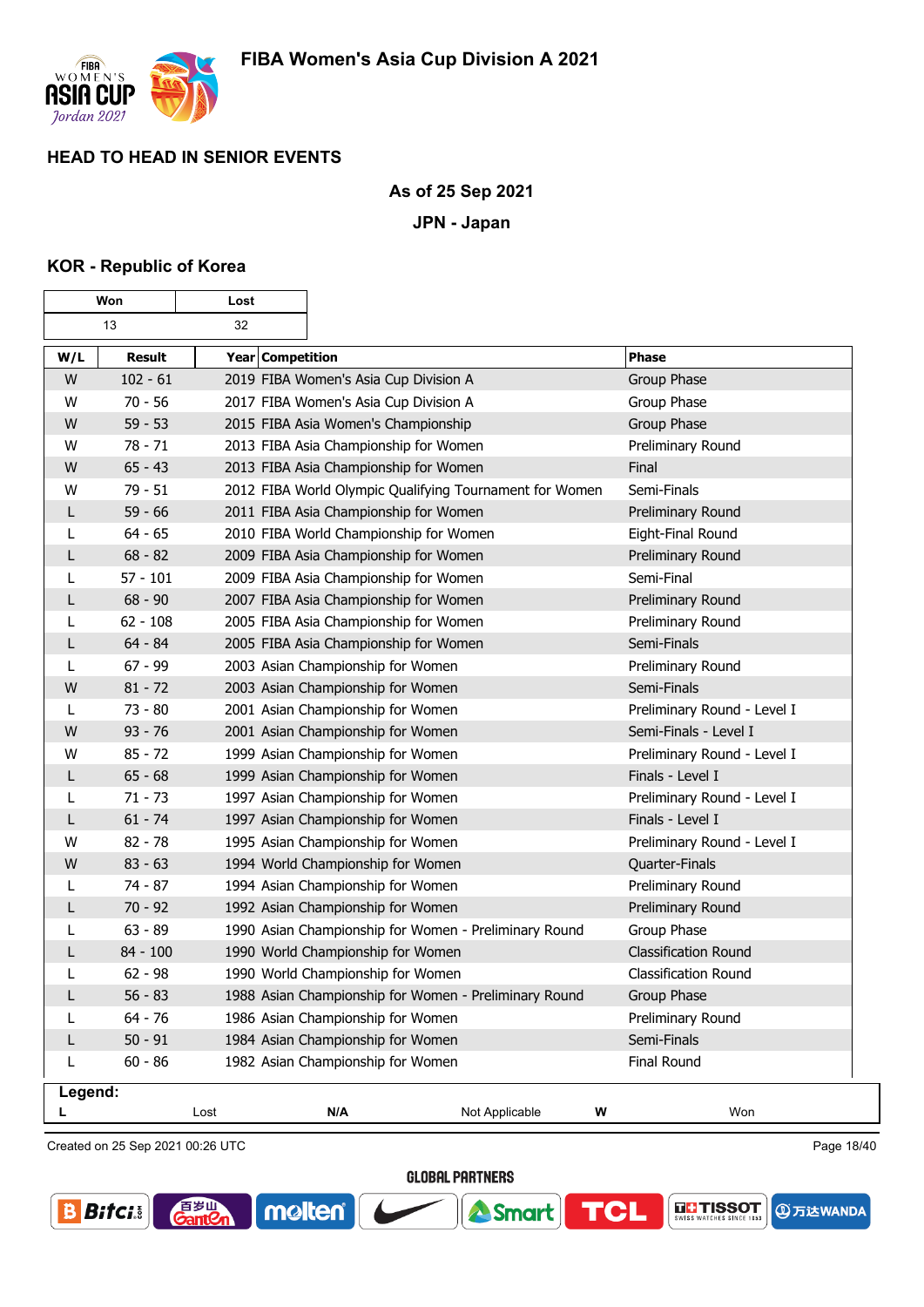

# **As of 25 Sep 2021**

**JPN - Japan**

# **KOR - Republic of Korea**

| Won |            | Lost |                                                       |                             |
|-----|------------|------|-------------------------------------------------------|-----------------------------|
|     | 13         | 32   |                                                       |                             |
|     | 54 - 109   |      | 1980 Asian Championship for Women                     | <b>Final Round</b>          |
|     | $56 - 64$  |      | 1979 World Championship for Women                     | Final Round                 |
|     | $50 - 64$  |      | 1978 Asian Championship for Women - Preliminary Round | Group Phase                 |
|     | $49 - 103$ |      | 1976 Asian Championship for Women - Preliminary Round | Group Phase                 |
| W   | $89 - 62$  |      | 1975 World Championship for Women                     | <b>Final Round</b>          |
|     | 70 - 76    |      | 1974 Asian Championship for Women                     | <b>Final Round</b>          |
|     | $63 - 73$  |      | 1971 World Championship for Women                     | <b>Final Round</b>          |
| W   | $58 - 55$  |      | 1970 Asian Championship for Women - Preliminary Round | Group Phase                 |
|     | $60 - 72$  |      | 1968 Asian Championship for Women - Preliminary Round | Group Phase                 |
|     | $60 - 81$  |      | 1967 World Championship for Women                     | Final Round                 |
|     | $85 - 87$  |      | 1965 Asian Championship for Women                     | Preliminary Round           |
|     | $75 - 85$  |      | 1965 Asian Championship for Women                     | <b>Final Round</b>          |
|     | $61 - 70$  |      | 1964 World Championship for Women                     | <b>Classification Round</b> |

# **PHI - Philippines**

|     | Won        | Lost |                                                       |                    |
|-----|------------|------|-------------------------------------------------------|--------------------|
|     | 9          | 0    |                                                       |                    |
| W/L | Result     |      | Year   Competition                                    | <b>Phase</b>       |
| W   | $106 - 55$ |      | 2017 FIBA Women's Asia Cup Division A                 | Group Phase        |
| W   | $60 - 43$  |      | 1984 Asian Championship for Women                     | Semi-Finals        |
| W   | $81 - 53$  |      | 1984 Asian Championship for Women                     | Final Round        |
| W   | $137 - 49$ |      | 1982 Asian Championship for Women                     | Preliminary Round  |
| W   | $118 - 28$ |      | 1978 Asian Championship for Women - Preliminary Round | Group Phase        |
| W   | $93 - 48$  |      | 1976 Asian Championship for Women - Preliminary Round | Group Phase        |
| W   | $87 - 37$  |      | 1968 Asian Championship for Women - Preliminary Round | Group Phase        |
| W   | $83 - 30$  |      | 1965 Asian Championship for Women                     | Preliminary Round  |
| W   | $93 - 24$  |      | 1965 Asian Championship for Women                     | <b>Final Round</b> |

| Lost                                            | N/A | Not Applicable | W | Won                                   |  |  |
|-------------------------------------------------|-----|----------------|---|---------------------------------------|--|--|
| Created on 25 Sep 2021 00:26 UTC                |     |                |   | Page 19/40                            |  |  |
| <b>GLOBAL PARTNERS</b>                          |     |                |   |                                       |  |  |
| <b>GantOn</b><br>$\mathbf{B}$ ifci $\mathbf{S}$ |     |                |   | THESSOT <b>DEPARTMENT DESCRIPTION</b> |  |  |
|                                                 |     | molten         |   | <b>TCL</b><br>Smart                   |  |  |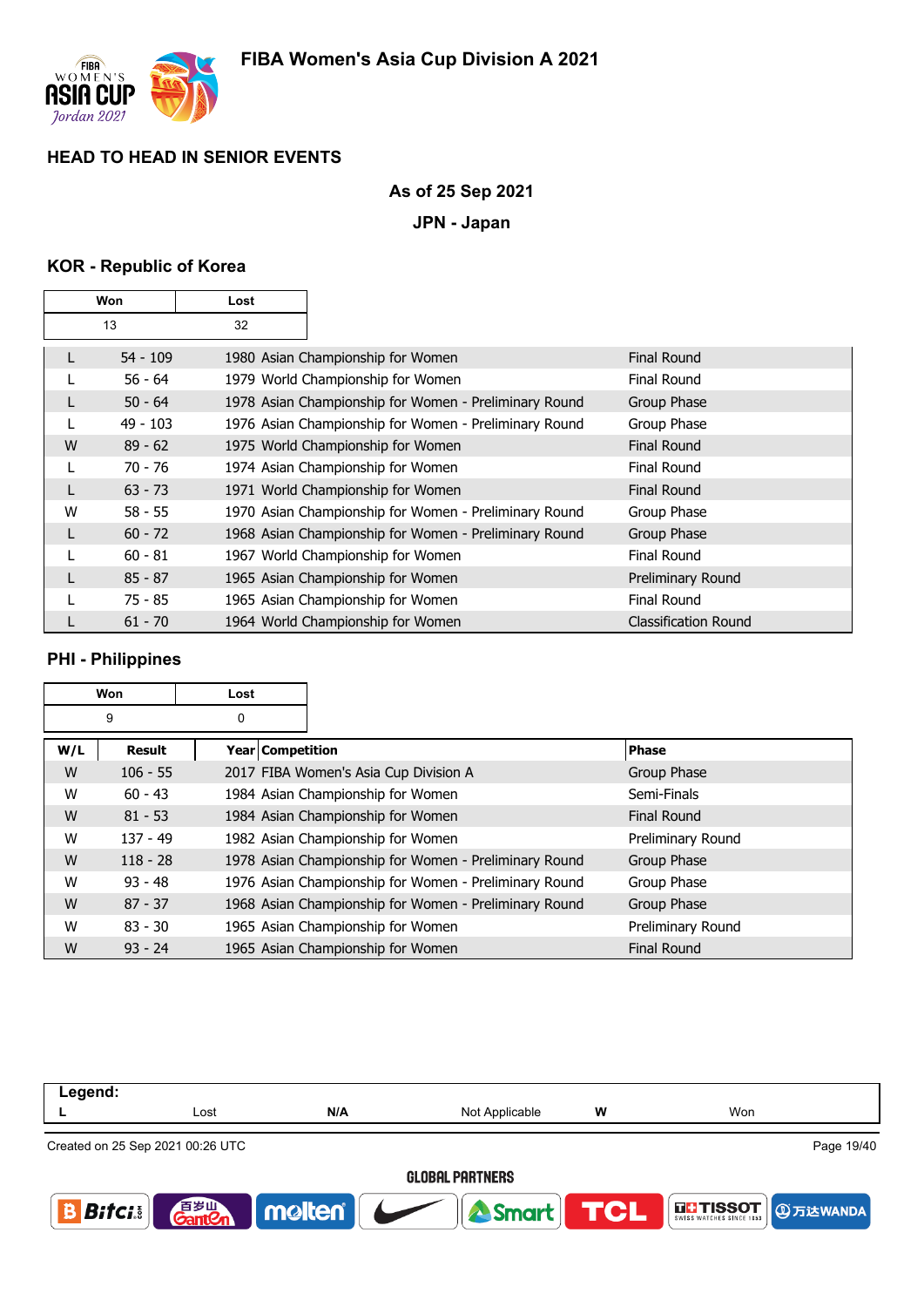

### **As of 25 Sep 2021**

**JPN - Japan**

### **TPE - Chinese Taipei**

| Won |               | Lost             |                                                       |                             |
|-----|---------------|------------------|-------------------------------------------------------|-----------------------------|
|     | 24            | 5                |                                                       |                             |
| W/L | <b>Result</b> | Year Competition |                                                       | <b>Phase</b>                |
| W   | 78 - 49       |                  | 2019 FIBA Women's Asia Cup Division A                 | Group Phase                 |
| W   | $73 - 57$     |                  | 2017 FIBA Women's Asia Cup Division A                 | Quarter Final               |
| W   | $60 - 44$     |                  | 2015 FIBA Asia Women's Championship                   | Group Phase                 |
| W   | $65 - 58$     |                  | 2015 FIBA Asia Women's Championship                   | Semi-Finals                 |
| W   | $69 - 57$     |                  | 2013 FIBA Asia Championship for Women                 | Preliminary Round           |
| W   | $74 - 56$     |                  | 2013 FIBA Asia Championship for Women                 | Semi-Final                  |
| W   | $81 - 54$     |                  | 2011 FIBA Asia Championship for Women                 | Preliminary Round           |
| W   | $83 - 56$     |                  | 2011 FIBA Asia Championship for Women                 | Final                       |
| W   | $73 - 65$     |                  | 2009 FIBA Asia Championship for Women                 | Preliminary Round           |
| W   | $72 - 57$     |                  | 2009 FIBA Asia Championship for Women                 | Final                       |
| W   | $67 - 58$     |                  | 2007 FIBA Asia Championship for Women                 | Preliminary Round           |
| W   | $73 - 70$     |                  | 2007 FIBA Asia Championship for Women                 | Finals                      |
| L   | $73 - 86$     |                  | 2005 FIBA Asia Championship for Women                 | Preliminary Round           |
| L   | $62 - 73$     |                  | 2005 FIBA Asia Championship for Women                 | Final Round                 |
| L   | $82 - 84$     |                  | 2003 Asian Championship for Women                     | Preliminary Round           |
| W   | $76 - 61$     |                  | 2002 World Championship for Women                     | Classification Round        |
| W   | $83 - 77$     |                  | 2001 Asian Championship for Women                     | Preliminary Round - Level I |
| W   | $68 - 63$     |                  | 1999 Asian Championship for Women                     | Preliminary Round - Level I |
| W   | $83 - 74$     |                  | 1999 Asian Championship for Women                     | Semi-Finals - Level I       |
| W   | $94 - 64$     |                  | 1997 Asian Championship for Women                     | Preliminary Round - Level I |
| W   | $98 - 75$     |                  | 1995 Asian Championship for Women                     | Preliminary Round - Level I |
| W   | $68 - 65$     |                  | 1995 Asian Championship for Women                     | Final                       |
| W   | $109 - 73$    |                  | 1994 Asian Championship for Women                     | Preliminary Round           |
| W   | $92 - 67$     |                  | 1994 Asian Championship for Women                     | Finals                      |
| W   | $104 - 83$    |                  | 1992 Asian Championship for Women                     | Preliminary Round           |
| W   | $79 - 75$     |                  | 1992 Asian Championship for Women                     | <b>Final Round</b>          |
| W   | $84 - 82$     |                  | 1990 Asian Championship for Women - Preliminary Round | Group Phase                 |
| L   | $59 - 63$     |                  | 1988 Asian Championship for Women - Preliminary Round | Group Phase                 |
| L   | $68 - 71$     |                  | 1986 Asian Championship for Women                     | Final                       |

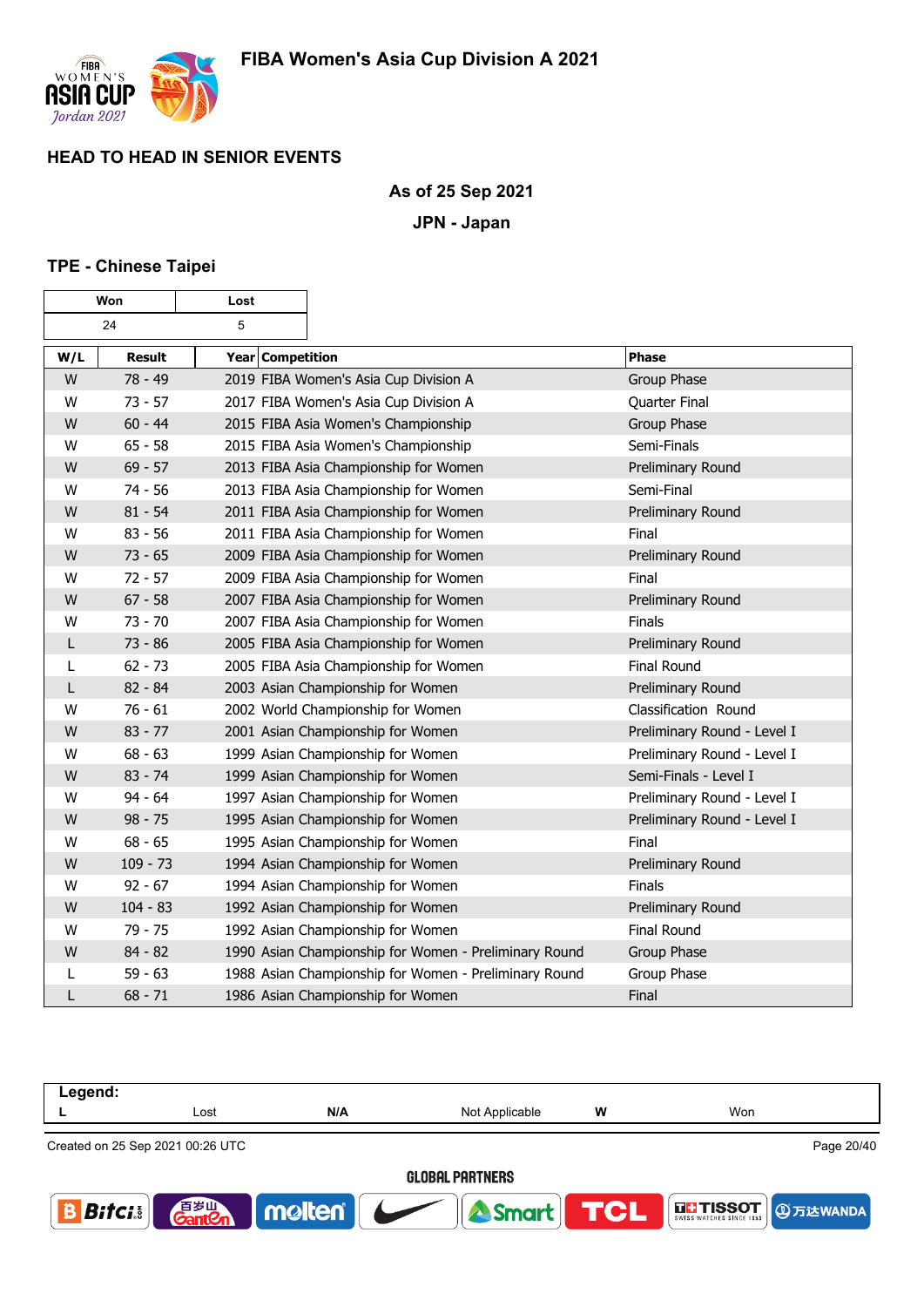

### **As of 25 Sep 2021**

### **KOR - Republic of Korea**

## **Total Summary**

| <b>Team Name</b>            | Win % | <b>Played</b> | Won | Lost     | For   | <b>Against</b> |
|-----------------------------|-------|---------------|-----|----------|-------|----------------|
| India                       | 100   | 11            | 11  | $\bf{0}$ | 1377  | 470            |
| Philippines                 | 100   | 7             | 7   | 0        | 641   | 201            |
| Chinese Taipei              | 92    | 25            | 23  | 2        | 1941  | 1555           |
| New Zealand                 | 80    | 5             | 4   | 1        | 393   | 302            |
| Japan                       | 71    | 45            | 32  | 13       | 3489  | 3069           |
| People 's Republic of China | 40    | 42            | 17  | 25       | 2943  | 3167           |
| Australia                   | 27    | 11            | 3   | 8        | 691   | 836            |
| Total                       | 66    | 146           | 97  | 49       | 11475 | 9600           |

#### **Overview per opponent**

### **AUS - Australia**

|     | Won<br>Lost |                    |  |                                          |                    |
|-----|-------------|--------------------|--|------------------------------------------|--------------------|
|     | 3           | 8                  |  |                                          |                    |
| W/L | Result      | Year   Competition |  |                                          | <b>Phase</b>       |
|     | $62 - 98$   |                    |  | 2019 FIBA Women's Asia Cup Division A    | 3rd Place Game     |
|     | $54 - 78$   |                    |  | 2017 FIBA Women's Asia Cup Division A    | Group Phase        |
|     | $64 - 81$   |                    |  | 2017 FIBA Women's Asia Cup Division A    | Semi Finals        |
|     | $54 - 87$   |                    |  | 2014 FIBA World Championship for Women   | Group Phase        |
|     | $62 - 90$   |                    |  | 2008 Olympic Games: Tournament Women     | Preliminary Round  |
|     | $63 - 91$   |                    |  | 2002 World Championship for Women        | <b>Finals</b>      |
|     | $61 - 76$   |                    |  | 1996 Olympic Games: Tournament for Women | Preliminary Round  |
| W   | $91 - 55$   |                    |  | 1988 Olympic Games: Tournament for Women | Preliminary Round  |
|     | $50 - 60$   |                    |  | 1986 World Championship for Women        | <b>Final Round</b> |
| W   | $54 - 48$   |                    |  | 1984 Olympic Games: Tournament for Women | Preliminary Round  |
| W   | $76 - 72$   |                    |  | 1979 World Championship for Women        | <b>Final Round</b> |

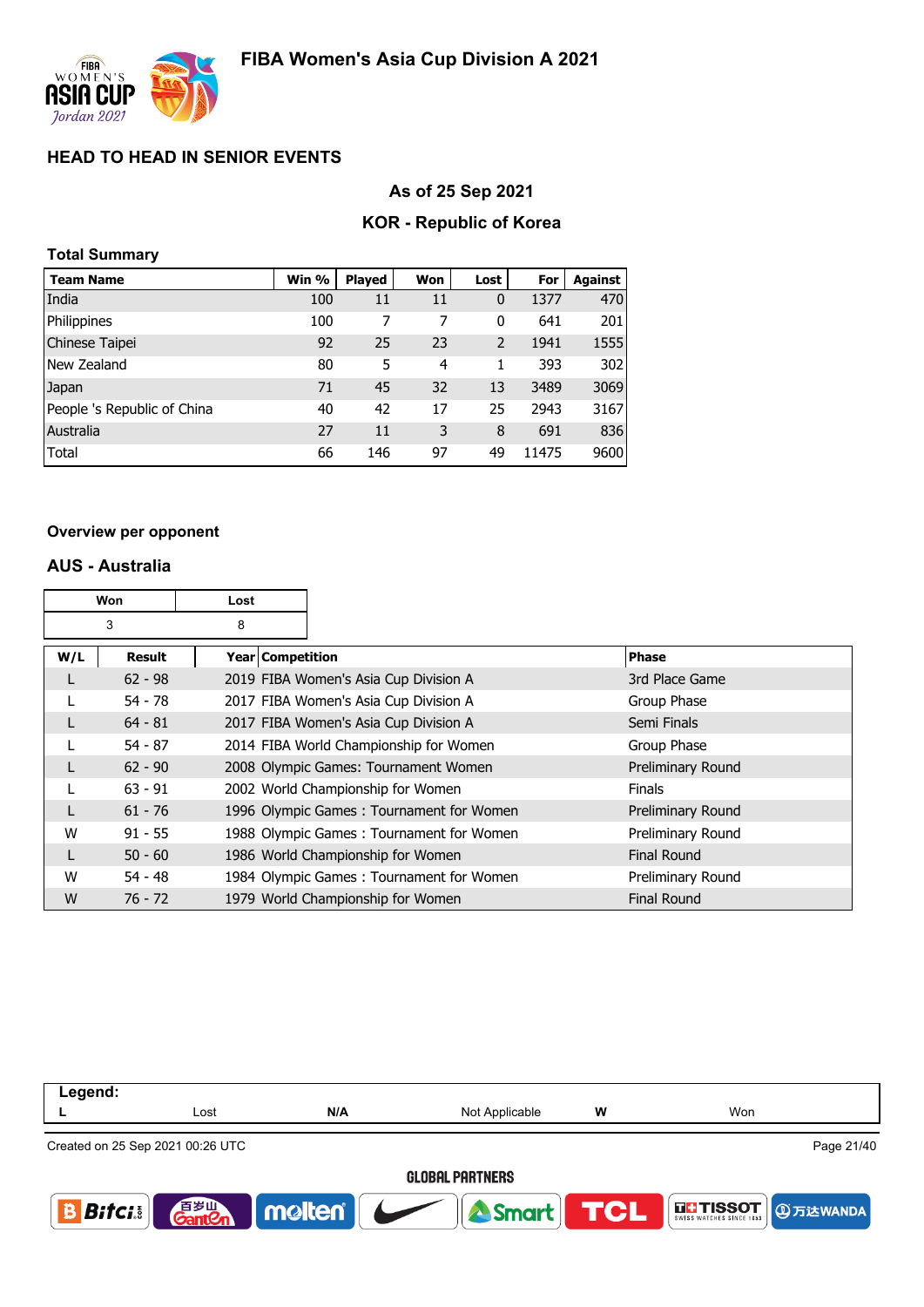

### **As of 25 Sep 2021**

### **KOR - Republic of Korea**

### **CHN - People 's Republic of China**

|         | Won<br>Lost   |                  |                                                       |                |                             |  |
|---------|---------------|------------------|-------------------------------------------------------|----------------|-----------------------------|--|
|         | 17<br>25      |                  |                                                       |                |                             |  |
| W/L     | <b>Result</b> | Year Competition |                                                       |                | <b>Phase</b>                |  |
| L       | $60 - 100$    | 2020<br>Serbia   | FIBA Women's Olympic Qualifying Tournaments Belgrade, |                | Group Phase                 |  |
|         | $52 - 80$     |                  | 2019 FIBA Women's Asia Cup Division A                 |                | Semi-Finals                 |  |
| L       | $51 - 75$     |                  | 2017 FIBA Women's Asia Cup Division A                 |                | 3rd Place Game              |  |
| L       | $58 - 74$     |                  | 2015 FIBA Asia Women's Championship                   |                | Group Phase                 |  |
| L       | $45 - 60$     |                  | 2015 FIBA Asia Women's Championship                   |                | Semi-Finals                 |  |
| W       | $72 - 70$     |                  | 2013 FIBA Asia Championship for Women                 |                | Preliminary Round           |  |
| W       | $71 - 66$     |                  | 2013 FIBA Asia Championship for Women                 |                | Semi-Final                  |  |
| W       | $99 - 93$     |                  | 2011 FIBA Asia Championship for Women                 |                | Preliminary Round           |  |
| L       | $62 - 65$     |                  | 2011 FIBA Asia Championship for Women                 |                | Final                       |  |
| L       | $72 - 75$     |                  | 2009 FIBA Asia Championship for Women                 |                | Preliminary Round           |  |
| L       | $71 - 91$     |                  | 2009 FIBA Asia Championship for Women                 |                | Final                       |  |
| W       | $83 - 80$     |                  | 2007 FIBA Asia Championship for Women                 |                | Preliminary Round           |  |
| W       | $79 - 73$     |                  | 2007 FIBA Asia Championship for Women                 |                | Finals                      |  |
| W       | $63 - 56$     |                  | 2005 FIBA Asia Championship for Women                 |                | Preliminary Round           |  |
| L       | $67 - 73$     |                  | 2005 FIBA Asia Championship for Women                 |                | <b>Final Round</b>          |  |
|         | $54 - 71$     |                  | 2004 Olympic Games: Tournament for Women              |                | Preliminary Round           |  |
| W       | $80 - 77$     |                  | 2003 Asian Championship for Women                     |                | Preliminary Round           |  |
| L       | $64 - 100$    |                  | 2001 Asian Championship for Women                     |                | Preliminary Round - Level I |  |
| W       | $81 - 64$     |                  | 1999 Asian Championship for Women                     |                | Preliminary Round - Level I |  |
| W       | $70 - 69$     |                  | 1999 Asian Championship for Women                     |                | Semi-Finals - Level I       |  |
| W       | $72 - 65$     |                  | 1997 Asian Championship for Women                     |                | Preliminary Round - Level I |  |
|         | $71 - 85$     |                  | 1996 Olympic Games: Tournament for Women              |                | Finals                      |  |
| W       | $78 - 73$     |                  | 1995 Asian Championship for Women                     |                | Preliminary Round - Level I |  |
|         | $69 - 94$     |                  | 1995 Asian Championship for Women                     |                | Final                       |  |
| L       | $71 - 82$     |                  | 1994 Asian Championship for Women                     |                | Preliminary Round           |  |
| L       | $66 - 74$     |                  | 1994 Asian Championship for Women                     |                | <b>Finals</b>               |  |
| L       | $78 - 81$     |                  | 1992 Asian Championship for Women                     |                | Preliminary Round           |  |
| L       | 76 - 89       |                  | 1992 Asian Championship for Women                     |                | Final Round                 |  |
| L       | $76 - 78$     |                  | 1990 Asian Championship for Women - Preliminary Round |                | Group Phase                 |  |
| L       | $80 - 81$     |                  | 1990 World Championship for Women                     |                | Classification Round        |  |
| W       | $73 - 72$     |                  | 1988 Asian Championship for Women - Preliminary Round |                | Group Phase                 |  |
| Legend: |               |                  |                                                       |                |                             |  |
|         |               | Lost             | N/A                                                   | Not Applicable | W<br>Won                    |  |

Created on 25 Sep 2021 00:26 UTC

百岁叫

 $\overline{\text{ant}}$ 

Page 22/40

**④万达WANDA** 

**THE TISSOT** 

**GLOBAL PARTNERS** 

Smart

TCL

molten®

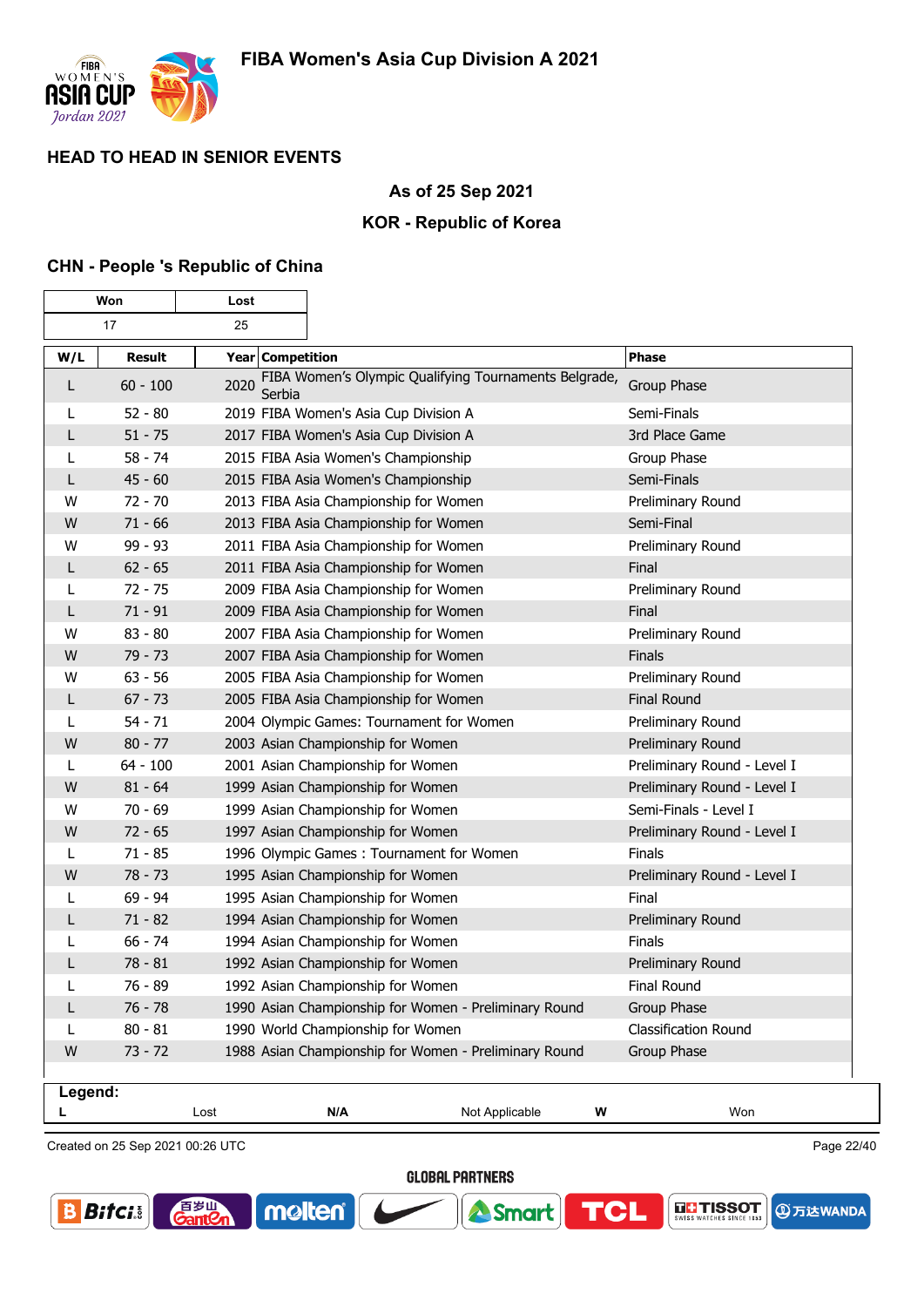

# **As of 25 Sep 2021**

# **KOR - Republic of Korea**

# **CHN - People 's Republic of China**

| Won<br>Lost |            |    |                                                       |                    |
|-------------|------------|----|-------------------------------------------------------|--------------------|
|             | 17         | 25 |                                                       |                    |
|             | $95 - 97$  |    | 1988 Olympic Games: Tournament for Women              | Semi-Final Round   |
|             | $65 - 82$  |    | 1986 Asian Championship for Women                     | Final              |
|             | $59 - 76$  |    | 1984 Asian Championship for Women                     | Semi-Finals        |
| W           | $62 - 61$  |    | 1984 Asian Championship for Women                     | <b>Final Round</b> |
| W           | $69 - 56$  |    | 1984 Olympic Games: Tournament for Women              | Preliminary Round  |
| L           | $69 - 72$  |    | 1983 World Championship for Women                     | <b>Final Round</b> |
|             | $63 - 71$  |    | 1983 World Championship for Women                     | <b>Finals</b>      |
| W           | $65 - 64$  |    | 1982 Asian Championship for Women                     | <b>Final Round</b> |
| W           | $101 - 68$ |    | 1980 Asian Championship for Women                     | Final Round        |
| W           | $63 - 61$  |    | 1978 Asian Championship for Women - Preliminary Round | Group Phase        |
|             | $68 - 73$  |    | 1976 Asian Championship for Women - Preliminary Round | Group Phase        |

#### **IND - India**

|     | <b>Won</b><br>Lost |                    |                                                       |                          |
|-----|--------------------|--------------------|-------------------------------------------------------|--------------------------|
|     | 11                 | 0                  |                                                       |                          |
| W/L | Result             | Year   Competition |                                                       | <b>Phase</b>             |
| W   | $97 - 62$          |                    | 2019 FIBA Women's Asia Cup Division A                 | Group Phase              |
| W   | $121 - 44$         |                    | 2015 FIBA Asia Women's Championship                   | Group Phase              |
| W   | $109 - 62$         |                    | 2013 FIBA Asia Championship for Women                 | <b>Preliminary Round</b> |
| W   | $83 - 47$          |                    | 2011 FIBA Asia Championship for Women                 | Preliminary Round        |
| W   | $102 - 46$         |                    | 2009 FIBA Asia Championship for Women                 | Preliminary Round        |
| W   | $127 - 41$         |                    | 1992 Asian Championship for Women                     | Preliminary Round        |
| W   | $119 - 30$         |                    | 1988 Asian Championship for Women - Preliminary Round | Group Phase              |
| W   | $163 - 24$         |                    | 1986 Asian Championship for Women                     | Preliminary Round        |
| W   | $159 - 47$         |                    | 1984 Asian Championship for Women                     | Preliminary Round        |
| W   | $145 - 42$         |                    | 1982 Asian Championship for Women                     | Preliminary Round        |
| W   | $152 - 25$         |                    | 1970 Asian Championship for Women - Preliminary Round | Group Phase              |

| Legend:                     |                                    |        |                |            |                          |  |  |
|-----------------------------|------------------------------------|--------|----------------|------------|--------------------------|--|--|
|                             | Lost                               | N/A    | Not Applicable | W          | Won                      |  |  |
|                             | Created on 25 Sep 2021 00:26 UTC   |        |                |            | Page 23/40               |  |  |
|                             | <b>GLOBAL PARTNERS</b>             |        |                |            |                          |  |  |
| $\vert$ Bitcis $\vert\vert$ | 音 <sub>岁Ⅲ</sub><br>Gant <b>C</b> n | molten | <b>Smart</b>   | <b>TCL</b> | THSSOT <b>DETERMINED</b> |  |  |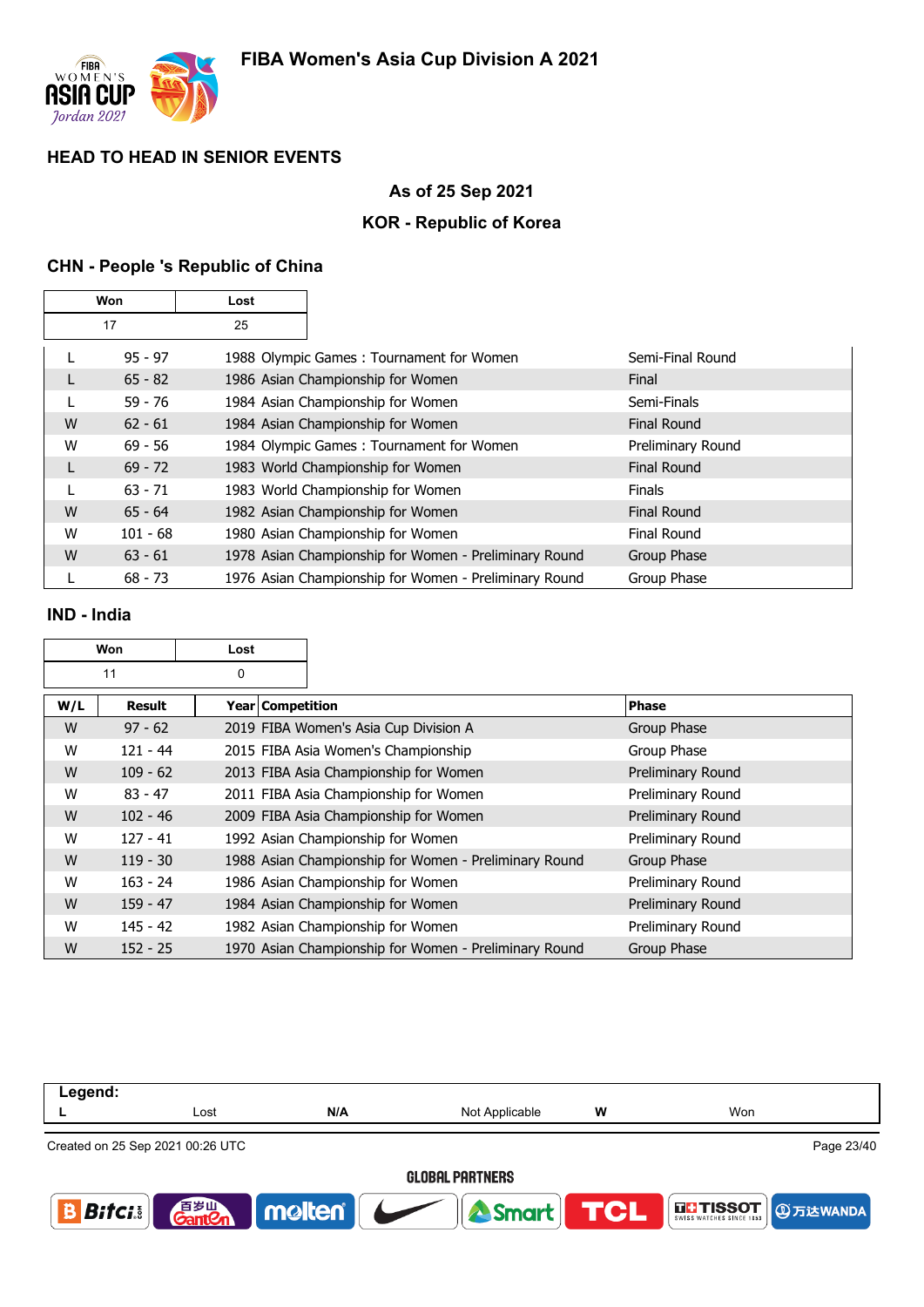

## **As of 25 Sep 2021**

### **KOR - Republic of Korea**

### **JPN - Japan**

| Won<br>Lost  |            |                         |                                                         |                |                             |
|--------------|------------|-------------------------|---------------------------------------------------------|----------------|-----------------------------|
|              | 32         | 13                      |                                                         |                |                             |
| W/L          | Result     | <b>Year Competition</b> |                                                         |                | <b>Phase</b>                |
| $\mathsf{L}$ | $61 - 102$ |                         | 2019 FIBA Women's Asia Cup Division A                   |                | Group Phase                 |
| L            | $56 - 70$  |                         | 2017 FIBA Women's Asia Cup Division A                   |                | Group Phase                 |
| L            | $53 - 59$  |                         | 2015 FIBA Asia Women's Championship                     |                | Group Phase                 |
| L            | $71 - 78$  |                         | 2013 FIBA Asia Championship for Women                   |                | Preliminary Round           |
| L            | $43 - 65$  |                         | 2013 FIBA Asia Championship for Women                   |                | Final                       |
| L            | $51 - 79$  |                         | 2012 FIBA World Olympic Qualifying Tournament for Women |                | Semi-Finals                 |
| W            | $66 - 59$  |                         | 2011 FIBA Asia Championship for Women                   |                | Preliminary Round           |
| W            | $65 - 64$  |                         | 2010 FIBA World Championship for Women                  |                | Eight-Final Round           |
| W            | $82 - 68$  |                         | 2009 FIBA Asia Championship for Women                   |                | Preliminary Round           |
| W            | $101 - 57$ |                         | 2009 FIBA Asia Championship for Women                   |                | Semi-Final                  |
| W            | $90 - 68$  |                         | 2007 FIBA Asia Championship for Women                   |                | Preliminary Round           |
| W            | $108 - 62$ |                         | 2005 FIBA Asia Championship for Women                   |                | Preliminary Round           |
| W            | $84 - 64$  |                         | 2005 FIBA Asia Championship for Women                   |                | Semi-Finals                 |
| W            | $99 - 67$  |                         | 2003 Asian Championship for Women                       |                | Preliminary Round           |
| L            | $72 - 81$  |                         | 2003 Asian Championship for Women                       |                | Semi-Finals                 |
| w            | $80 - 73$  |                         | 2001 Asian Championship for Women                       |                | Preliminary Round - Level I |
| L            | $76 - 93$  |                         | 2001 Asian Championship for Women                       |                | Semi-Finals - Level I       |
| L            | $72 - 85$  |                         | 1999 Asian Championship for Women                       |                | Preliminary Round - Level I |
| W            | $68 - 65$  |                         | 1999 Asian Championship for Women                       |                | Finals - Level I            |
| W            | $73 - 71$  |                         | 1997 Asian Championship for Women                       |                | Preliminary Round - Level I |
| W            | $74 - 61$  |                         | 1997 Asian Championship for Women                       |                | Finals - Level I            |
| L            | 78 - 82    |                         | 1995 Asian Championship for Women                       |                | Preliminary Round - Level I |
| L            | $63 - 83$  |                         | 1994 World Championship for Women                       |                | Quarter-Finals              |
| W            | $87 - 74$  |                         | 1994 Asian Championship for Women                       |                | Preliminary Round           |
| W            | $92 - 70$  |                         | 1992 Asian Championship for Women                       |                | Preliminary Round           |
| W            | $89 - 63$  |                         | 1990 Asian Championship for Women - Preliminary Round   |                | Group Phase                 |
| W            | $100 - 84$ |                         | 1990 World Championship for Women                       |                | <b>Classification Round</b> |
| W            | $98 - 62$  |                         | 1990 World Championship for Women                       |                | <b>Classification Round</b> |
| W            | $83 - 56$  |                         | 1988 Asian Championship for Women - Preliminary Round   |                | Group Phase                 |
| W            | $76 - 64$  |                         | 1986 Asian Championship for Women                       |                | Preliminary Round           |
| W            | $91 - 50$  |                         | 1984 Asian Championship for Women                       |                | Semi-Finals                 |
| W            | $86 - 60$  |                         | 1982 Asian Championship for Women                       |                | <b>Final Round</b>          |
| Legend:      |            |                         |                                                         |                |                             |
|              |            | Lost                    | N/A                                                     | Not Applicable | W<br>Won                    |

Created on 25 Sep 2021 00:26 UTC

音<sub>罗山</sub><br>Gant2r

molten®

Page 24/40

**④万达WANDA** 

**THE TISSOT** 

**GLOBAL PARTNERS** 

**A** Smart

**TCL** 

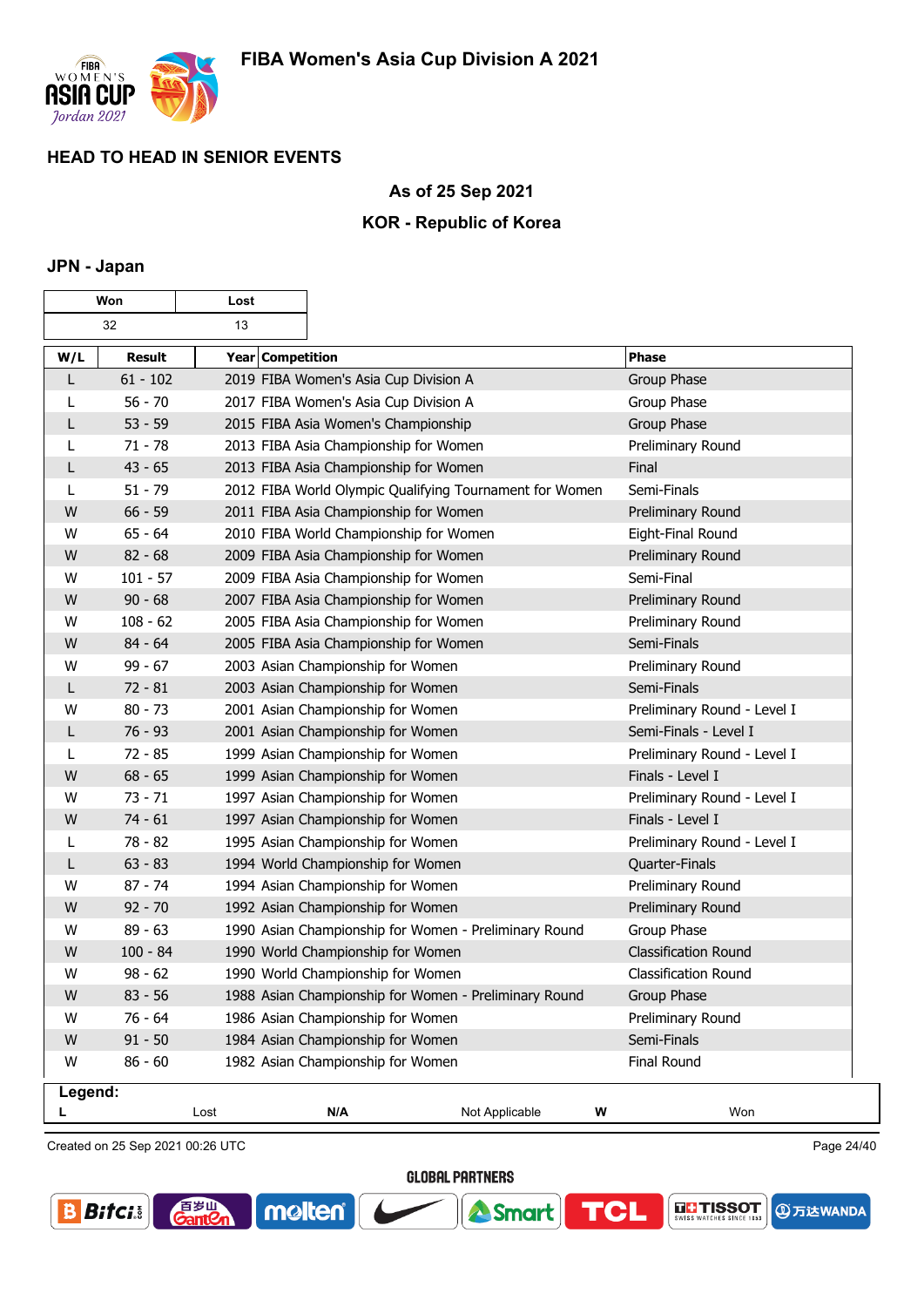

### **As of 25 Sep 2021**

### **KOR - Republic of Korea**

### **JPN - Japan**

|   | Won<br>Lost |    |                                                       |                             |
|---|-------------|----|-------------------------------------------------------|-----------------------------|
|   | 32          | 13 |                                                       |                             |
| W | $109 - 54$  |    | 1980 Asian Championship for Women                     | <b>Final Round</b>          |
| W | $64 - 56$   |    | 1979 World Championship for Women                     | <b>Final Round</b>          |
| W | $64 - 50$   |    | 1978 Asian Championship for Women - Preliminary Round | Group Phase                 |
| W | $103 - 49$  |    | 1976 Asian Championship for Women - Preliminary Round | Group Phase                 |
| L | $62 - 89$   |    | 1975 World Championship for Women                     | <b>Final Round</b>          |
| W | 76 - 70     |    | 1974 Asian Championship for Women                     | <b>Final Round</b>          |
| W | $73 - 63$   |    | 1971 World Championship for Women                     | <b>Final Round</b>          |
|   | $55 - 58$   |    | 1970 Asian Championship for Women - Preliminary Round | Group Phase                 |
| W | $72 - 60$   |    | 1968 Asian Championship for Women - Preliminary Round | Group Phase                 |
| W | $81 - 60$   |    | 1967 World Championship for Women                     | Final Round                 |
| W | $87 - 85$   |    | 1965 Asian Championship for Women                     | Preliminary Round           |
| W | $85 - 75$   |    | 1965 Asian Championship for Women                     | <b>Final Round</b>          |
| W | $70 - 61$   |    | 1964 World Championship for Women                     | <b>Classification Round</b> |

### **NZL - New Zealand**

|     | Won        | Lost             |                                          |                   |
|-----|------------|------------------|------------------------------------------|-------------------|
|     | 4          |                  |                                          |                   |
| W/L | Result     | Year Competition |                                          | <b>Phase</b>      |
| W   | $58 - 52$  |                  | 2019 FIBA Women's Asia Cup Division A    | Qualif. To 1/2    |
| W   | $64 - 49$  |                  | 2017 FIBA Women's Asia Cup Division A    | Quarter Final     |
| L   | $73 - 81$  |                  | 2004 Olympic Games: Tournament for Women | Preliminary Round |
| W   | $101 - 62$ |                  | 2000 Olympic Games: Tournament for Women | Preliminary Round |
| W   | $97 - 58$  |                  | 1994 World Championship for Women        | Preliminary Round |

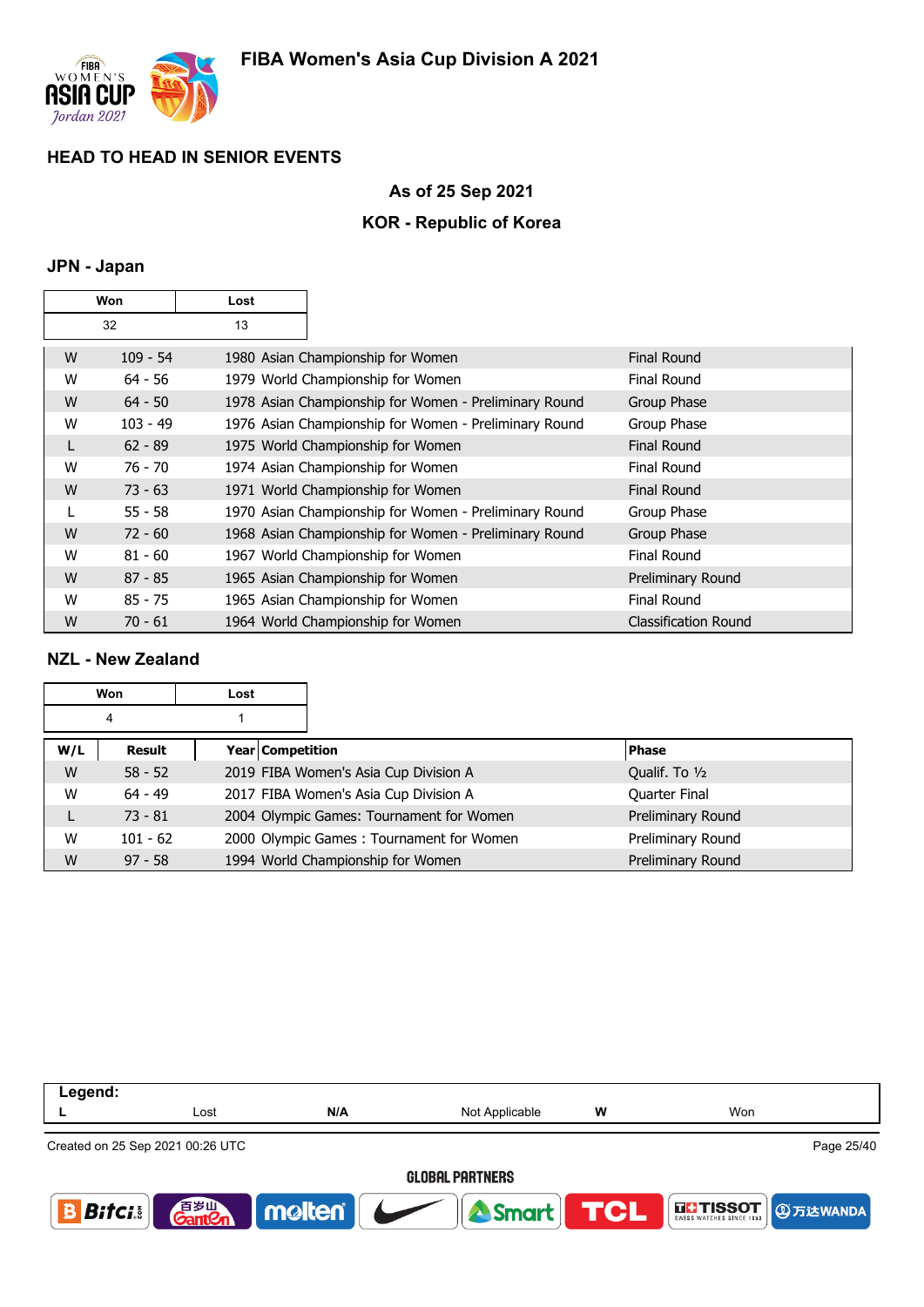

## **As of 25 Sep 2021**

## **KOR - Republic of Korea**

### **PHI - Philippines**

|     | Won        | Lost |                  |                                                       |                    |
|-----|------------|------|------------------|-------------------------------------------------------|--------------------|
|     |            | 0    |                  |                                                       |                    |
| W/L | Result     |      | Year Competition |                                                       | <b>Phase</b>       |
| W   | $91 - 63$  |      |                  | 2017 FIBA Women's Asia Cup Division A                 | Group Phase        |
| W   | $105 - 35$ |      |                  | 1984 Asian Championship for Women                     | Preliminary Round  |
| W   | $2 - 0$    |      |                  | 1978 Asian Championship for Women - Preliminary Round | Group Phase        |
| W   | $158 - 25$ |      |                  | 1976 Asian Championship for Women - Preliminary Round | Group Phase        |
| W   | $82 - 28$  |      |                  | 1968 Asian Championship for Women - Preliminary Round | Group Phase        |
| W   | $98 - 28$  |      |                  | 1965 Asian Championship for Women                     | Preliminary Round  |
| W   | $105 - 22$ |      |                  | 1965 Asian Championship for Women                     | <b>Final Round</b> |

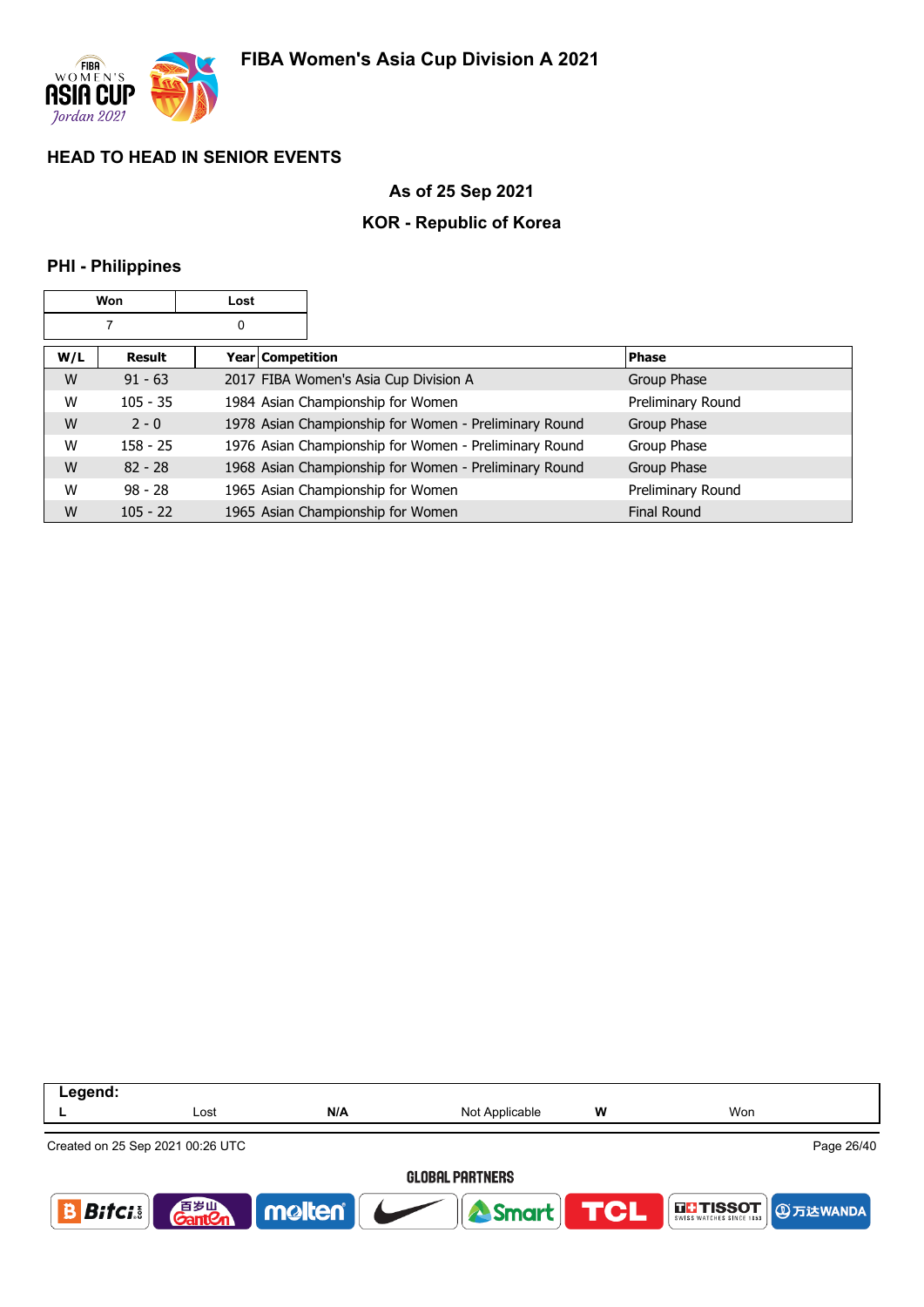

### **As of 25 Sep 2021**

### **KOR - Republic of Korea**

### **TPE - Chinese Taipei**

| Won |               | Lost             |                                                       |                             |
|-----|---------------|------------------|-------------------------------------------------------|-----------------------------|
|     | 23            | 2                |                                                       |                             |
| W/L | <b>Result</b> | Year Competition |                                                       | <b>Phase</b>                |
| W   | $48 - 44$     |                  | 2019 FIBA Women's Asia Cup Division A                 | Group Phase                 |
| W   | $76 - 58$     |                  | 2015 FIBA Asia Women's Championship                   | Group Phase                 |
| W   | $52 - 45$     |                  | 2015 FIBA Asia Women's Championship                   | 3rd Place Game              |
| L   | $58 - 63$     |                  | 2013 FIBA Asia Championship for Women                 | Preliminary Round           |
| W   | $69 - 67$     |                  | 2011 FIBA Asia Championship for Women                 | Preliminary Round           |
| W   | $72 - 66$     |                  | 2011 FIBA Asia Championship for Women                 | Semi-Final                  |
| W   | $96 - 55$     |                  | 2009 FIBA Asia Championship for Women                 | Preliminary Round           |
| W   | $74 - 65$     |                  | 2007 FIBA Asia Championship for Women                 | Preliminary Round           |
| W   | $80 - 70$     |                  | 2007 FIBA Asia Championship for Women                 | Qualifying Round            |
| W   | $73 - 52$     |                  | 2006 World Championship for Women                     | Classification (13-16)      |
| W   | $83 - 67$     |                  | 2005 FIBA Asia Championship for Women                 | Preliminary Round           |
| W   | $79 - 59$     |                  | 2003 Asian Championship for Women                     | Preliminary Round           |
| W   | $88 - 59$     |                  | 2003 Asian Championship for Women                     | Final                       |
| L   | $68 - 72$     |                  | 2001 Asian Championship for Women                     | Preliminary Round - Level I |
| W   | $78 - 63$     |                  | 2001 Asian Championship for Women                     | Finals - Level I            |
| W   | $66 - 61$     |                  | 1999 Asian Championship for Women                     | Preliminary Round - Level I |
| W   | $88 - 76$     |                  | 1997 Asian Championship for Women                     | Preliminary Round - Level I |
| W   | $92 - 77$     |                  | 1997 Asian Championship for Women                     | Semi-Finals - Level I       |
| W   | $87 - 79$     |                  | 1995 Asian Championship for Women                     | Preliminary Round - Level I |
| W   | $83 - 51$     |                  | 1994 Asian Championship for Women                     | Preliminary Round           |
| W   | $83 - 63$     |                  | 1992 Asian Championship for Women                     | Preliminary Round           |
| W   | $83 - 54$     |                  | 1990 Asian Championship for Women - Preliminary Round | Group Phase                 |
| W   | $106 - 73$    |                  | 1988 Asian Championship for Women - Preliminary Round | Group Phase                 |
| W   | $74 - 62$     |                  | 1986 Asian Championship for Women                     | Preliminary Round           |
| W   | $85 - 54$     |                  | 1986 World Championship for Women                     | Semi-Final Round            |

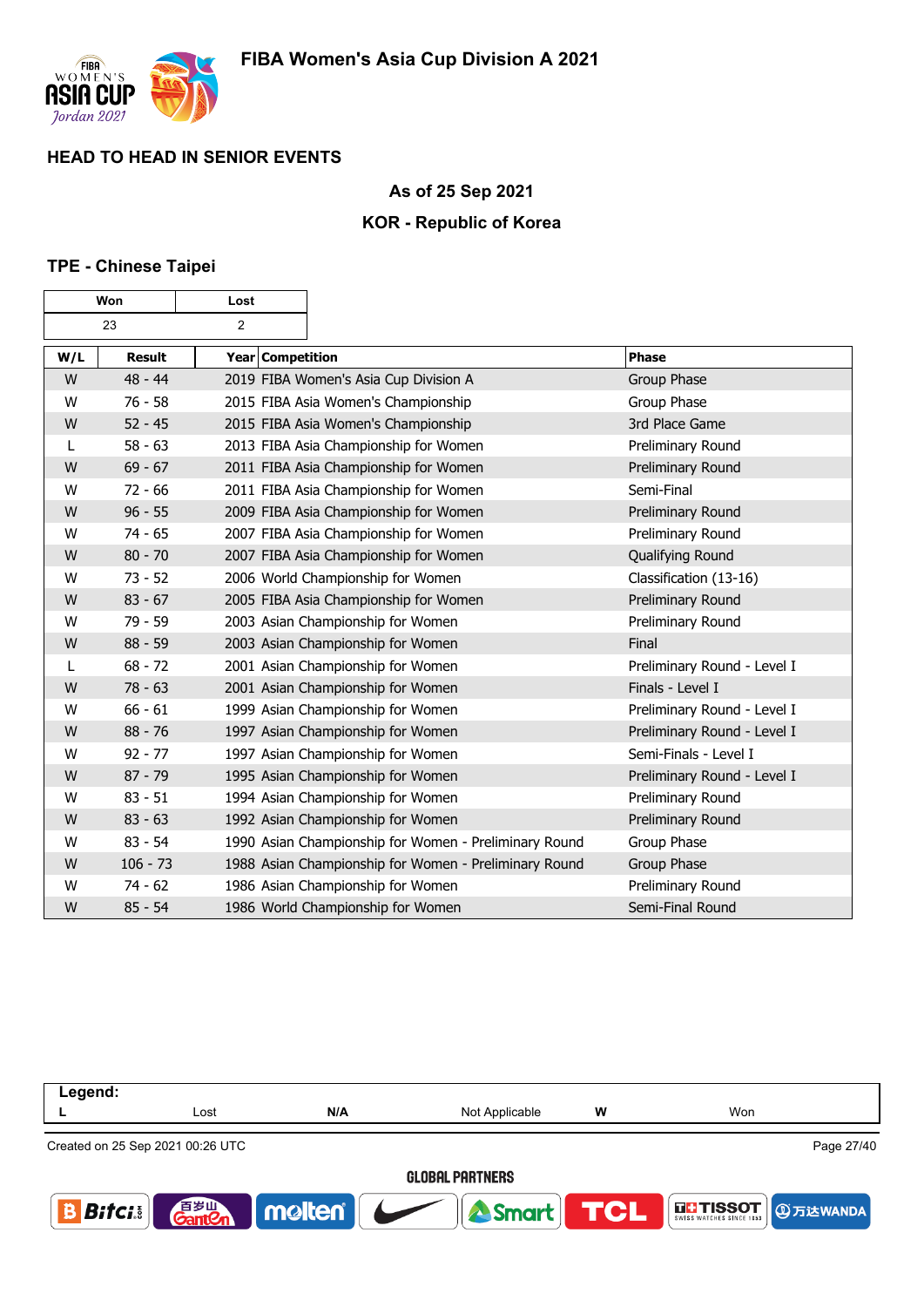

### **As of 25 Sep 2021**

### **NZL - New Zealand**

| <b>Total Summary</b>        |              |                |              |              |          |                |  |  |  |
|-----------------------------|--------------|----------------|--------------|--------------|----------|----------------|--|--|--|
| <b>Team Name</b>            | Win %        | <b>Played</b>  | Won          | Lost         | For      | Against        |  |  |  |
| Philippines                 | 100          |                |              | $\mathbf 0$  | 75       | 57             |  |  |  |
| Chinese Taipei              | 50           | 4              | 2            | 2            | 251      | 262            |  |  |  |
| People 's Republic of China | 25           | $\overline{4}$ | 1            | 3            | 234      | 301            |  |  |  |
| Republic of Korea           | 20           | 5              | 1            | 4            | 302      | 393            |  |  |  |
| Australia                   | $\mathbf{0}$ | 41             | $\mathbf{0}$ | 41           | 2016     | 3374           |  |  |  |
| India                       | N/A          | 0              | 0            | 0            | 0        | $\overline{0}$ |  |  |  |
| Japan                       | N/A          | $\mathbf{0}$   | $\mathbf{0}$ | $\mathbf{0}$ | $\Omega$ | $\overline{0}$ |  |  |  |
| Total                       | 9            | 55             | 5            | 50           | 2878     | 4387           |  |  |  |

**Overview per opponent**

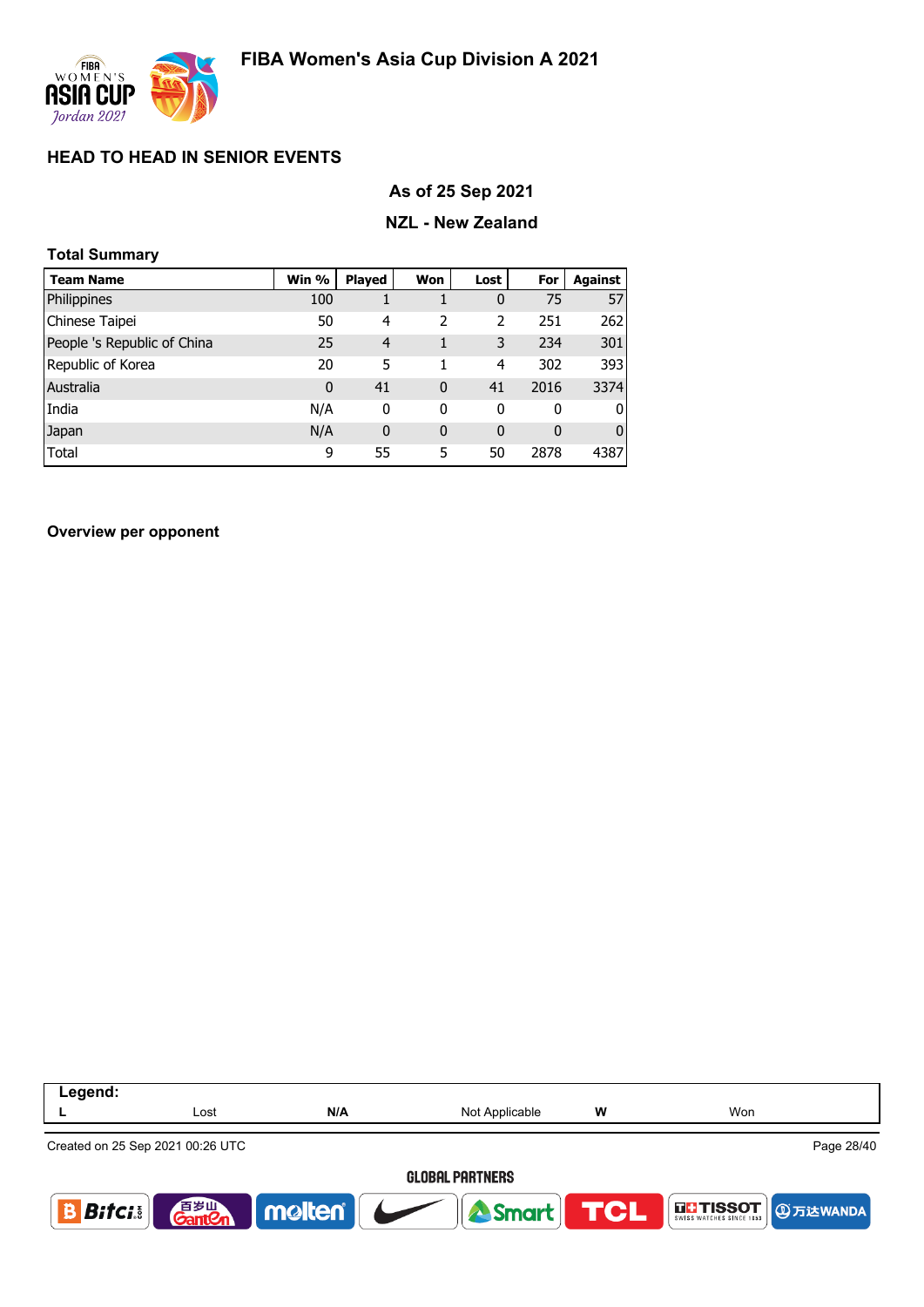

### **As of 25 Sep 2021**

### **NZL - New Zealand**

### **AUS - Australia**

|         | Won           | Lost                                       |                |                    |  |  |
|---------|---------------|--------------------------------------------|----------------|--------------------|--|--|
|         | 0             | 41                                         |                |                    |  |  |
| W/L     | <b>Result</b> | Year Competition                           |                | <b>Phase</b>       |  |  |
| L       | $44 - 82$     | 2019 FIBA Women's Asia Cup Division A      |                | Group Phase        |  |  |
| L       | $41 - 61$     | 2015 FIBA Oceania Championship for Women   |                | Finals             |  |  |
| L       | $63 - 80$     | 2015 FIBA Oceania Championship for Women   |                | Finals             |  |  |
| L       | $66 - 84$     | 2013 FIBA Oceania Championship for Women   |                | Finals             |  |  |
| L       | $50 - 66$     | 2013 FIBA Oceania Championship for Women   |                | Finals             |  |  |
| L       | $64 - 77$     | 2011 FIBA Oceania Championship for Women   |                | Finals             |  |  |
| L       | $73 - 92$     | 2011 FIBA Oceania Championship for Women   |                | Finals             |  |  |
| L       | $57 - 82$     | 2011 FIBA Oceania Championship for Women   |                | Finals             |  |  |
| L       | $48 - 98$     | 2009 FIBA Oceania Championship for Women   |                | Finals             |  |  |
| L       | $57 - 97$     | 2009 FIBA Oceania Championship for Women   |                | Finals             |  |  |
| L       | $46 - 78$     | 2007 FIBA Oceania Championship for Women   |                | <b>Final Round</b> |  |  |
| L       | $46 - 87$     | 2007 FIBA Oceania Championship for Women   |                | Final Round        |  |  |
| L       | $51 - 77$     | 2005 FIBA Oceania Championship for Women   |                | Finals             |  |  |
|         | $67 - 75$     | 2005 FIBA Oceania Championship for Women   |                | Finals             |  |  |
| L       | $38 - 67$     | 2005 FIBA Oceania Championship for Women   |                | <b>Finals</b>      |  |  |
| L       | $55 - 94$     | 2004 Olympic Games: Tournament for Women   |                | Quarter Finals     |  |  |
| L       | $61 - 97$     | 2001 Oceania Championship for Women        |                | <b>Final Round</b> |  |  |
| L       | $55 - 102$    | 2001 Oceania Championship for Women        |                | Final Round        |  |  |
| L       | $56 - 108$    | 1997 Oceania Championship for Women        |                | Preliminary Round  |  |  |
| L       | $61 - 99$     | 1997 Oceania Championship for Women        |                | Final              |  |  |
| L       | 44 - 89       | 1995 Oceania Olympic Qualification - Women |                | <b>Final Round</b> |  |  |
| L       | $45 - 78$     | 1995 Oceania Olympic Qualification - Women |                | Final Round        |  |  |
| L       | 44 - 89       | 1995 Oceania Championship for Women        |                | Preliminary Round  |  |  |
|         | 45 - 79       | 1995 Oceania Championship for Women        |                | Preliminary Round  |  |  |
| L       | $45 - 93$     | 1990 Oceania Championship for Women        |                | Preliminary Round  |  |  |
| L       | $59 - 107$    | 1990 Oceania Championship for Women        |                | Preliminary Round  |  |  |
| L       | $38 - 80$     | 1990 Oceania Championship for Women        |                | Preliminary Round  |  |  |
| L       | $45 - 93$     | 1989 Oceania Championship for Women        |                | Preliminary Round  |  |  |
| L       | $59 - 107$    | 1989 Oceania Championship for Women        |                | Preliminary Round  |  |  |
| L       | $38 - 80$     | 1989 Oceania Championship for Women        |                | Preliminary Round  |  |  |
| L       | $36 - 63$     | 1985 Oceania Championship for Women        |                | Preliminary Round  |  |  |
| L       | $43 - 62$     | 1985 Oceania Championship for Women        |                | Preliminary Round  |  |  |
| Legend: |               |                                            |                |                    |  |  |
|         |               | Lost<br>N/A                                | Not Applicable | W<br>Won           |  |  |

Created on 25 Sep 2021 00:26 UTC

百岁叫

 $\mathop{{\rm \text{ant}}}{\mathcal{C}}$ 

**GLOBAL PARTNERS** 

**A** Smart

**TCL** 

molten®

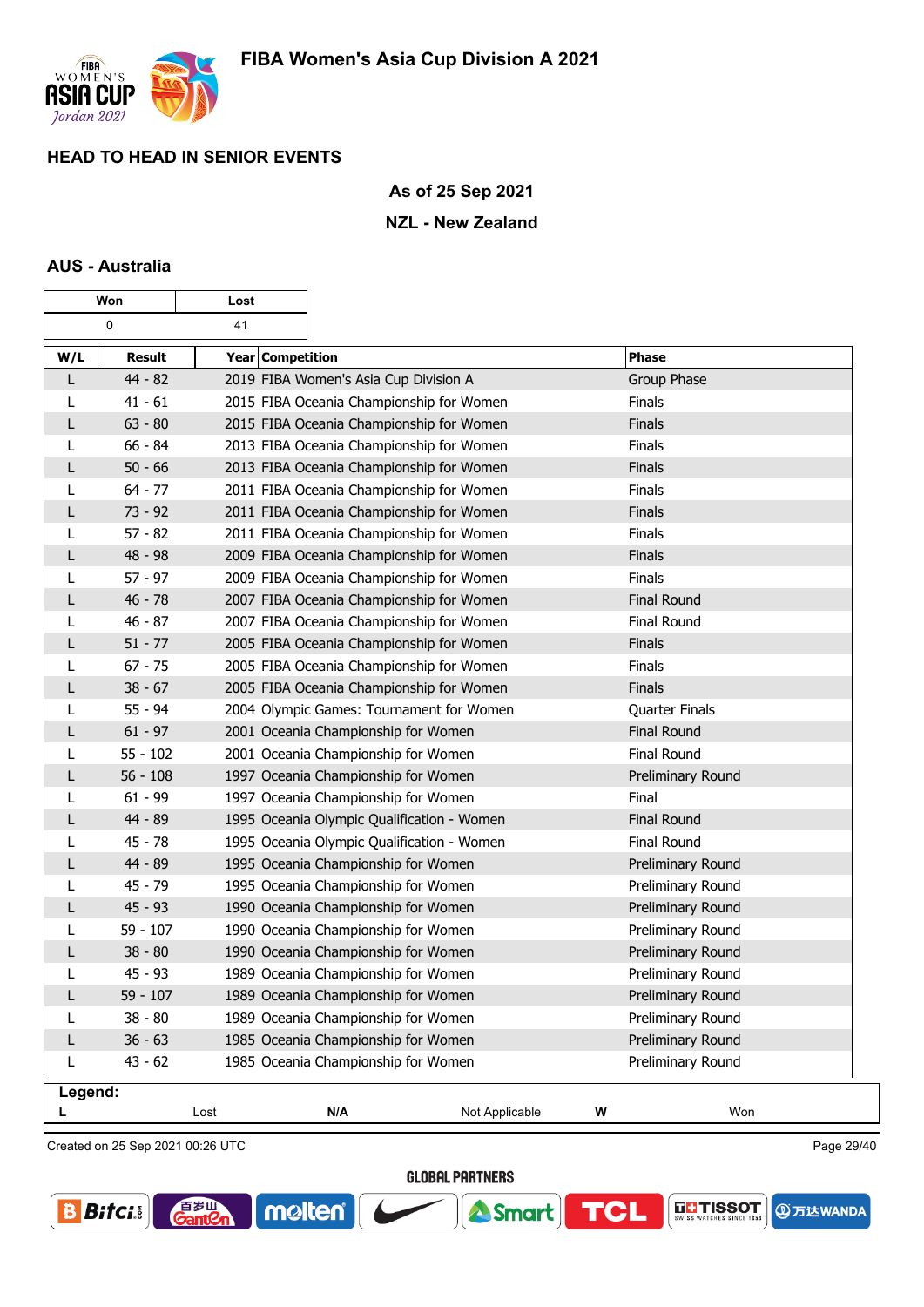

# **As of 25 Sep 2021**

### **NZL - New Zealand**

# **AUS - Australia**

| Won |           | Lost |                                     |                   |
|-----|-----------|------|-------------------------------------|-------------------|
|     | 0         | 41   |                                     |                   |
|     | $46 - 66$ |      | 1982 Oceania Championship for Women | Preliminary Round |
|     | $32 - 64$ |      | 1982 Oceania Championship for Women | Preliminary Round |
|     | $55 - 85$ |      | 1982 Oceania Championship for Women | Preliminary Round |
|     | $37 - 68$ |      | 1978 Oceania Championship for Women | Preliminary Round |
|     | $33 - 63$ |      | 1978 Oceania Championship for Women | Preliminary Round |
|     | $32 - 89$ |      | 1978 Oceania Championship for Women | Preliminary Round |
|     | $42 - 69$ |      | 1974 Oceania Championship for Women | Preliminary Round |
|     | 44 - 72   |      | 1974 Oceania Championship for Women | Preliminary Round |
|     | $55 - 75$ |      | 1974 Oceania Championship for Women | Preliminary Round |

# **CHN - People 's Republic of China**

| Won |           | Lost |                  |                                          |                   |
|-----|-----------|------|------------------|------------------------------------------|-------------------|
| 3   |           |      |                  |                                          |                   |
| W/L | Result    |      | Year Competition |                                          | <b>Phase</b>      |
|     | $44 - 67$ |      |                  | 2019 FIBA Women's Asia Cup Division A    | Group Phase       |
|     | 48 - 77   |      |                  | 2017 FIBA Women's Asia Cup Division A    | Group Phase       |
|     | $63 - 80$ |      |                  | 2008 Olympic Games: Tournament Women     | Preliminary Round |
| W   | 79 - 77   |      |                  | 2004 Olympic Games: Tournament for Women | Preliminary Round |

# **KOR - Republic of Korea**

| Won |                            | Lost |                                          |                   |
|-----|----------------------------|------|------------------------------------------|-------------------|
| 4   |                            |      |                                          |                   |
| W/L | Year Competition<br>Result |      |                                          | <b>Phase</b>      |
|     | $52 - 58$                  |      | 2019 FIBA Women's Asia Cup Division A    | Qualif. To 1/2    |
|     | $49 - 64$                  |      | 2017 FIBA Women's Asia Cup Division A    | Quarter Final     |
| W   | $81 - 73$                  |      | 2004 Olympic Games: Tournament for Women | Preliminary Round |
|     | $62 - 101$                 |      | 2000 Olympic Games: Tournament for Women | Preliminary Round |
|     | $58 - 97$                  |      | 1994 World Championship for Women        | Preliminary Round |

| Legend:                |                                  |        |                |            |                   |  |  |  |  |
|------------------------|----------------------------------|--------|----------------|------------|-------------------|--|--|--|--|
|                        | Lost                             | N/A    | Not Applicable | W          | Won               |  |  |  |  |
|                        | Created on 25 Sep 2021 00:26 UTC |        |                |            | Page 30/40        |  |  |  |  |
|                        | <b>GLOBAL PARTNERS</b>           |        |                |            |                   |  |  |  |  |
| $\bm{B}$ ifci $\bm{s}$ | 百岁山<br><b>GantCn</b>             | molten | <b>A</b> Smart | <b>TCL</b> | <b>4 少万达WANDA</b> |  |  |  |  |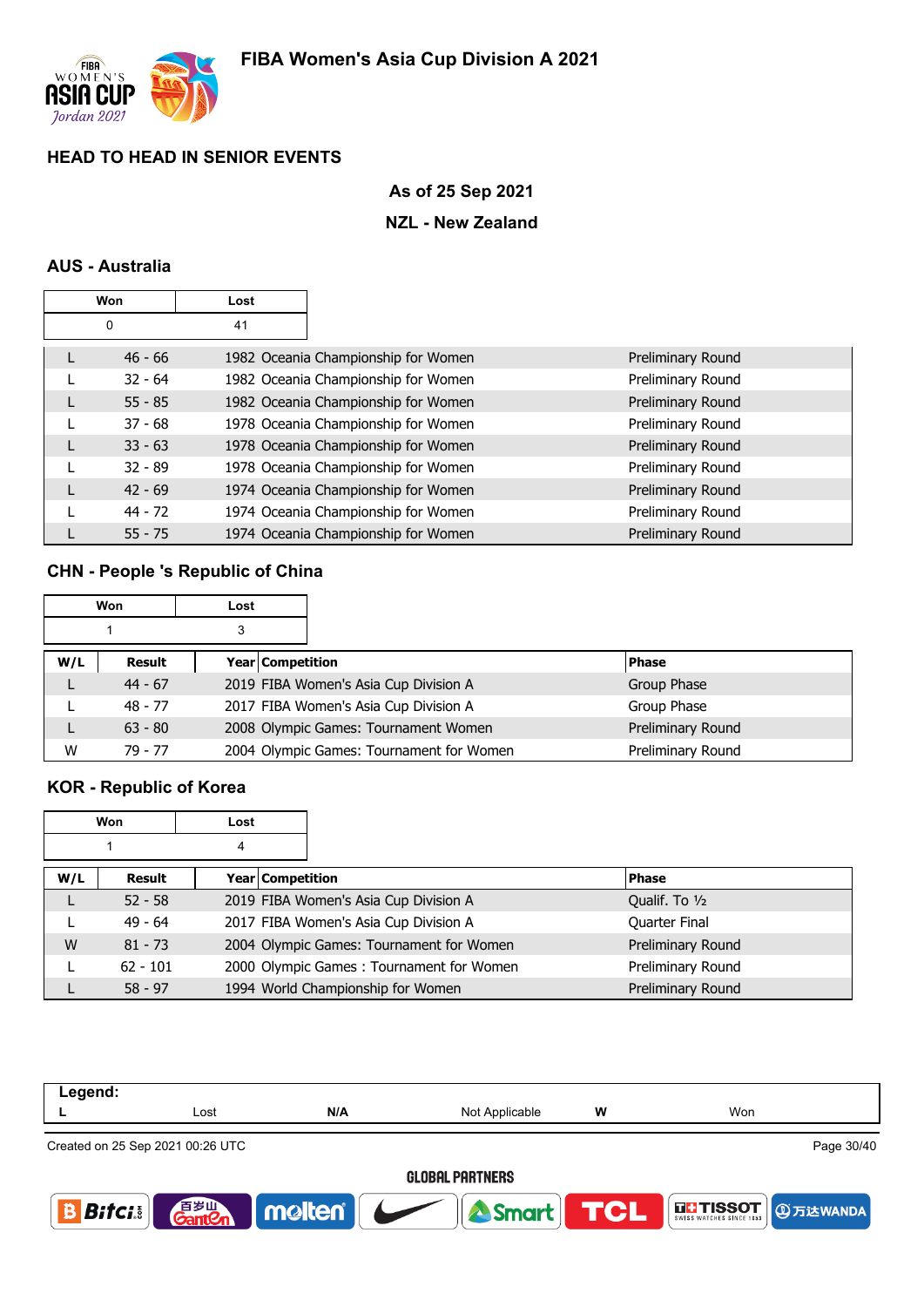

## **As of 25 Sep 2021**

### **NZL - New Zealand**

## **PHI - Philippines**

| Won |           | Lost |                                       |              |
|-----|-----------|------|---------------------------------------|--------------|
|     |           |      |                                       |              |
| W/L | Result    |      | Year Competition                      | <b>Phase</b> |
| W   | $75 - 57$ |      | 2019 FIBA Women's Asia Cup Division A | Group Phase  |

### **TPE - Chinese Taipei**

| <b>Won</b> |           | Lost |                                       |                      |
|------------|-----------|------|---------------------------------------|----------------------|
| 2          |           | 2    |                                       |                      |
| W/L        | Result    |      | Year Competition                      | <b>Phase</b>         |
| W          | $71 - 56$ |      | 2019 FIBA Women's Asia Cup Division A | Classification 5-6   |
| W          | $59 - 53$ |      | 2017 FIBA Women's Asia Cup Division A | Group Phase          |
|            | $45 - 65$ |      | 2017 FIBA Women's Asia Cup Division A | Classification (5-6) |
|            | 76 - 88   |      | 1994 World Championship for Women     | Quarter-Finals       |

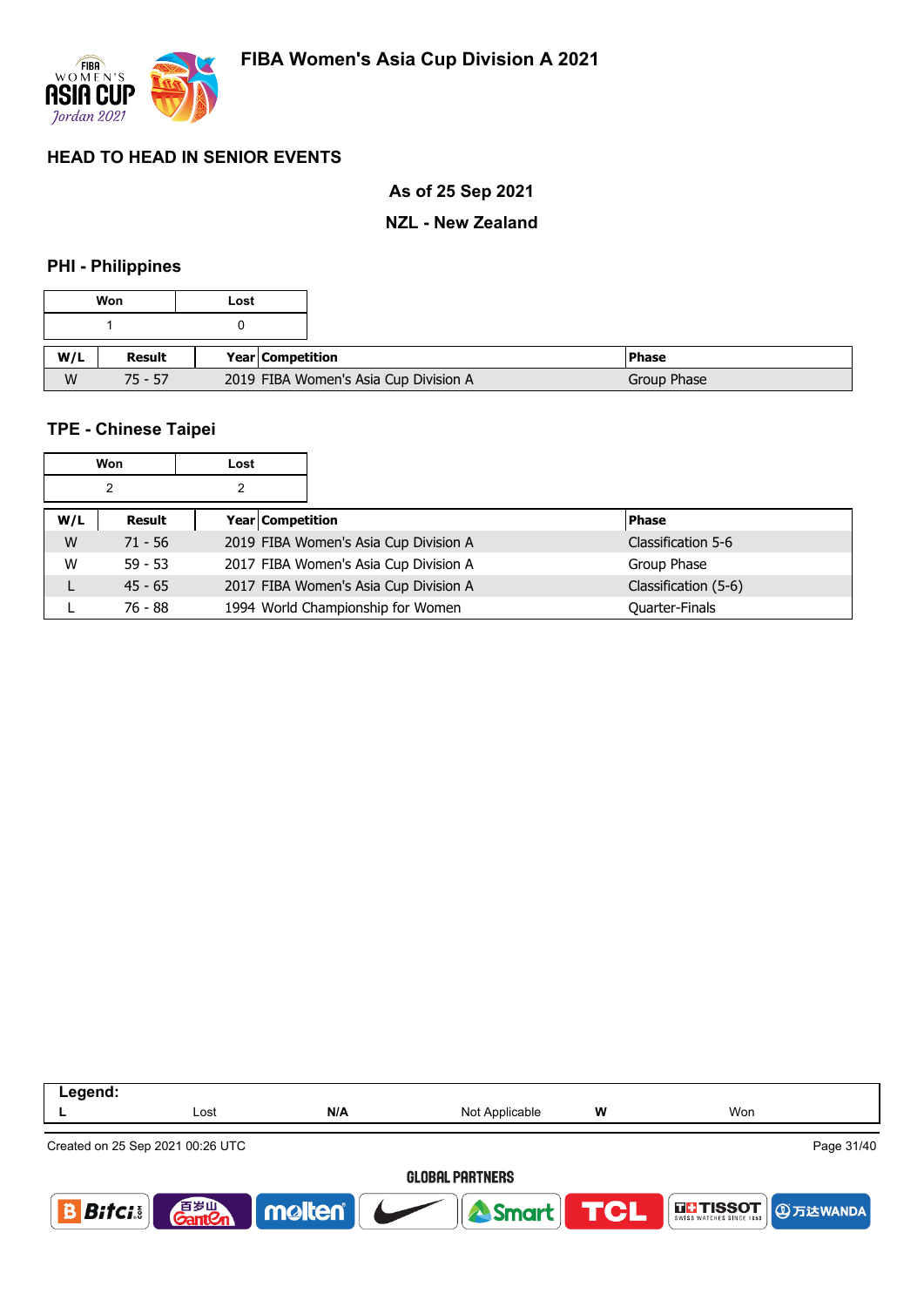

# **As of 25 Sep 2021**

# **PHI - Philippines**

### **Total Summary**

| <b>Team Name</b>            | Win %       | <b>Played</b>  | Won          | Lost                     | For  | Against |
|-----------------------------|-------------|----------------|--------------|--------------------------|------|---------|
| India                       | 57          |                | 4            | 3                        | 482  | 515     |
| Japan                       | 0           | 9              | 0            | 9                        | 367  | 858     |
| Republic of Korea           | $\bf{0}$    | 7              | $\mathbf{0}$ | 7                        | 201  | 641     |
| New Zealand                 | 0           |                | 0            |                          | 57   | 75      |
| Chinese Taipei              | $\bf{0}$    | 1              | $\mathbf{0}$ | 1                        | 53   | 87      |
| Australia                   | 0           | $\overline{2}$ | 0            | $\overline{\phantom{a}}$ | 122  | 230     |
| People 's Republic of China | $\mathbf 0$ | 5              | $\mathbf{0}$ | 5                        | 228  | 585     |
| Total                       | 13          | 32             | 4            | 28                       | 1510 | 2991    |

### **Overview per opponent**

### **AUS - Australia**

| Won |            | Lost |                         |                                       |              |
|-----|------------|------|-------------------------|---------------------------------------|--------------|
|     |            |      |                         |                                       |              |
| W/L | Result     |      | <b>Year Competition</b> |                                       | <b>Phase</b> |
|     | $57 - 123$ |      |                         | 2019 FIBA Women's Asia Cup Division A | Group Phase  |
|     | $65 - 107$ |      |                         | 2017 FIBA Women's Asia Cup Division A | Group Phase  |

# **CHN - People 's Republic of China**

| Won    |            | Lost                    |                                                       |               |
|--------|------------|-------------------------|-------------------------------------------------------|---------------|
| 0<br>5 |            |                         |                                                       |               |
| W/L    | Result     | <b>Year Competition</b> |                                                       | <b>Phase</b>  |
|        | $57 - 104$ |                         | 2019 FIBA Women's Asia Cup Division A                 | Group Phase   |
|        | $43 - 117$ |                         | 2017 FIBA Women's Asia Cup Division A                 | Quarter Final |
|        | $22 - 107$ |                         | 1984 Asian Championship for Women                     | Semi-Finals   |
|        | $56 - 139$ |                         | 1978 Asian Championship for Women - Preliminary Round | Group Phase   |
|        | $50 - 118$ |                         | 1976 Asian Championship for Women - Preliminary Round | Group Phase   |

| Legend:                               |                                    |                        |                |   |                          |  |  |
|---------------------------------------|------------------------------------|------------------------|----------------|---|--------------------------|--|--|
|                                       | Lost                               | N/A                    | Not Applicable | W | Won                      |  |  |
|                                       | Created on 25 Sep 2021 00:26 UTC   |                        |                |   | Page 32/40               |  |  |
|                                       | <b>GLOBAL PARTNERS</b>             |                        |                |   |                          |  |  |
| $\parallel$ Bitci. $_{5}$ $\parallel$ | 音 <sub>岁Ⅲ</sub><br>Gant <b>C</b> n | molten   <b>Vertex</b> | Smart TCL      |   | THSSOT <b>DETERMINED</b> |  |  |
|                                       |                                    |                        |                |   |                          |  |  |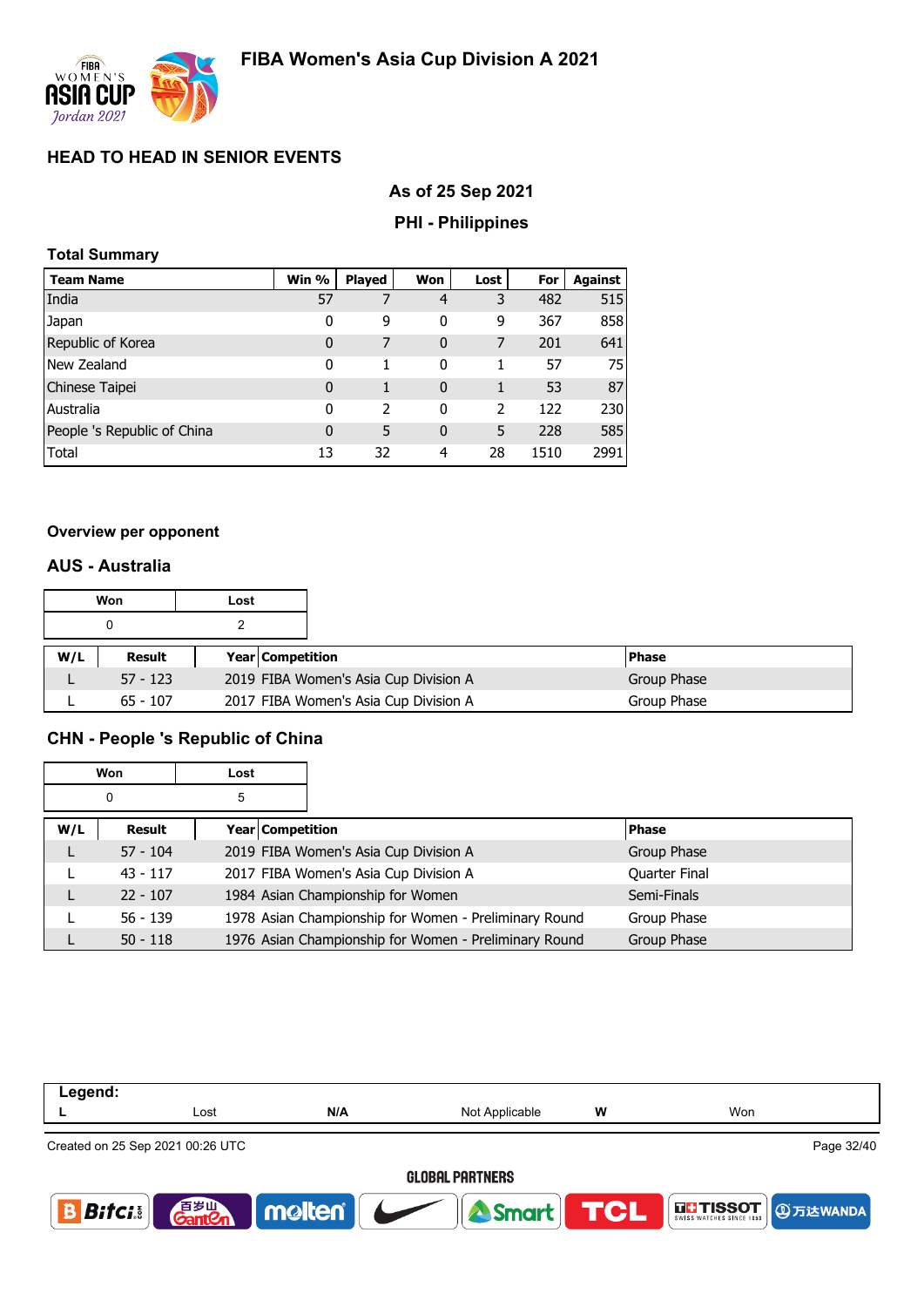

### **As of 25 Sep 2021**

### **PHI - Philippines**

### **IND - India**

|     | Won       | Lost               |                                       |                             |
|-----|-----------|--------------------|---------------------------------------|-----------------------------|
|     | 4         | 3                  |                                       |                             |
| W/L | Result    | Year   Competition |                                       | <b>Phase</b>                |
| W   | $92 - 78$ |                    | 2019 FIBA Women's Asia Cup Division A | Classification 7-8          |
| W   | $82 - 76$ |                    | 2015 FIBA Asia Women's Championship   | Relegation/Promotion Games  |
|     | $51 - 82$ |                    | 2005 FIBA Asia Championship for Women | Preliminary Round           |
|     | $56 - 82$ |                    | 2005 FIBA Asia Championship for Women | <b>Final Round</b>          |
|     | $55 - 69$ |                    | 2003 Asian Championship for Women     | Preliminary Round           |
| W   | $88 - 76$ |                    | 1984 Asian Championship for Women     | Preliminary Round           |
| W   | $58 - 52$ |                    | 1982 Asian Championship for Women     | <b>Classification Round</b> |

### **JPN - Japan**

|     | Won        | Lost             |                                                       |                    |
|-----|------------|------------------|-------------------------------------------------------|--------------------|
|     | 0          | 9                |                                                       |                    |
| W/L | Result     | Year Competition |                                                       | <b>Phase</b>       |
| L   | $55 - 106$ |                  | 2017 FIBA Women's Asia Cup Division A                 | Group Phase        |
|     | $43 - 60$  |                  | 1984 Asian Championship for Women                     | Semi-Finals        |
|     | $53 - 81$  |                  | 1984 Asian Championship for Women                     | <b>Final Round</b> |
|     | $49 - 137$ |                  | 1982 Asian Championship for Women                     | Preliminary Round  |
| L   | $28 - 118$ |                  | 1978 Asian Championship for Women - Preliminary Round | Group Phase        |
|     | $48 - 93$  |                  | 1976 Asian Championship for Women - Preliminary Round | Group Phase        |
| L   | $37 - 87$  |                  | 1968 Asian Championship for Women - Preliminary Round | Group Phase        |
|     | $30 - 83$  |                  | 1965 Asian Championship for Women                     | Preliminary Round  |
|     | $24 - 93$  |                  | 1965 Asian Championship for Women                     | <b>Final Round</b> |

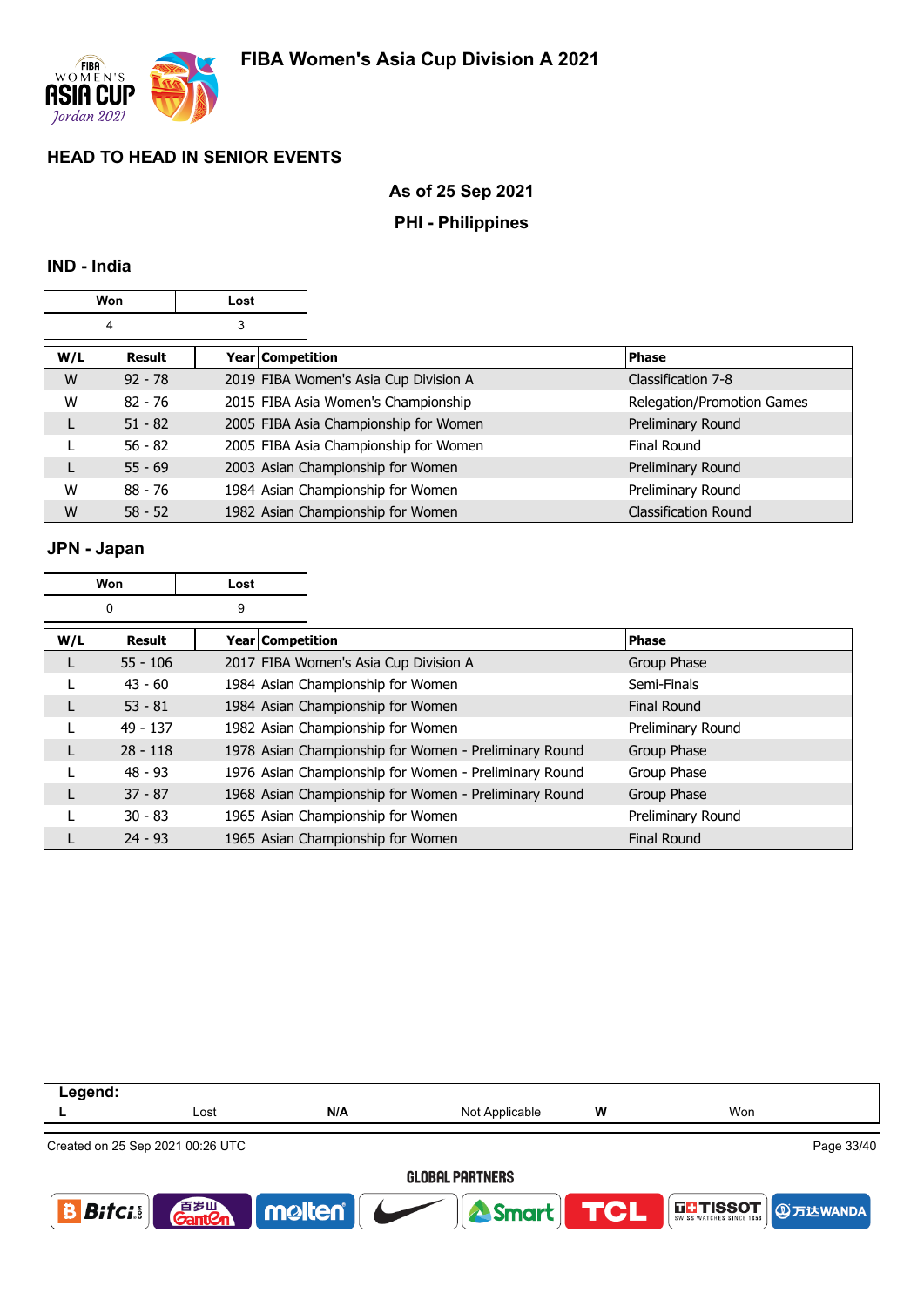

### **As of 25 Sep 2021**

### **PHI - Philippines**

## **KOR - Republic of Korea**

|     | Won        | Lost |                  |                                                       |                   |
|-----|------------|------|------------------|-------------------------------------------------------|-------------------|
|     | 0          |      |                  |                                                       |                   |
| W/L | Result     |      | Year Competition |                                                       | <b>Phase</b>      |
|     | $63 - 91$  |      |                  | 2017 FIBA Women's Asia Cup Division A                 | Group Phase       |
|     | $35 - 105$ |      |                  | 1984 Asian Championship for Women                     | Preliminary Round |
| L   | $0 - 2$    |      |                  | 1978 Asian Championship for Women - Preliminary Round | Group Phase       |
|     | $25 - 158$ |      |                  | 1976 Asian Championship for Women - Preliminary Round | Group Phase       |
|     | $28 - 82$  |      |                  | 1968 Asian Championship for Women - Preliminary Round | Group Phase       |
|     | $28 - 98$  |      |                  | 1965 Asian Championship for Women                     | Preliminary Round |
|     | $22 - 105$ |      |                  | 1965 Asian Championship for Women                     | Final Round       |

### **NZL - New Zealand**

|     | Won       | Lost |                         |                                       |              |
|-----|-----------|------|-------------------------|---------------------------------------|--------------|
|     |           |      |                         |                                       |              |
| W/L | Result    |      | <b>Year Competition</b> |                                       | <b>Phase</b> |
|     | $57 - 75$ |      |                         | 2019 FIBA Women's Asia Cup Division A | Group Phase  |

### **TPE - Chinese Taipei**

|     | Won       | Lost |                  |                                       |                      |
|-----|-----------|------|------------------|---------------------------------------|----------------------|
|     |           |      |                  |                                       |                      |
| W/L | Result    |      | Year Competition |                                       | l Phase              |
|     | $53 - 87$ |      |                  | 2017 FIBA Women's Asia Cup Division A | Classification (5-8) |



#### **GLOBAL PARTNERS**

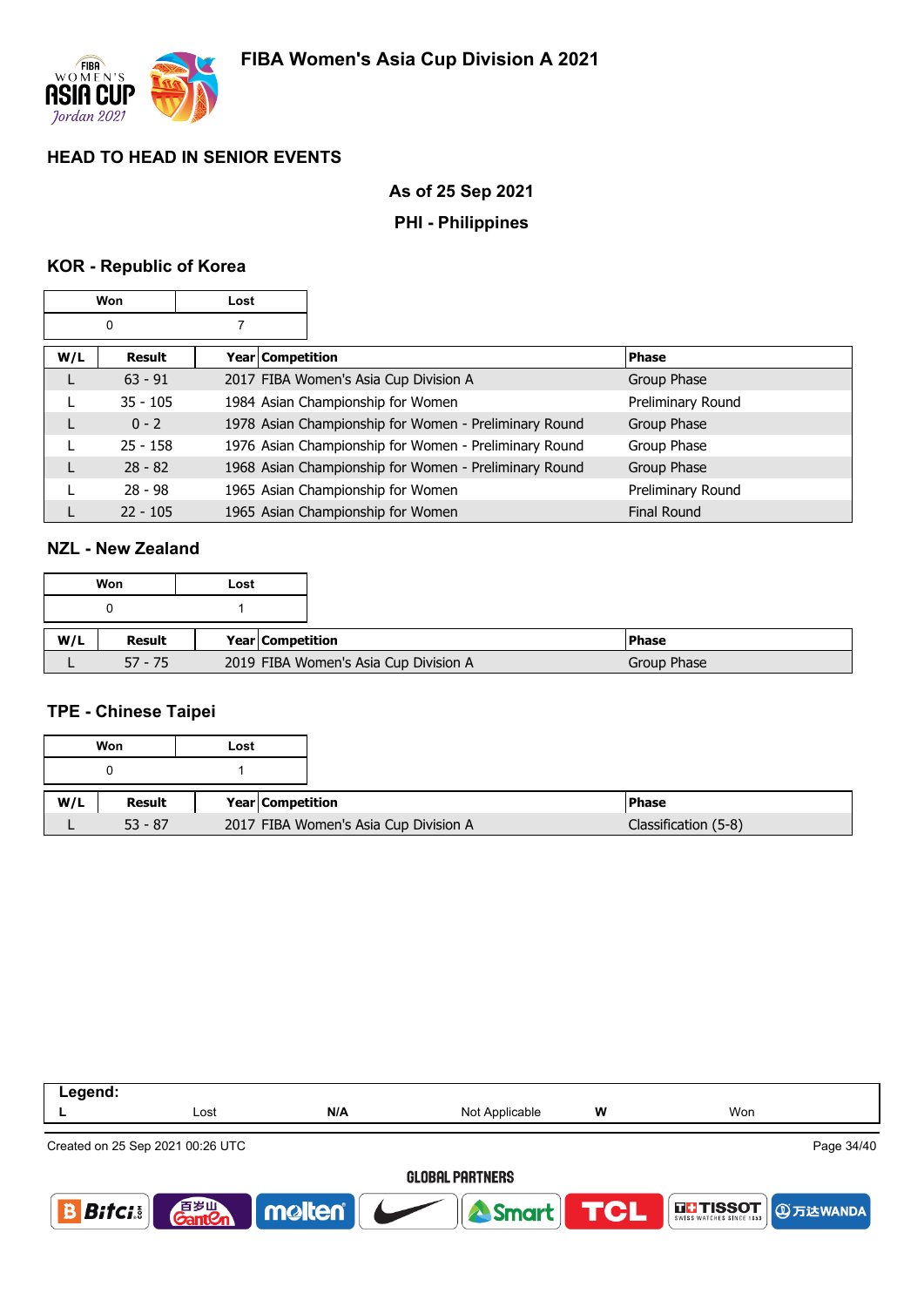

### **As of 25 Sep 2021**

### **TPE - Chinese Taipei**

### **Total Summary**

| <b>Team Name</b>            | Win % | <b>Played</b>  | Won            | Lost           | For  | Against |
|-----------------------------|-------|----------------|----------------|----------------|------|---------|
| India                       | 100   | 8              | 8              | 0              | 761  | 464     |
| Philippines                 | 100   | 1              | 1              | 0              | 87   | 53      |
| New Zealand                 | 50    | $\overline{4}$ | $\overline{2}$ | $\overline{2}$ | 262  | 251     |
| Japan                       | 17    | 29             | 5              | 24             | 1917 | 2250    |
| Republic of Korea           | 8     | 25             | $\overline{2}$ | 23             | 1555 | 1941    |
| People 's Republic of China | 4     | 25             | 1              | 24             | 1506 | 2196    |
| Australia                   | 0     | 2              | $\mathbf{0}$   | 2              | 106  | 153     |
| Total                       | 20    | 94             | 19             | 75             | 6194 | 7308    |

#### **Overview per opponent**

### **AUS - Australia**

|     | Won       | Lost |                         |                                       |                   |
|-----|-----------|------|-------------------------|---------------------------------------|-------------------|
|     |           |      |                         |                                       |                   |
| W/L | Result    |      | <b>Year Competition</b> |                                       | <b>Phase</b>      |
|     | $51 - 90$ |      |                         | 2019 FIBA Women's Asia Cup Division A | Qualif. To 1/2    |
|     | $55 - 63$ |      |                         | 1986 World Championship for Women     | Preliminary Round |



#### **GLOBAL PARTNERS**

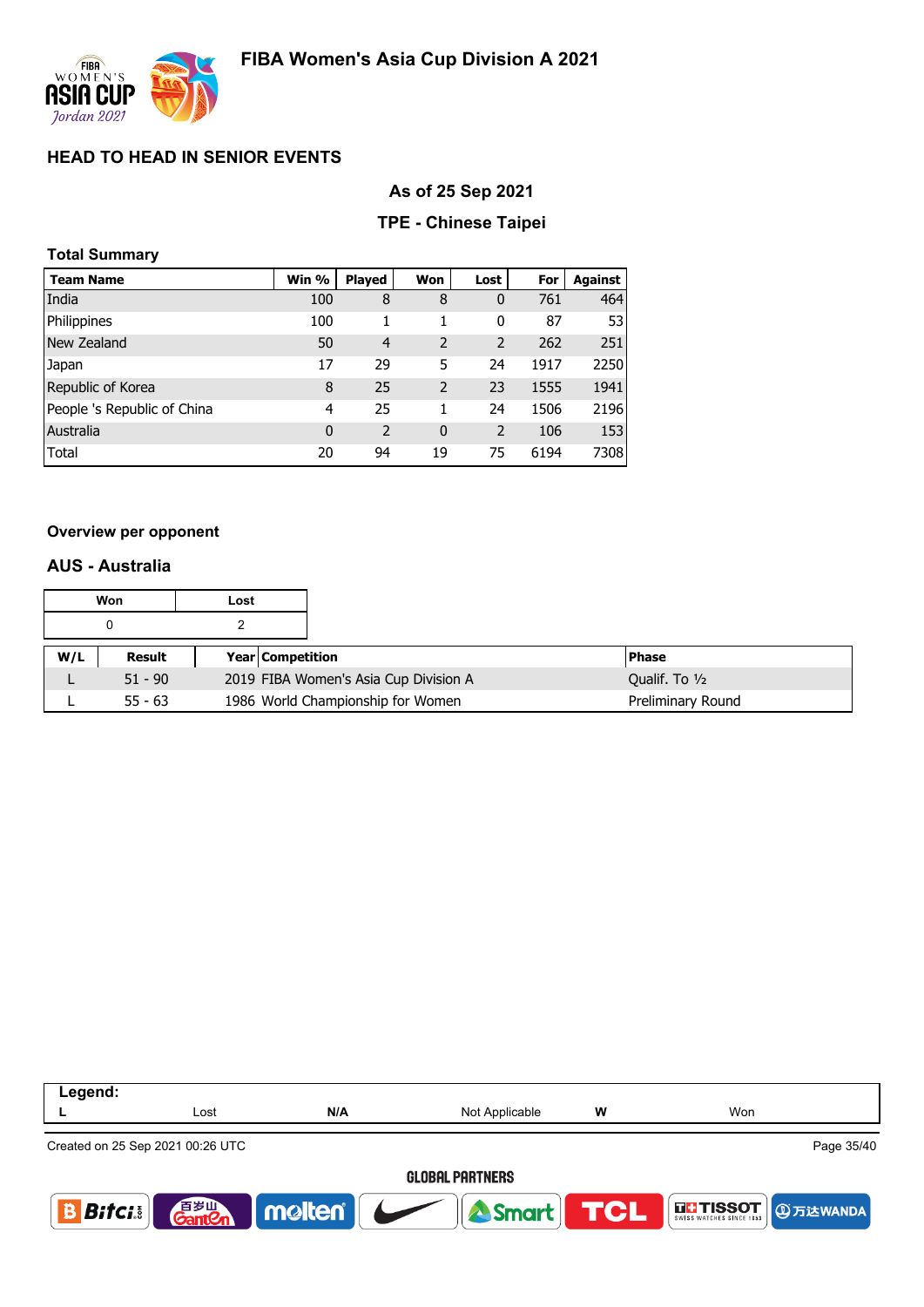

Г

# **HEAD TO HEAD IN SENIOR EVENTS**

### **As of 25 Sep 2021**

### **TPE - Chinese Taipei**

### **CHN - People 's Republic of China**

┱

٦

| Won |               | Lost             |                                                       |                             |
|-----|---------------|------------------|-------------------------------------------------------|-----------------------------|
|     | $\mathbf{1}$  | 24               |                                                       |                             |
| W/L | <b>Result</b> | Year Competition |                                                       | <b>Phase</b>                |
| L   | $63 - 102$    |                  | 2017 FIBA Women's Asia Cup Division A                 | Group Phase                 |
| L   | $62 - 76$     |                  | 2015 FIBA Asia Women's Championship                   | Group Phase                 |
| L   | $63 - 85$     |                  | 2013 FIBA Asia Championship for Women                 | Preliminary Round           |
|     | $53 - 61$     |                  | 2013 FIBA Asia Championship for Women                 | Final                       |
| L   | $63 - 72$     |                  | 2011 FIBA Asia Championship for Women                 | Preliminary Round           |
| L   | $54 - 82$     |                  | 2009 FIBA Asia Championship for Women                 | Preliminary Round           |
| L   | $59 - 70$     |                  | 2009 FIBA Asia Championship for Women                 | Semi-Final                  |
| L   | $66 - 92$     |                  | 2007 FIBA Asia Championship for Women                 | Preliminary Round           |
| L   | $96 - 102$    |                  | 2005 FIBA Asia Championship for Women                 | Preliminary Round           |
|     | $57 - 86$     |                  | 2005 FIBA Asia Championship for Women                 | Semi-Finals                 |
| L   | $62 - 89$     |                  | 2003 Asian Championship for Women                     | Preliminary Round           |
| L   | $53 - 103$    |                  | 2003 Asian Championship for Women                     | Semi-Finals                 |
| L   | $67 - 107$    |                  | 2001 Asian Championship for Women                     | Preliminary Round - Level I |
| L   | $68 - 94$     |                  | 2001 Asian Championship for Women                     | Semi-Finals - Level I       |
| L   | $57 - 64$     |                  | 1999 Asian Championship for Women                     | Preliminary Round - Level I |
| W   | $68 - 57$     |                  | 1999 Asian Championship for Women                     | Finals - Level I            |
| L   | $62 - 103$    |                  | 1997 Asian Championship for Women                     | Preliminary Round - Level I |
| L   | $63 - 101$    |                  | 1997 Asian Championship for Women                     | Finals - Level I            |
| L   | $72 - 99$     |                  | 1995 Asian Championship for Women                     | Preliminary Round - Level I |
| L   | $51 - 81$     |                  | 1994 Asian Championship for Women                     | Preliminary Round           |
| L   | $50 - 79$     |                  | 1992 Asian Championship for Women                     | Preliminary Round           |
|     | $54 - 102$    |                  | 1990 Asian Championship for Women - Preliminary Round | Group Phase                 |
| L   | $34 - 100$    |                  | 1988 Asian Championship for Women - Preliminary Round | Group Phase                 |
| L   | $64 - 96$     |                  | 1986 Asian Championship for Women                     | Preliminary Round           |
| L   | $45 - 93$     |                  | 1986 World Championship for Women                     | Preliminary Round           |

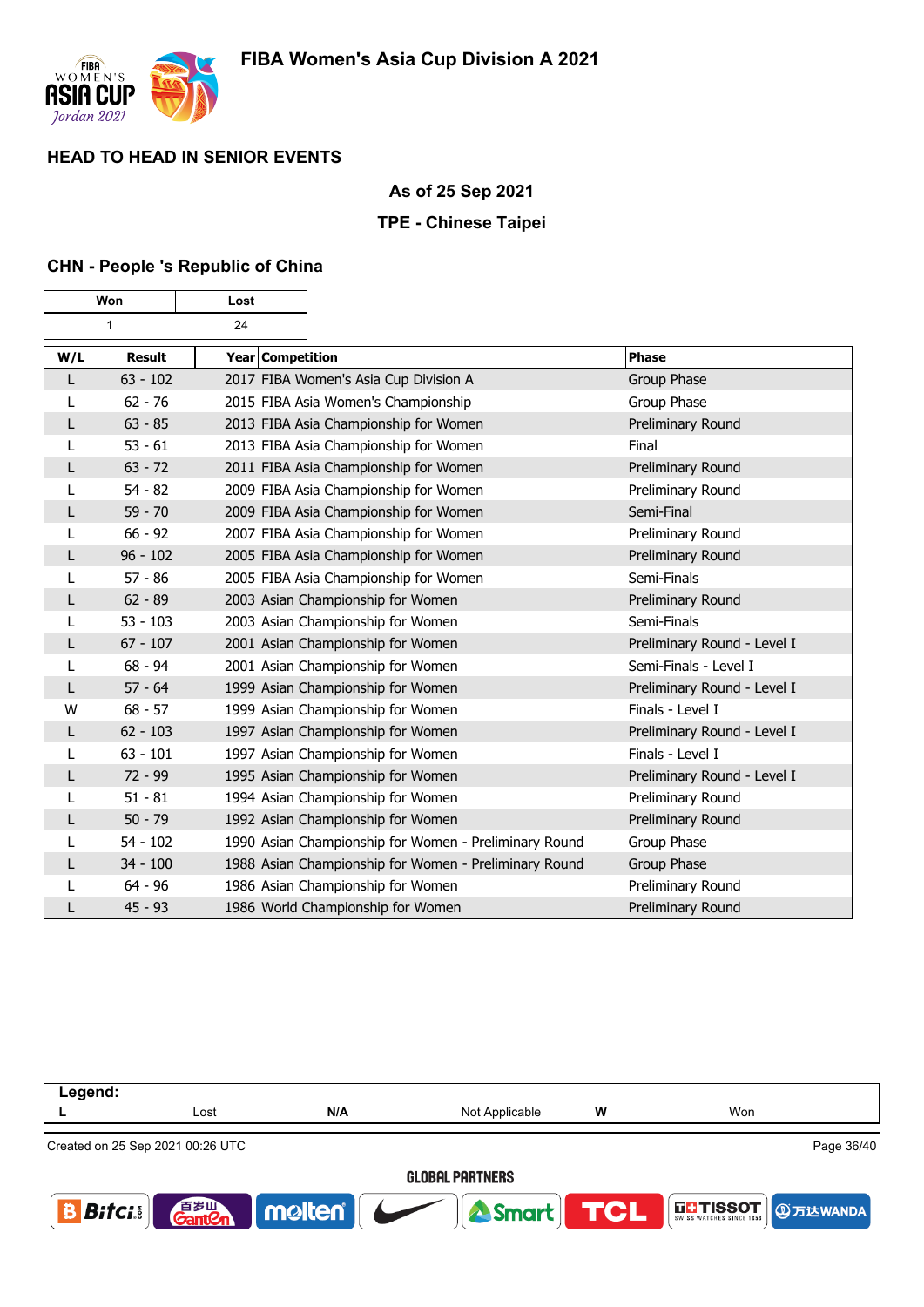

### **As of 25 Sep 2021**

### **TPE - Chinese Taipei**

### **IND - India**

|     | Won        | Lost                    |                                                       |                   |
|-----|------------|-------------------------|-------------------------------------------------------|-------------------|
|     | 8          | 0                       |                                                       |                   |
| W/L | Result     | <b>Year Competition</b> |                                                       | <b>Phase</b>      |
| W   | $87 - 58$  |                         | 2019 FIBA Women's Asia Cup Division A                 | Group Phase       |
| W   | $92 - 61$  |                         | 2015 FIBA Asia Women's Championship                   | Group Phase       |
| W   | $85 - 57$  |                         | 2013 FIBA Asia Championship for Women                 | Preliminary Round |
| W   | $81 - 53$  |                         | 2011 FIBA Asia Championship for Women                 | Preliminary Round |
| W   | $84 - 61$  |                         | 2009 FIBA Asia Championship for Women                 | Preliminary Round |
| W   | $101 - 46$ |                         | 1992 Asian Championship for Women                     | Preliminary Round |
| W   | $122 - 58$ |                         | 1988 Asian Championship for Women - Preliminary Round | Group Phase       |
| W   | $109 - 70$ |                         | 1986 Asian Championship for Women                     | Preliminary Round |

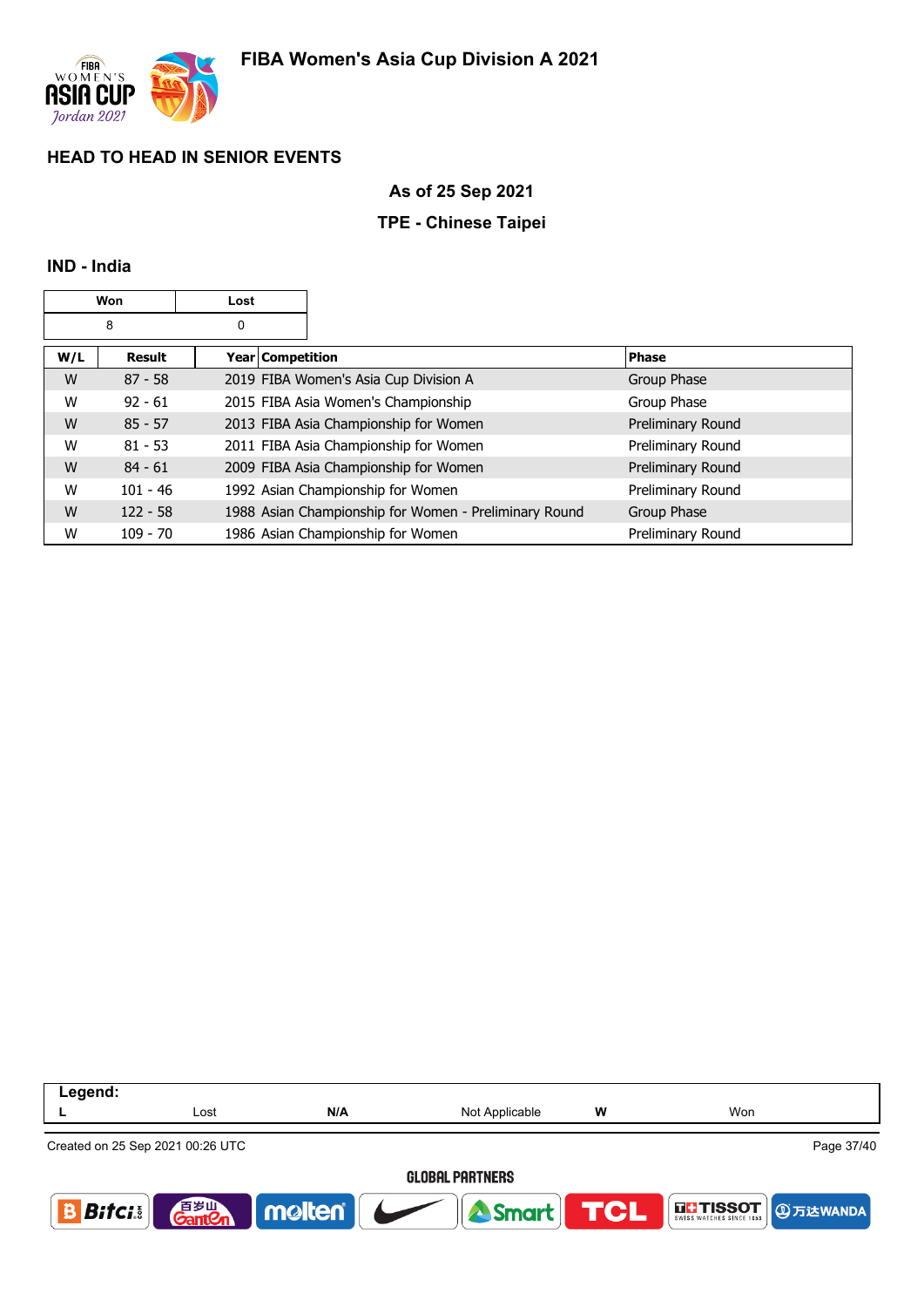

### **As of 25 Sep 2021**

### **TPE - Chinese Taipei**

### **JPN - Japan**

|     | Won           | Lost             |                                                       |                             |
|-----|---------------|------------------|-------------------------------------------------------|-----------------------------|
|     | 5             | 24               |                                                       |                             |
| W/L | <b>Result</b> | Year Competition |                                                       | Phase                       |
| L   | 49 - 78       |                  | 2019 FIBA Women's Asia Cup Division A                 | Group Phase                 |
| L   | $57 - 73$     |                  | 2017 FIBA Women's Asia Cup Division A                 | Quarter Final               |
| L   | $44 - 60$     |                  | 2015 FIBA Asia Women's Championship                   | Group Phase                 |
| L   | $58 - 65$     |                  | 2015 FIBA Asia Women's Championship                   | Semi-Finals                 |
| L   | $57 - 69$     |                  | 2013 FIBA Asia Championship for Women                 | Preliminary Round           |
| L   | $56 - 74$     |                  | 2013 FIBA Asia Championship for Women                 | Semi-Final                  |
| L   | $54 - 81$     |                  | 2011 FIBA Asia Championship for Women                 | Preliminary Round           |
| L   | $56 - 83$     |                  | 2011 FIBA Asia Championship for Women                 | Final                       |
| L   | $65 - 73$     |                  | 2009 FIBA Asia Championship for Women                 | Preliminary Round           |
| L   | $57 - 72$     |                  | 2009 FIBA Asia Championship for Women                 | Final                       |
| L   | $58 - 67$     |                  | 2007 FIBA Asia Championship for Women                 | Preliminary Round           |
| L   | $70 - 73$     |                  | 2007 FIBA Asia Championship for Women                 | Finals                      |
| W   | $86 - 73$     |                  | 2005 FIBA Asia Championship for Women                 | Preliminary Round           |
| W   | $73 - 62$     |                  | 2005 FIBA Asia Championship for Women                 | Final Round                 |
| W   | $84 - 82$     |                  | 2003 Asian Championship for Women                     | Preliminary Round           |
| L   | $61 - 76$     |                  | 2002 World Championship for Women                     | Classification Round        |
| L   | $77 - 83$     |                  | 2001 Asian Championship for Women                     | Preliminary Round - Level I |
| L   | $63 - 68$     |                  | 1999 Asian Championship for Women                     | Preliminary Round - Level I |
| L   | $74 - 83$     |                  | 1999 Asian Championship for Women                     | Semi-Finals - Level I       |
| L   | $64 - 94$     |                  | 1997 Asian Championship for Women                     | Preliminary Round - Level I |
| L   | $75 - 98$     |                  | 1995 Asian Championship for Women                     | Preliminary Round - Level I |
| L   | $65 - 68$     |                  | 1995 Asian Championship for Women                     | Final                       |
| L   | $73 - 109$    |                  | 1994 Asian Championship for Women                     | Preliminary Round           |
| L   | $67 - 92$     |                  | 1994 Asian Championship for Women                     | <b>Finals</b>               |
| L   | $83 - 104$    |                  | 1992 Asian Championship for Women                     | Preliminary Round           |
| L   | $75 - 79$     |                  | 1992 Asian Championship for Women                     | <b>Final Round</b>          |
| L   | $82 - 84$     |                  | 1990 Asian Championship for Women - Preliminary Round | Group Phase                 |
| W   | $63 - 59$     |                  | 1988 Asian Championship for Women - Preliminary Round | Group Phase                 |
| W   | $71 - 68$     |                  | 1986 Asian Championship for Women                     | Final                       |

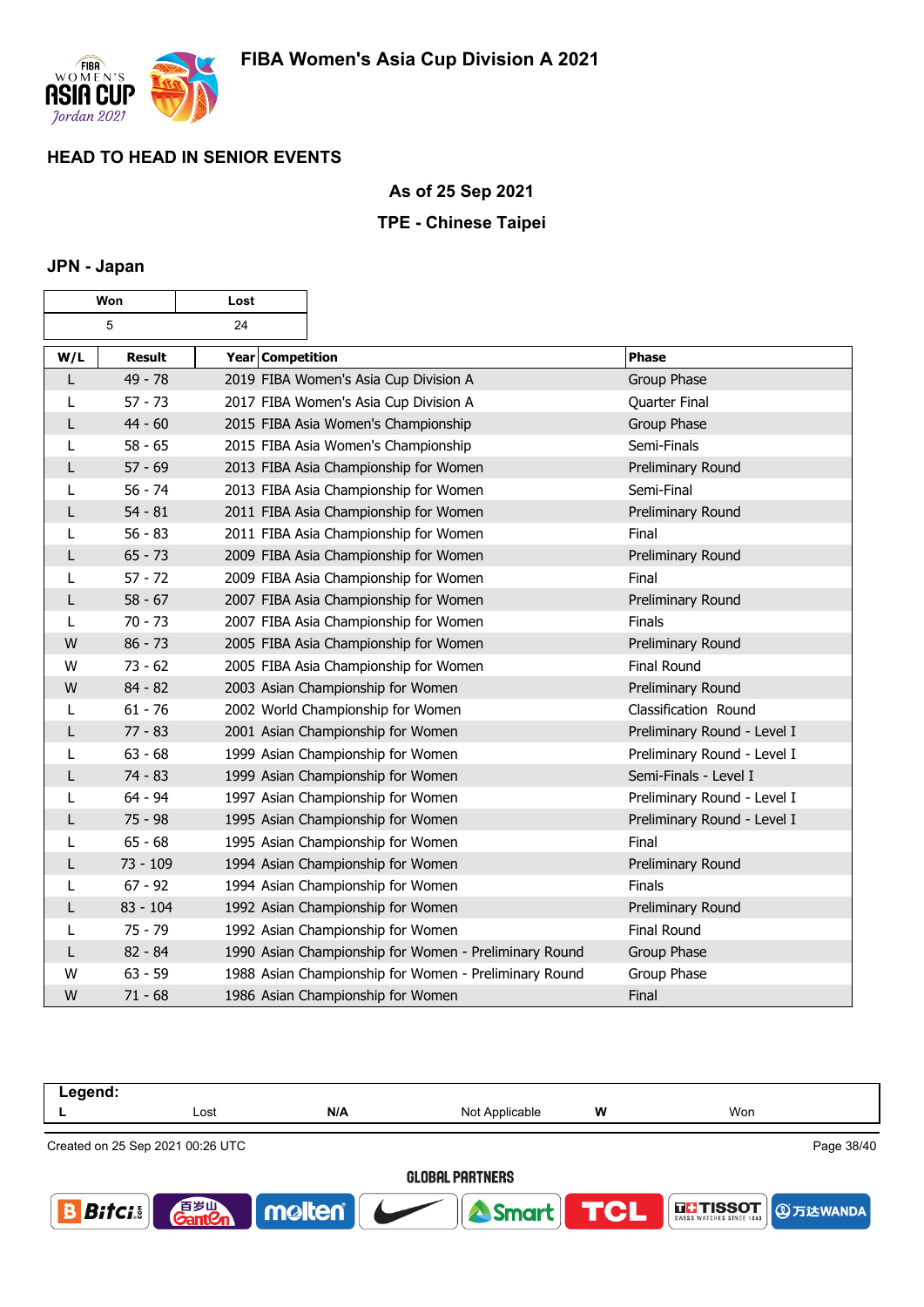

### **As of 25 Sep 2021**

### **TPE - Chinese Taipei**

### **KOR - Republic of Korea**

| Won |               | Lost             |                                                       |                             |
|-----|---------------|------------------|-------------------------------------------------------|-----------------------------|
|     | 2             | 23               |                                                       |                             |
| W/L | <b>Result</b> | Year Competition |                                                       | <b>Phase</b>                |
| L   | $44 - 48$     |                  | 2019 FIBA Women's Asia Cup Division A                 | Group Phase                 |
| L   | $58 - 76$     |                  | 2015 FIBA Asia Women's Championship                   | Group Phase                 |
| L   | $45 - 52$     |                  | 2015 FIBA Asia Women's Championship                   | 3rd Place Game              |
| W   | $63 - 58$     |                  | 2013 FIBA Asia Championship for Women                 | Preliminary Round           |
| L   | $67 - 69$     |                  | 2011 FIBA Asia Championship for Women                 | Preliminary Round           |
| L   | $66 - 72$     |                  | 2011 FIBA Asia Championship for Women                 | Semi-Final                  |
| L   | $55 - 96$     |                  | 2009 FIBA Asia Championship for Women                 | Preliminary Round           |
|     | $65 - 74$     |                  | 2007 FIBA Asia Championship for Women                 | Preliminary Round           |
| L   | $70 - 80$     |                  | 2007 FIBA Asia Championship for Women                 | Qualifying Round            |
|     | $52 - 73$     |                  | 2006 World Championship for Women                     | Classification (13-16)      |
| L   | $67 - 83$     |                  | 2005 FIBA Asia Championship for Women                 | Preliminary Round           |
| L   | $59 - 79$     |                  | 2003 Asian Championship for Women                     | Preliminary Round           |
| L   | $59 - 88$     |                  | 2003 Asian Championship for Women                     | Final                       |
| W   | $72 - 68$     |                  | 2001 Asian Championship for Women                     | Preliminary Round - Level I |
| L   | $63 - 78$     |                  | 2001 Asian Championship for Women                     | Finals - Level I            |
| L   | $61 - 66$     |                  | 1999 Asian Championship for Women                     | Preliminary Round - Level I |
| L   | $76 - 88$     |                  | 1997 Asian Championship for Women                     | Preliminary Round - Level I |
|     | $77 - 92$     |                  | 1997 Asian Championship for Women                     | Semi-Finals - Level I       |
| L   | $79 - 87$     |                  | 1995 Asian Championship for Women                     | Preliminary Round - Level I |
| L   | $51 - 83$     |                  | 1994 Asian Championship for Women                     | Preliminary Round           |
| L   | $63 - 83$     |                  | 1992 Asian Championship for Women                     | Preliminary Round           |
|     | $54 - 83$     |                  | 1990 Asian Championship for Women - Preliminary Round | Group Phase                 |
| L   | $73 - 106$    |                  | 1988 Asian Championship for Women - Preliminary Round | Group Phase                 |
| L   | $62 - 74$     |                  | 1986 Asian Championship for Women                     | Preliminary Round           |
|     | $54 - 85$     |                  | 1986 World Championship for Women                     | Semi-Final Round            |